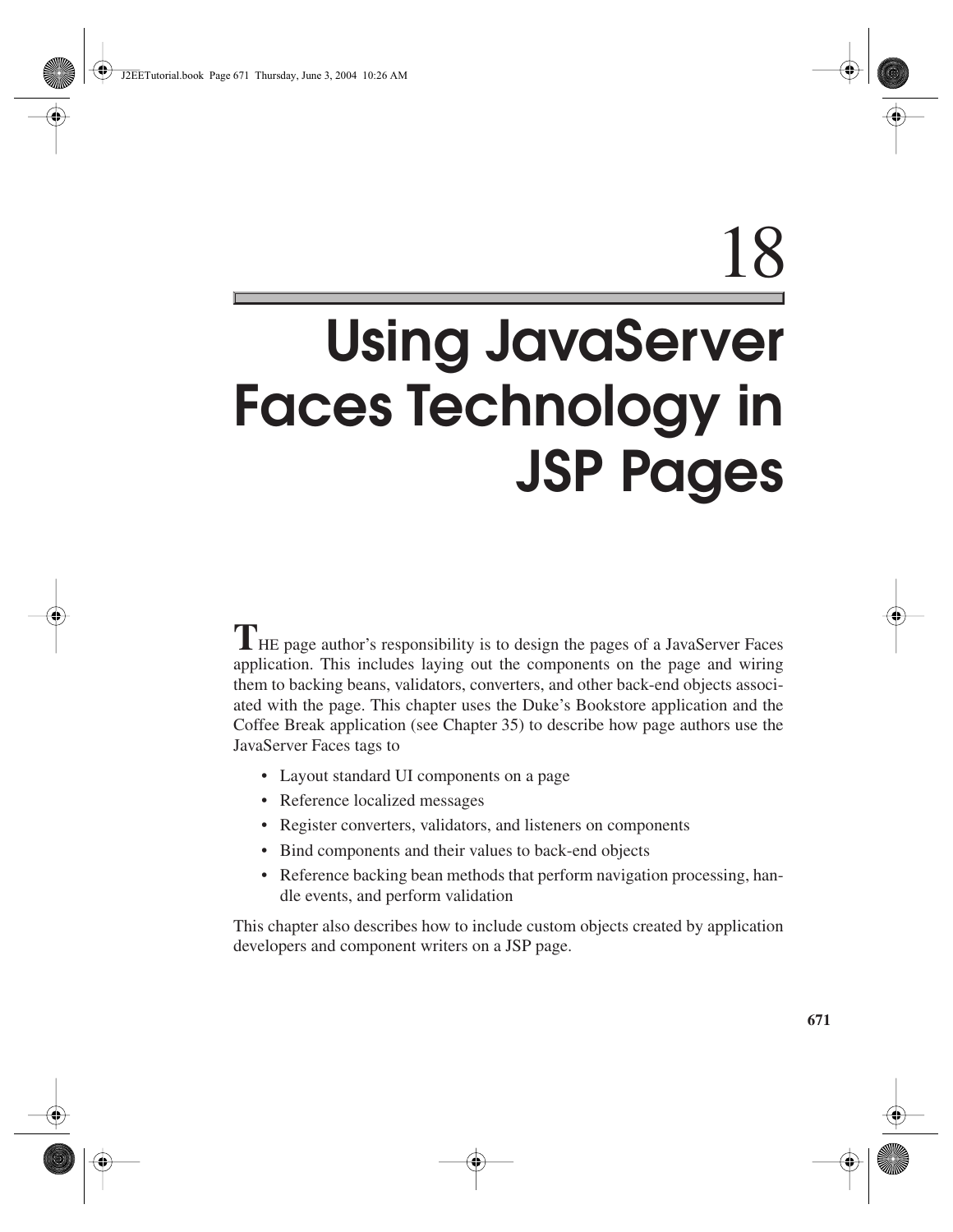## **The Example JavaServer Faces Application**

The JavaServer Faces technology chapters of this tutorial primarily use a rewritten version of the Duke's Bookstore example to illustrate the basic concepts of JavaServer Faces technology. This version of the Duke's Bookstore example includes several JavaServer Faces technology features:

- The JavaServer Faces implementation provides FacesServlet, whose instances accept incoming requests and pass them to the implementation for processing. Therefore, the application does not need to include a servlet (such as the Dispatcher servlet) that processes request parameters and dispatches to application logic, as do the other versions of Duke's Bookstore.
- A custom image map component that allows you to select the locale for the application.
- Navigation configured in a centralized application configuration resource file. This eliminates the need to calculate URLs, as other versions of the Duke's Bookstore application must do.
- Backing beans associated with the pages. These beans hold the component data and perform other processing associated with the components. This processing includes handling the event generated when a user clicks a button or hyperlink.
- Tables that display the books from the database and the shopping cart are rendered with the dataTable tag, which is used to dynamically render data in a table. The dataTable tag on bookshowcart.jsp also includes input components.
- A custom validator and a custom converter are registered on the credit card field of the bookcashier.jsp page.
- A value-change listener is registered on the Name field of bookcashier.jsp. This listener saves the name in a parameter so that bookreceipt.jsp can access it.

This version of Duke's Bookstore includes the same pages listed in Table 12–1. It also includes the chooselocale.jsp page, which displays the custom image map that allows you to select the locale of the application. This page is displayed first and advances directly to the bookstore.jsp page after the locale is selected.

J2EETutorial.book Page 672 Thursday, June 3, 2004 10:26 AM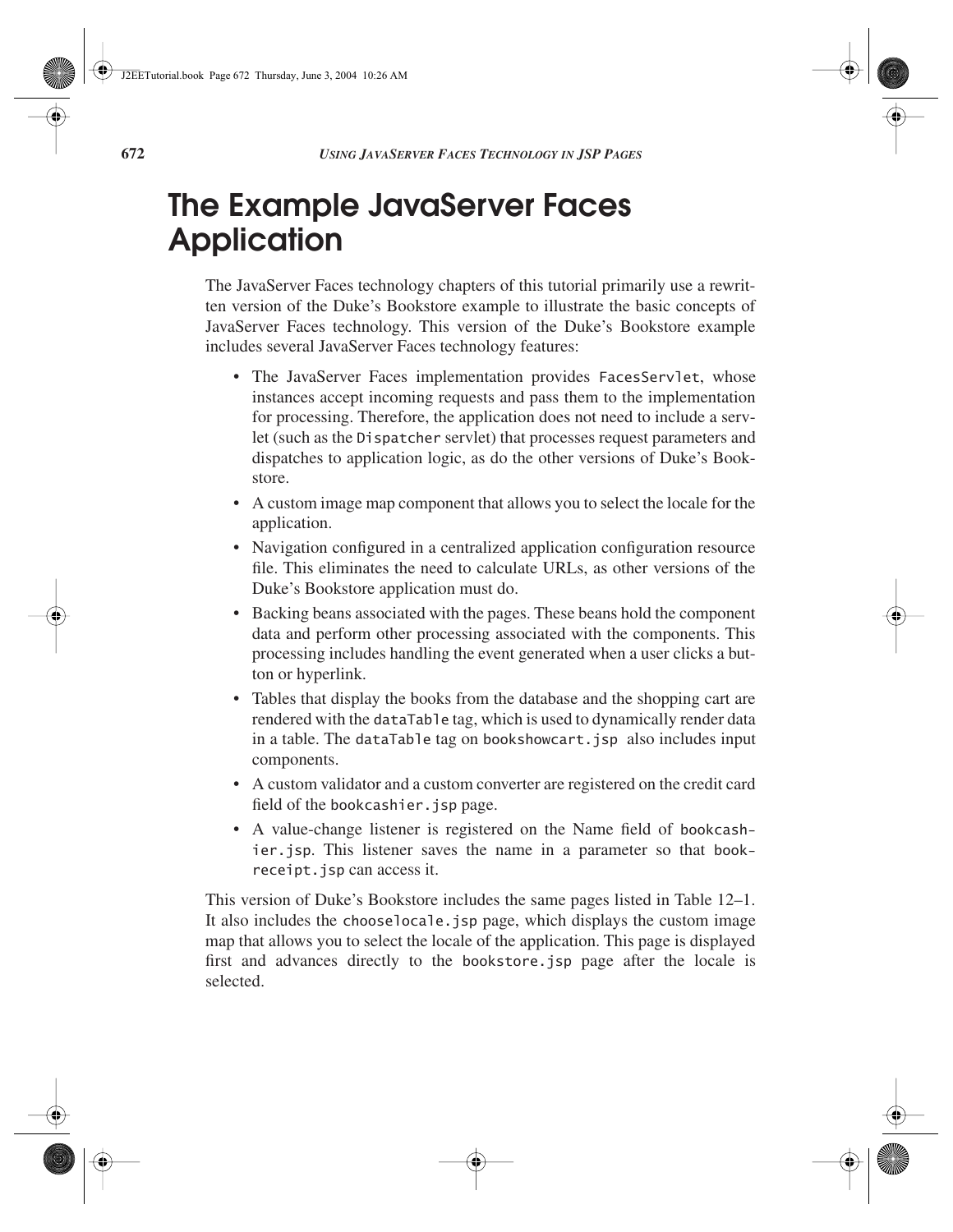### *THE EXAMPLE JAVASERVER FACES APPLICATION* **673**

The packages of the Duke's Bookstore application are:

- backing: Includes the backing bean classes
- components: Includes the custom UI component classes
- converters: Includes the custom converter class
- listeners: Includes the event handler and event listener classes
- model: Includes a model bean class
- renderers: Includes the custom renderers
- resources: Includes custom error messages for the custom converter and validator
- taglib: Includes custom tag handler classes
- util: Includes a message factory class
- validators: Includes a custom validator class

Chapter 19 describes how to program backing beans, custom converters and validators, and event listeners. Chapter 20 describes how to program event handlers, custom components, renderers, and tag handlers.

The source code for the application is located in the  $\langle INSTALL \rangle / j2ee$ tutorial14/examples/web/bookstore6/ directory. A sample bookstore6.war is provided in <INSTALL>/j2eetutorial14/examples/web/provided-wars/. To build, package, deploy, and run the example, follow these steps:

- 1. Build and package the bookstore common files as described in Duke's Bookstore Examples (page 100).
- 2. Go to <INSTALL>/j2eetutorial14/examples/web/bookstore6/ and run asant build.
- 3. Start the Sun Java System Application Server Platform Edition 8.
- 4. Perform all the operations described in Accessing Databases from Web Applications, page 100.
- 5. Start deploytool.
- 6. Create a Web application called bookstore6 by running the New Web Component Wizard. Select File→New→Web Component.
- 7. In the New Web Component wizard:
	- a. Select the Create New Stand-Alone WAR Module radio button.
	- b. In the WAR Location field, enter <INSTALL>/j2eetutorial14/examples/web/bookstore6.war.
	- c. In the WAR Name field, enter bookstore6.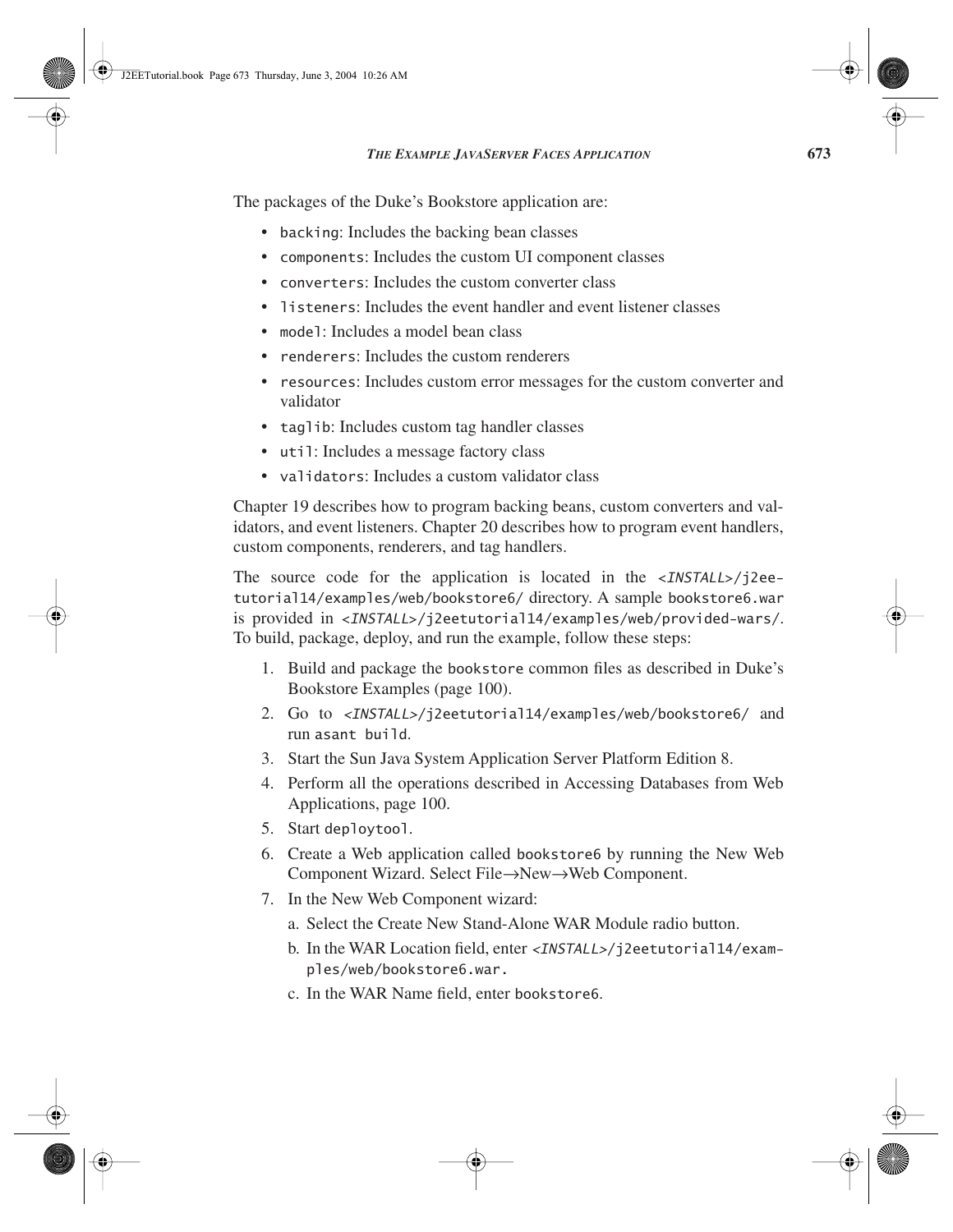- d. In the Context Root field, enter /bookstore6.
- e. Click Edit Contents.
- f. In the Edit Contents dialog box, navigate to <INSTALL>/j2eetutorial14/examples/web/bookstore6/build/. Select everything in the build directory and click Add.
- g. In the Contents tree, drag the resources package to the WEB-INF/ classes directory.
- h. In the Contents tree, drag faces-config.xml to the WEB-INF directory.
- i. In the Edit Contents dialog box, navigate to <INSTALL>/ j2eetutorial14/examples/web/bookstore/dist/. Select bookstore.jar and click Add.
- j. In the Edit Contents dialog box, navigate to <J2EE\_HOME>/lib/ and select the jsf-api.jar. Click Add, and then Click OK.
- k. Click Next.
- l. Select the Servlet radio button.
- m. Click Next.
- n. Select javax.faces.webapp.FacesServlet from the Servlet Class combo box.
- o. In the Startup Load Sequence Position combo box, enter 1.
- p. Click Finish.
- 8. Provide a mapping for the FacesServlet Web component.
	- a. Select the FacesServlet Web component that is contained in the bookstore6 Web application from the tree.
	- b. Select the Aliases tab.
	- c. Click Add and enter \*.faces in the Aliases field.
- 9. Specify where state is saved.
	- a. Select the bookstore6 WAR from the tree.
	- b. Select the Context tabbed pane and click Add.
	- c. Enter javax.faces.STATE\_SAVING\_METHOD in the Coded Parameter field.
	- d. Enter client in the Value field.
- 10. Set preludes and codas for all JSP pages.
	- a. Select the JSP Properties tab.
	- b. Click Add.
	- c. Enter bookstore6 in the Name field.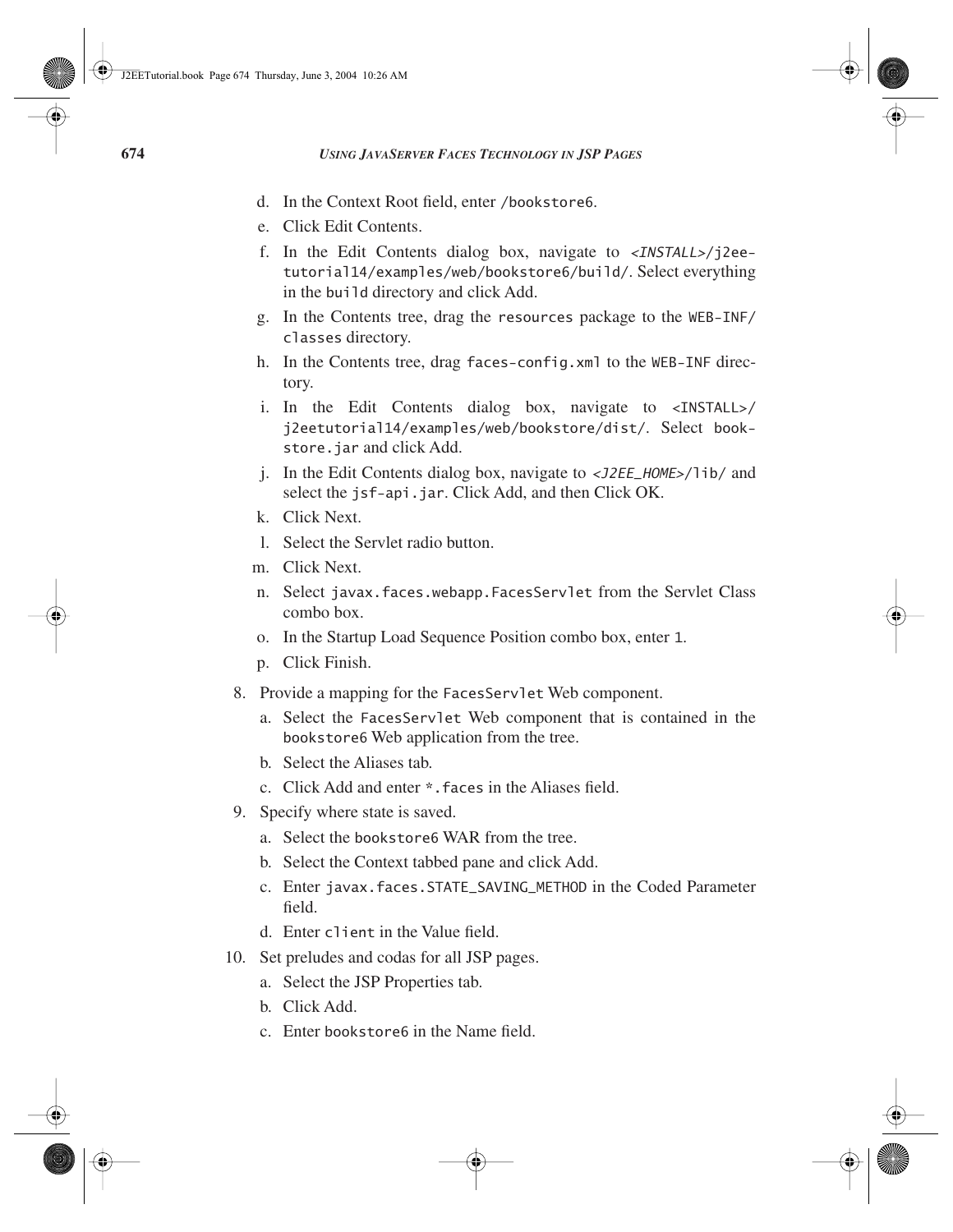### *THE EXAMPLE JAVASERVER FACES APPLICATION* **675**

- d. Click Add URL.
- e. Enter \*.jsp in the URL Patterns field.
- f. Click Edit Preludes.
- g. Click Add.
- h. Enter /template/prelude.jspf.
- i. Click OK.
- j. Click Edit Codas.
- k. Click Add.
- l. Enter /template/coda.jspf.
- m. Click OK.
- 11. Add the listener class listeners.ContextListener (described in Handling Servlet Life-Cycle Events, page 441).
	- a. Select the Event Listeners tab.
	- b. Click Add.
	- c. Select the listeners.ContextListener class from the drop-down menu in the Event Listener Classes pane.
- 12. Add a resource reference for the database.
	- a. Select the Resource Ref's tab.
	- b. Click Add.
	- c. Enter jdbc/BookDB in the Coded Name field.
	- d. Accept the default type javax.sql.DataSource.
	- e. Accept the default authorization Container.
	- f. Accept the default selected Shareable.
	- g. Enter jdbc/BookDB in the JNDI Name field of the Sun-specific Settings frame.
- 13. Select File→Save.
- 14. Deploy the application.
- 15. Select Tools→Deploy.
- 16. In the Connection Settings frame, enter the user name and password you specified when you installed the Application Server.
- 17. Click OK.
- 18. A pop-up dialog box will display the results of the deployment. Click Close.
- 19. Open the URL http://localhost:8080/bookstore6 in a browser.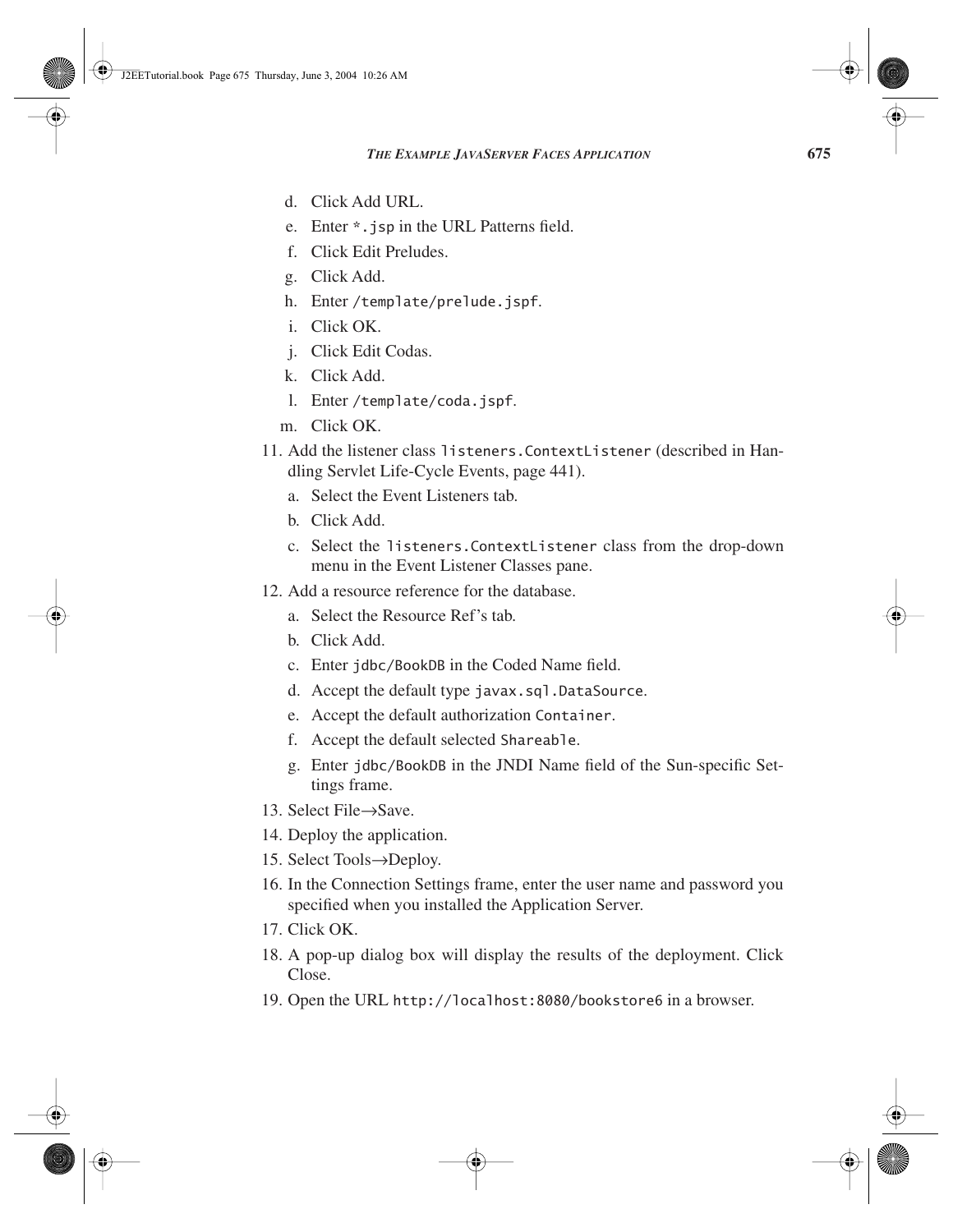## **Setting Up a Page**

J2EETutorial.book Page 676 Thursday, June 3, 2004 10:26 AM

To use the JavaServer Faces UI components in your JSP page, you need to give the page access to the two tag libraries: the JavaServer Faces standard HTML render kit tag library and the JavaServer Faces core tag library. The JavaServer Faces standard HTML render kit tag library defines tags that represent common HTML user interface components. The JavaServer Faces core tag library defines tags that perform core actions and are independent of a particular render kit.

Using these tag libraries is similar to using any other custom tag library. This chapter assumes that you are familiar with the basics of using custom tags in JSP pages (see Using Custom Tags, page 502).

As is the case with any tag library, each JavaServer Faces tag library must have a TLD that describes it. The html\_basic TLD describes the The JavaServer Faces standard HTML render kit tag library. The jsf\_core TLD describes the Java-Server Faces core tag library.

Please refer to the TLD documentation at http://java.sun.com/j2ee/ javaserverfaces/1.0/docs/tlddocs/index.html for a complete list of the JavaServer Faces tags and their attributes.

Your application needs access to these TLDs in order for your pages to use them. The Application Server includes these TLDs in jsf-impl.jar, located in <J2EE\_HOME>/lib.

To use any of the JavaServer Faces tags, you need to include these taglib directives at the top of each page containing the tags defined by these tag libraries:

<%@ taglib uri="http://java.sun.com/jsf/html" prefix="h" %> <%@ taglib uri="http://java.sun.com/jsf/core" prefix="f" %>

The uri attribute value uniquely identifies the TLD. The prefix attribute value is used to distinguish tags belonging to the tag library. You can use other prefixes rather than the h or f prefixes. However, you must use the prefix you have chosen when including the tag in the page. For example, the form tag must be referenced in the page via the h prefix because the preceding tag library directive uses the h prefix to distinguish the tags defined in html\_basic.tld:

<h:form ...>

A page containing JavaServer Faces tags is represented by a tree of components. At the root of the tree is the UIViewRoot component. The view tag represents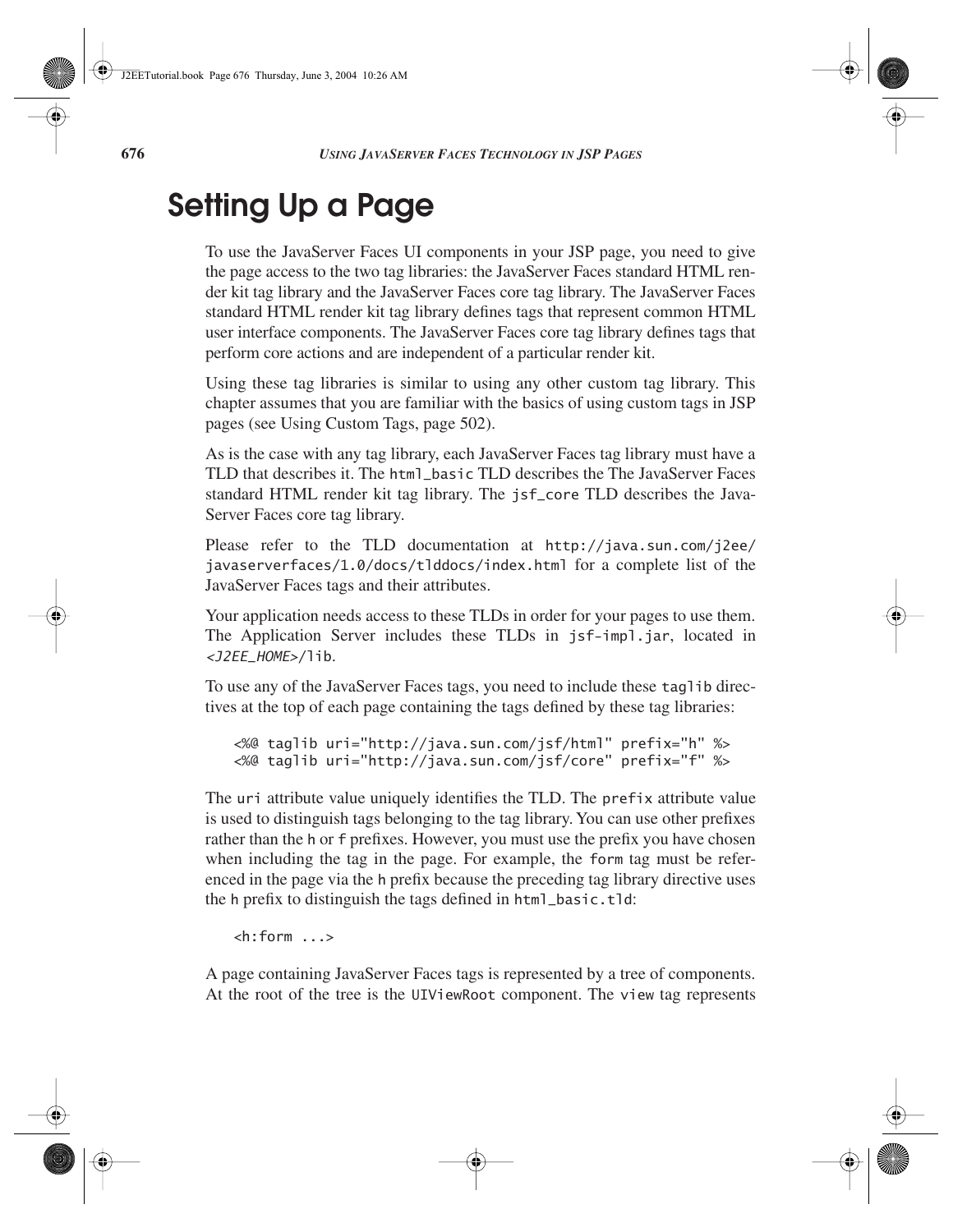### *SETTING UP A PAGE* **677**

this component on the page. Thus, all component tags on the page must be enclosed in the view tag, which is defined in the jsf\_core TLD:

```
<f:view>
  ... other faces tags, possibly mixed with other content ...
</f:view>
```
You can enclose other content, including HTML and other JSP tags, within the view tag, but all JavaServer Faces tags must be enclosed within the view tag.

The view tag has an optional locale attribute. If this attribute is present, its value overrides the Locale stored in the UIViewRoot. This value is specified as a String and must be of this form:

```
:language:[{-,_}:country:[{-,_}:variant]
```
The :language:, :country:, and :variant: parts of the expression are as specified in java.util.Locale.

A typical JSP page includes a form, which is submitted when a button or hyperlink on the page is clicked. For the data of other components on the page to be submitted with the form, the tags representing the components must be nested inside the form tag. See The UIForm Component (page 683) for more details on using the form tag.

If you want to include a page containing JavaServer Faces tags within another JSP page (which could also contain JavaServer Faces tags), you must enclose the entire nested page in a subview tag. You can add the subview tag on the parent page and nest a jsp:include inside it to include the page:

```
<f:subview id="myNestedPage">
  <jsp:include page="theNestedPage.jsp"/>
<f:subview>
```
You can also include the subview tag inside the nested page, but it must enclose all the JavaServer Faces tags on the nested page.

In summary, a typical JSP page that uses JavaServer Faces tags will look somewhat like this:

```
<%@ taglib uri="http://java.sun.com/jsf/html" prefix="h" %>
<%@ taglib uri="http://java.sun.com/jsf/core" prefix="f" %>
```
<f:view>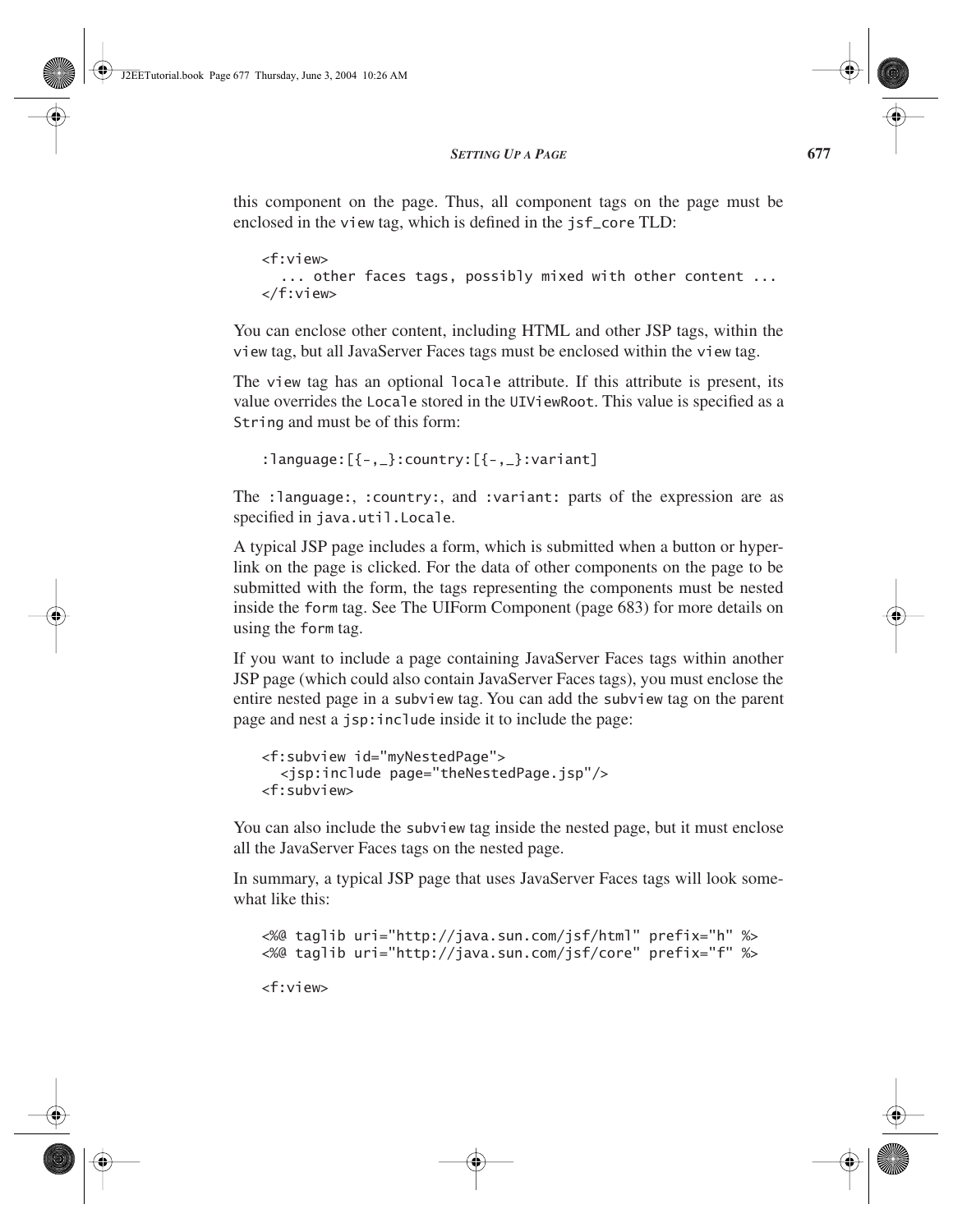```
<h:form>
    other JavaServer Faces tags and core tags, 
    including one or more button or hyperlink components for 
    submitting the form
  </h:form>
</f:view>
```
The sections Using the Core Tags (page 678) and Using the HTML Component Tags (page 680) describe how to use the core tags from the JavaServer Faces core tag library and the component tags from the JavaServer Faces standard HTML render kit tag library.

## **Using the Core Tags**

The tags included in the JavaServer Faces core tag library are used to perform core actions that are independent of a particular render kit. These tags are listed in Table 18–1.

**Table 18–1** The jsf\_core Tags

| <b>Tag Categories</b>            | Tags                | <b>Functions</b>                                                                     |  |
|----------------------------------|---------------------|--------------------------------------------------------------------------------------|--|
| Event-handling tags              | actionListener      | Registers an action listener on a parent<br>component                                |  |
|                                  | valueChangeListener | Registers a value-change listener on a<br>parent component                           |  |
| Attribute configura-<br>tion tag | attribute           | Adds configurable attributes to a parent<br>component                                |  |
|                                  | converter           | Registers an arbitrary converter on the<br>parent component                          |  |
| Data conversion tags             | convertDateTime     | Registers a DateTime converter<br>instance on the parent component                   |  |
|                                  | convertNumber       | Registers a Number converter instance<br>on the parent component                     |  |
| Facet tag                        | facet               | Signifies a nested component that has a<br>special relationship to its enclosing tag |  |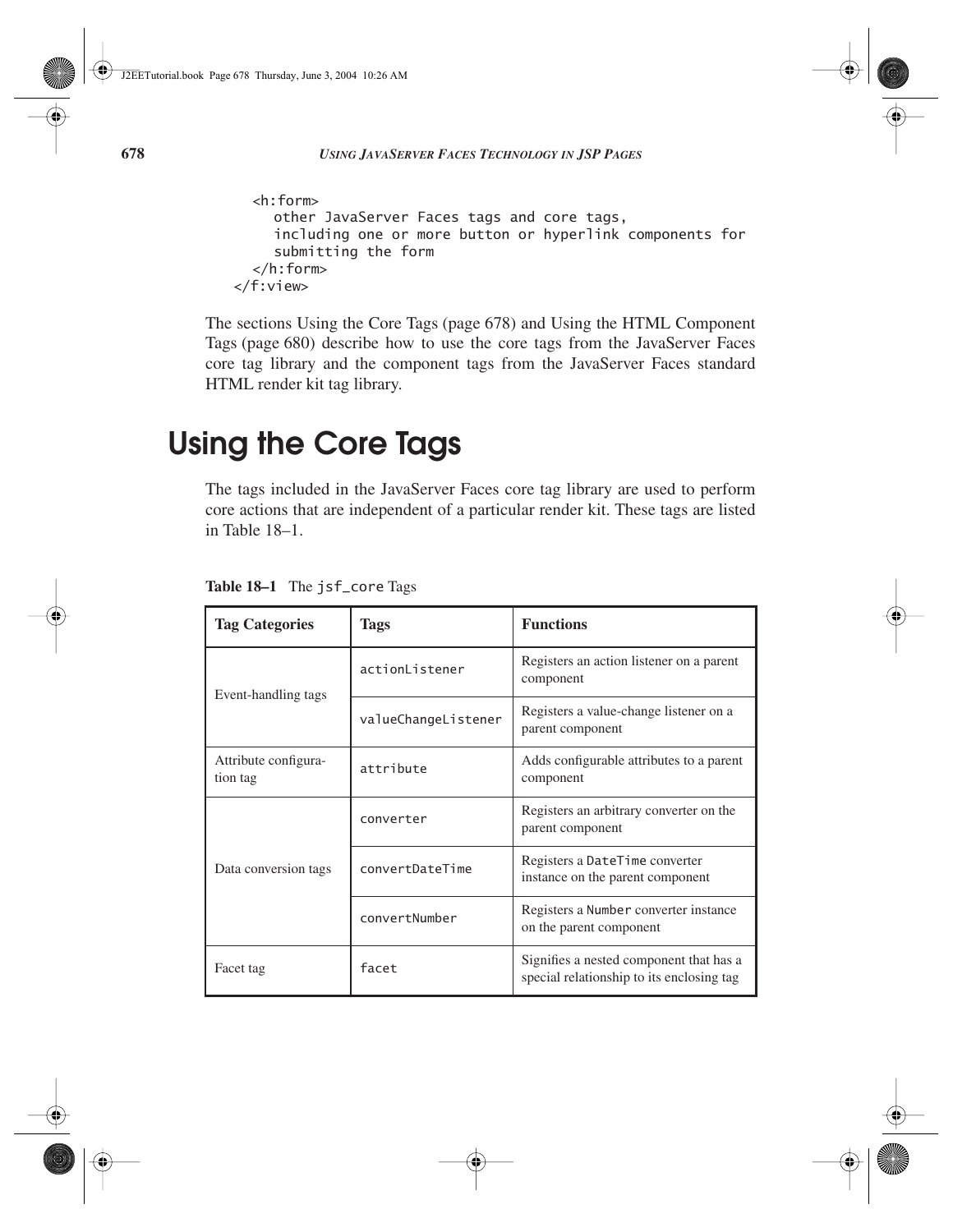### *USING THE CORE TAGS* **679**

| <b>Tag Categories</b>                    | <b>Tags</b>                                                                              | <b>Functions</b>                                                                                                         |  |
|------------------------------------------|------------------------------------------------------------------------------------------|--------------------------------------------------------------------------------------------------------------------------|--|
| Localization tag                         | loadBundle                                                                               | Specifies a ResourceBundle that is<br>exposed as a Map                                                                   |  |
| Parameter<br>substitution tag            | param                                                                                    | Substitutes parameters into a Message-<br>Format instance and adds query string<br>name-value pairs to a URL             |  |
| Tags for representing<br>items in a list | selectItem                                                                               | Represents one item in a list of items in<br>a UISelectOne or UISelectMany<br>component                                  |  |
|                                          | Represents a set of items in a UISelec-<br>selectItems<br>tOne or UISelectMany component |                                                                                                                          |  |
| Container tag                            | subview                                                                                  | Contains all JavaServer Faces tags in a<br>page that is included in another JSP<br>page containing JavaServer Faces tags |  |
|                                          | validateDoubleRange                                                                      | Registers a DoubleRangeValidator<br>on a component                                                                       |  |
| Validator tags                           | validateLength                                                                           | Registers a LengthValidator on a<br>component                                                                            |  |
|                                          | validateLongRange                                                                        | Registers a LongRangeValidator on<br>a component                                                                         |  |
|                                          | validator                                                                                | Registers a custom validator on a com-<br>ponent                                                                         |  |
| Output tag                               | verbatim                                                                                 | Generates a UIOutput component that<br>gets its content from the body of this tag                                        |  |
| Container for form<br>tags               | view                                                                                     | Encloses all JavaServer Faces tags on<br>the page                                                                        |  |

**Table 18–1** The jsf\_core Tags *(Continued)*

These tags are used in conjunction with component tags and are therefore explained in other sections of this tutorial. Table 18–2 lists the sections that explain how to use specific jsf\_core tags.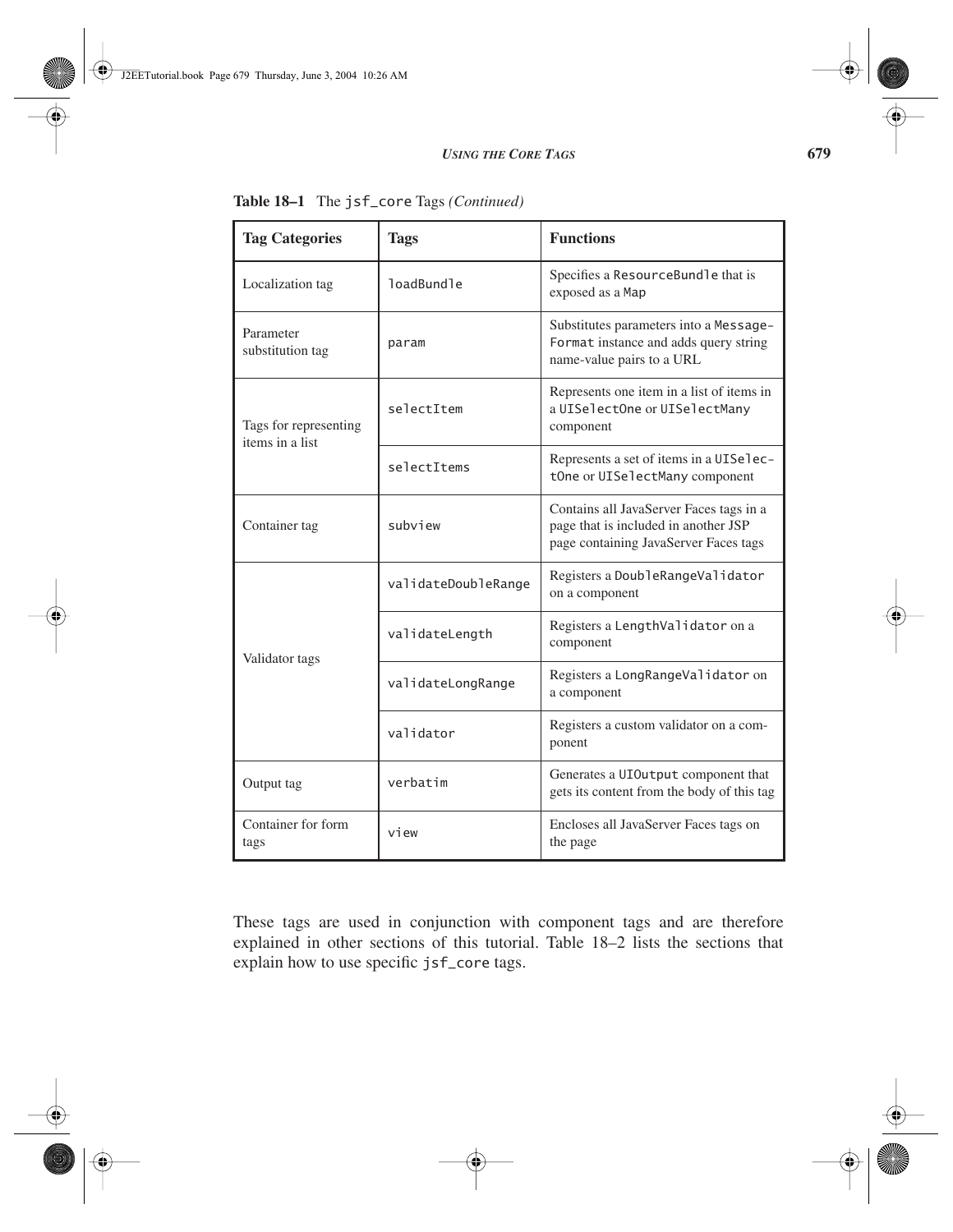| Table 18-2 Where the jsf_core Tags Are Explained |  |  |
|--------------------------------------------------|--|--|
|                                                  |  |  |

| <b>Tags</b>                | <b>Where Explained</b>                                                                 |
|----------------------------|----------------------------------------------------------------------------------------|
| Event-handling tags        | Registering Listeners on Components (page 710)                                         |
| Data conversion tags       | Using the Standard Converters (page 705)                                               |
| facet                      | The UIData Component (page 686) and The UIPanel<br>Component (page 694)                |
| loadBundle                 | Using Localized Messages (page 703)                                                    |
| param                      | Using the outputFormat Tag (page 693) and                                              |
| selectItem and selectItems | The UISelectItem, UISelectItems, and UISelectItem-<br>Group Components (page 700)      |
| subview                    | Setting Up a Page (page 676)                                                           |
| verbatim                   | Using the output Link Tag (page 692)                                                   |
| view                       | Setting Up a Page (page 676)                                                           |
| Validator tags             | Using the Standard Validators (page 712) and Creating a<br>Custom Validator (page 750) |

## **Using the HTML Component Tags**

The tags defined by the JavaServer Faces standard HTML render kit tag library represent HTML form controls and other basic HTML elements. These controls display data or accept data from the user. This data is collected as part of a form and is submitted to the server, usually when the user clicks a button. This section explains how to use each of the component tags shown in Table 17–2, and is organized according to the UIComponent classes from which the tags are derived.

The next section explains the more important tag attributes that are common to most component tags. Please refer to the TLD documentation at http:// java.sun.com/j2ee/javaserverfaces/1.0/docs/tlddocs/index.html for a complete list of tags and their attributes.

For each of the components discussed in the following sections, Writing Component Properties (page 730) explains how to write a bean property bound to a particular UI component or its value.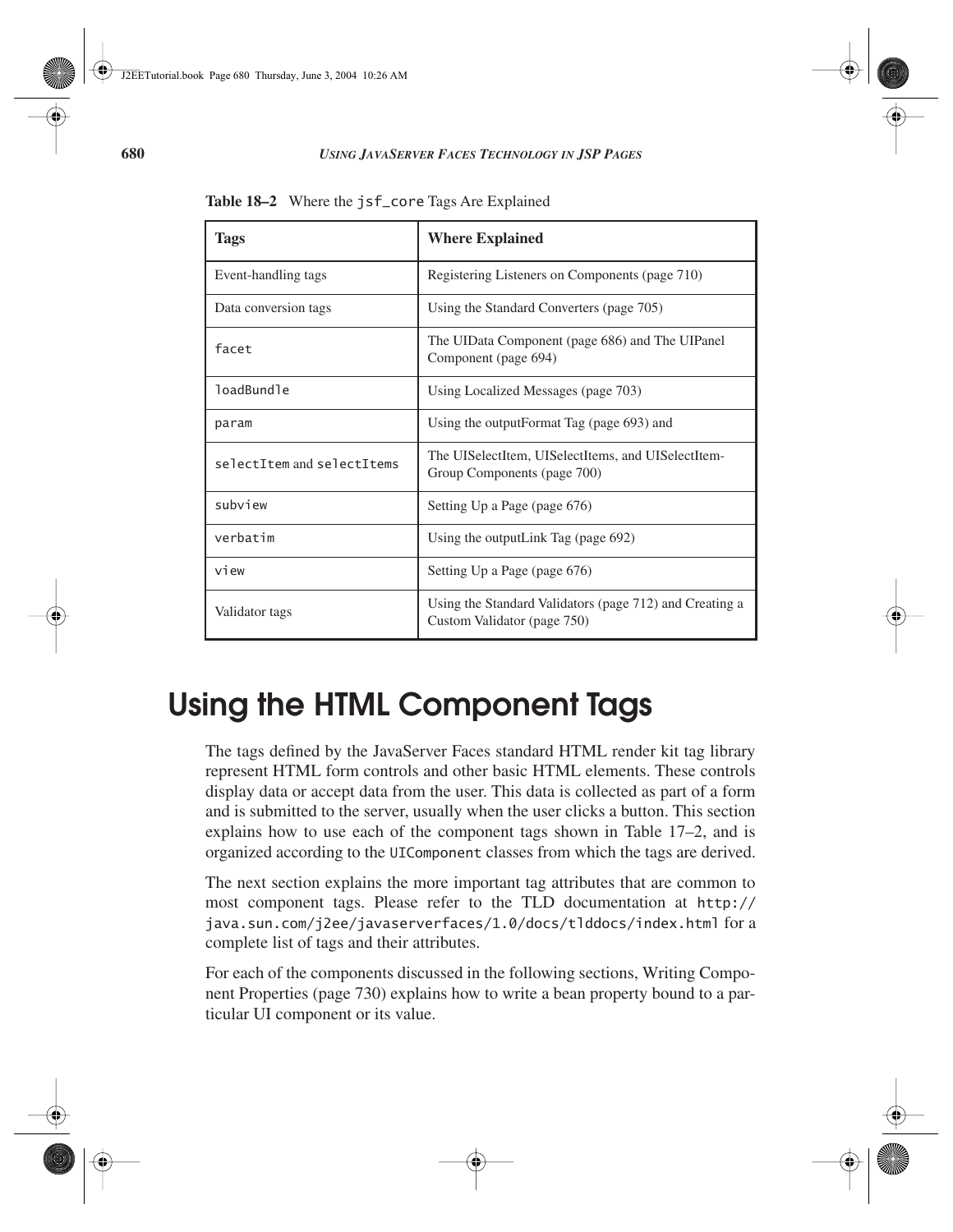**UI Component Tag Attributes**

In general, most of the component tags support these attributes:

- id: Uniquely identifies the component
- immediate: If set to true, indicates that any events, validation, and conversion associated with the component should happen in the apply request values phase rather than a later phase.
- rendered: Specifies a condition in which the component should be rendered. If the condition is not satisfied, the component is not rendered.
- style: Specifies a Cascading Style Sheet (CSS) style for the tag.
- styleClass: Specifies a CSS stylesheet class that contains definitions of the styles.
- value: Identifies an external data source and binds the component's value to it.
- binding: Identifies a bean property and binds the component instance to it.

All of the UI component tag attributes (except id and var) are value-bindingenabled, which means that they accept JavaServer Faces EL expressions. These expressions allow you to use mixed literals and JSP 2.0 expression language syntax and operators. See Expression Language (page 489) for more information about the JSP 2.0 expression language.

### **The id Attribute**

The id attribute is not required for a component tag except in these situations:

- Another component or a server-side class must refer to the component.
- The component tag is impacted by a JSTL conditional or iterator tag (for more information, see Flow Control Tags, page 545).

If you don't include an id attribute, the JavaServer Faces implementation automatically generates a component ID.

### **The immediate Attribute**

UIInput components and command components (those that implement Action-Source, such as buttons and hyperlinks) can set the immediate attribute to true to force events, validations, and conversions to be processed during the apply request values phase of the life cycle. Page authors need to carefully consider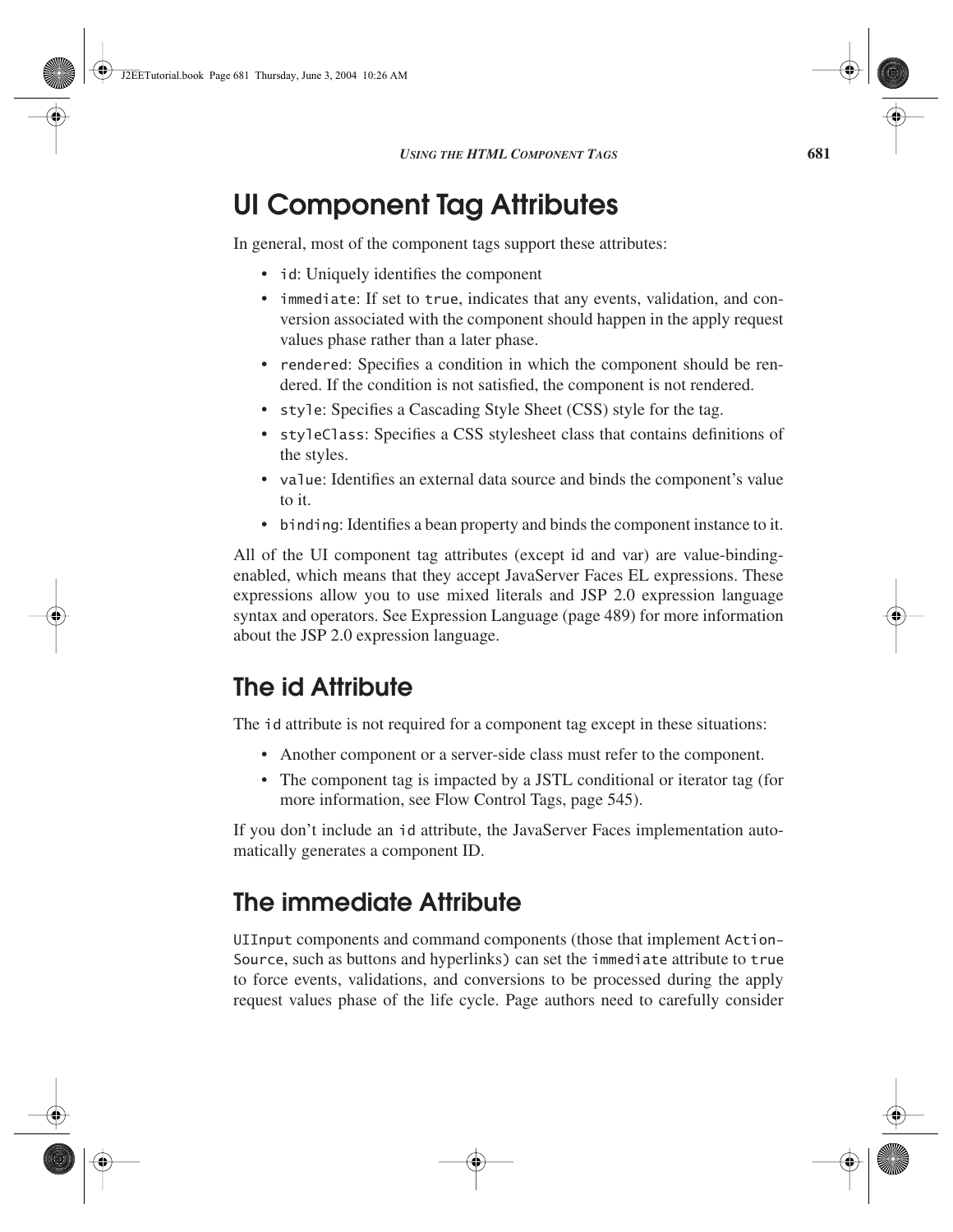how the combination of an input component's immediate value and a command component's immediate value determines what happens when the command component is activated.

Assume that you have a page with a button and a field for entering the quantity of a book in a shopping cart. If both the button's and the field's immediate attributes are set to true, the new value of the field will be available for any processing associated with the event that is generated when the button is clicked. The event associated with the button and the event, validation, and conversion associated with the field are all handled during the apply request values phase.

If the button's immediate attribute is set to true but the field's immediate attribute is set to false, the event associated with the button is processed without updating the field's local value to the model layer. This is because any events, conversion, or validation associated with the field occurs during its usual phases of the life cycle, which come after the apply request values phase.

The bookshowcart. jsp page of the Duke's Bookstore application has examples of components using the immediate attribute to control which component's data is updated when certain buttons are clicked. The quantity field for each book has its immediate attribute set to false. (The quantity fields are generated by the UIData component. See The UIData Component, page 686, for more information.) The immediate attribute of the Continue Shopping hyperlink is set to true. The immediate attribute of the Update Quantities hyperlink is set to false.

If you click the Continue Shopping hyperlink, none of the changes entered into the quantity input fields will be processed. If you click the Update Quantities hyperlink, the values in the quantity fields will be updated in the shopping cart.

### **The rendered Attribute**

A component tag uses a Boolean JavaServer Faces (EL) expression, along with the rendered attribute, to determine whether or not the component will be rendered. For example, the check commandLink component on the bookcatalog. jsp page is not rendered if the cart contains no items:

```
<h:commandLink id="check"
```

```
...
  rendered="#{cart.numberOfItems > 0}">
  <h:outputText
    value="#{bundle.CartCheck}"/>
</h:commandLink>
```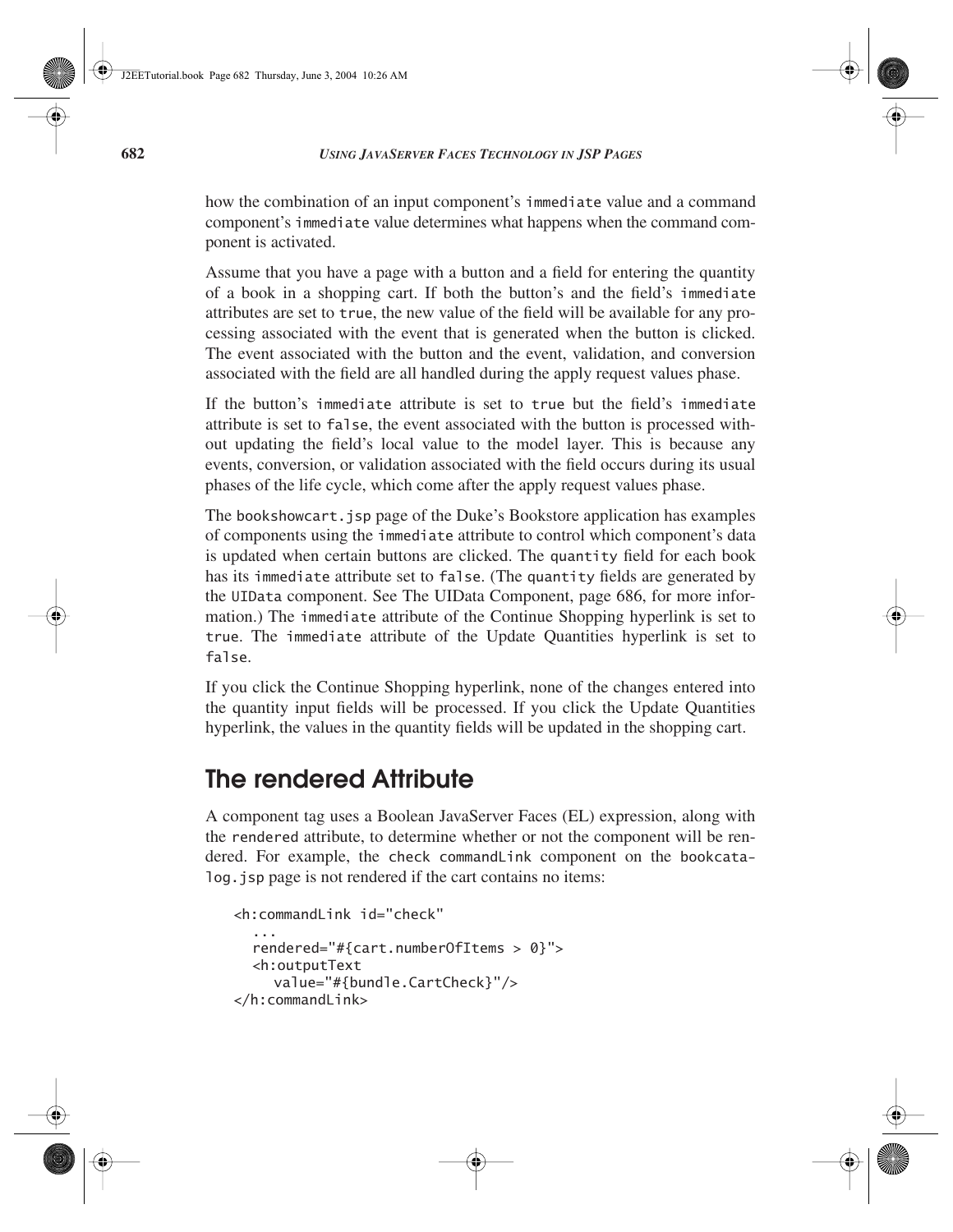*USING THE HTML COMPONENT TAGS* **683**

**The style and styleClass Attributes**

The style and styleClass attributes allow you to specify Cascading Style Sheets (CSS) styles for the rendered output of your component tags. The UIMessage and UIMessages Components (page 698) describes an example of using the style attribute to specify styles directly in the attribute. A component tag can instead refer to a CSS stylesheet class. The dataTable tag on the bookcatalog.jsp page of the Duke's Bookstore application references the style class list-background:

```
<h:dataTable id="books"
  ...
  styleClass="list-background"
  value="#{bookDBAO.books}"
  var="book">
```
The stylesheet that defines this class is stylesheet.css, which is included in the application. For more information on defining styles, please see the Cascading Style Sheets Specification at http://www.w3.org/Style/CSS/.

### **The value and binding Attributes**

A tag representing a component defined by UIOutput or a subclass of UIOutput uses value and binding attributes to bind its component's value or instance to an external data source. Binding Component Values and Instances to External Data Sources (page 714) explains how to use these attributes.

## **The UIForm Component**

A UIForm component is an input form that has child components representing data that is either presented to the user or submitted with the form. The form tag encloses all the controls that display or collect data from the user. Here is an example:

```
<h:form>
... other faces tags and other content...
</h:form>
```
The form tag can also include HTML markup to lay out the controls on the page. The form tag itself does not perform any layout; its purpose is to collect data and to declare attributes that can be used by other components in the form. A page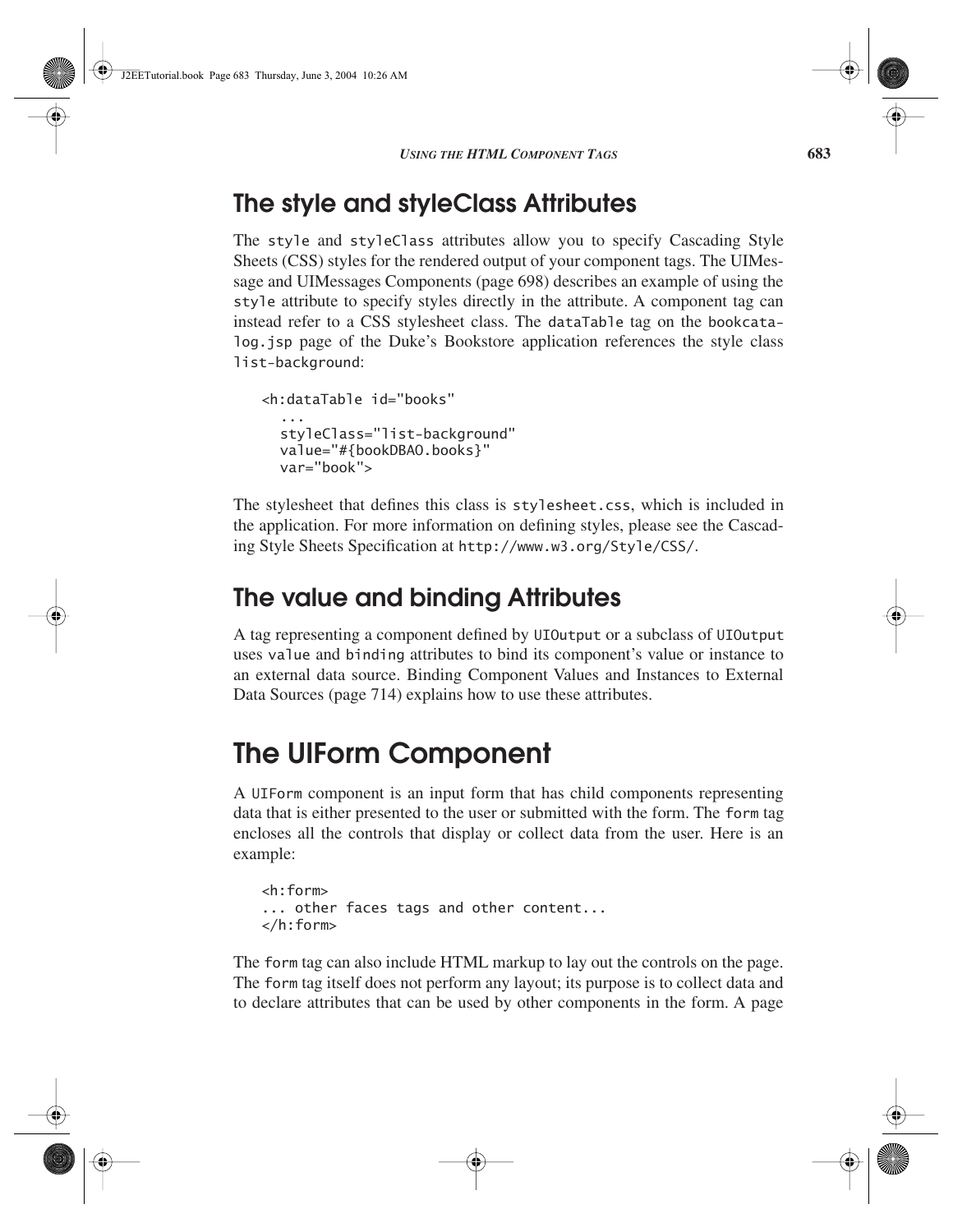can include multiple form tags, but only the values from the form that the user submits will be included in the postback.

### **The UIColumn Component**

The UIColumn component represents a column of data in a UIData component. While the UIData component is iterating over the rows of data, it processes the UIColumn for each row. UIColumn has no renderer associated with it and is represented on the page with a column tag. Here is an example column tag from the bookshowcart.jsp page of the Duke's Bookstore example:

```
<h:dataTable id="items"
  ...
  value="#{cart.items}"
  var="item">
  ...
  <h:column>
    <f:facet name="header">
       <h:outputText value="#{bundle.ItemQuantity}"/>
    </f:facet>
    <h:inputText 
       ...
       value="#{item.quantity}">
       <f:validateLongRange minimum="1"/>
     </h:inputText>
  </h:column>
  ...
</h:dataTable>
```
The UIData component in this example iterates through the list of books (cart.items) in the shopping cart and displays their titles, authors, and prices. The column tag shown in the example renders the column that displays text fields that allow customers to change the quantity of each book in the shopping cart. Each time UIData iterates through the list of books, it renders one cell in each column.

## **The UICommand Component**

The UICommand component performs an action when it is activated. The most common example of such a component is the button. This release supports Button and Link as UICommand component renderers.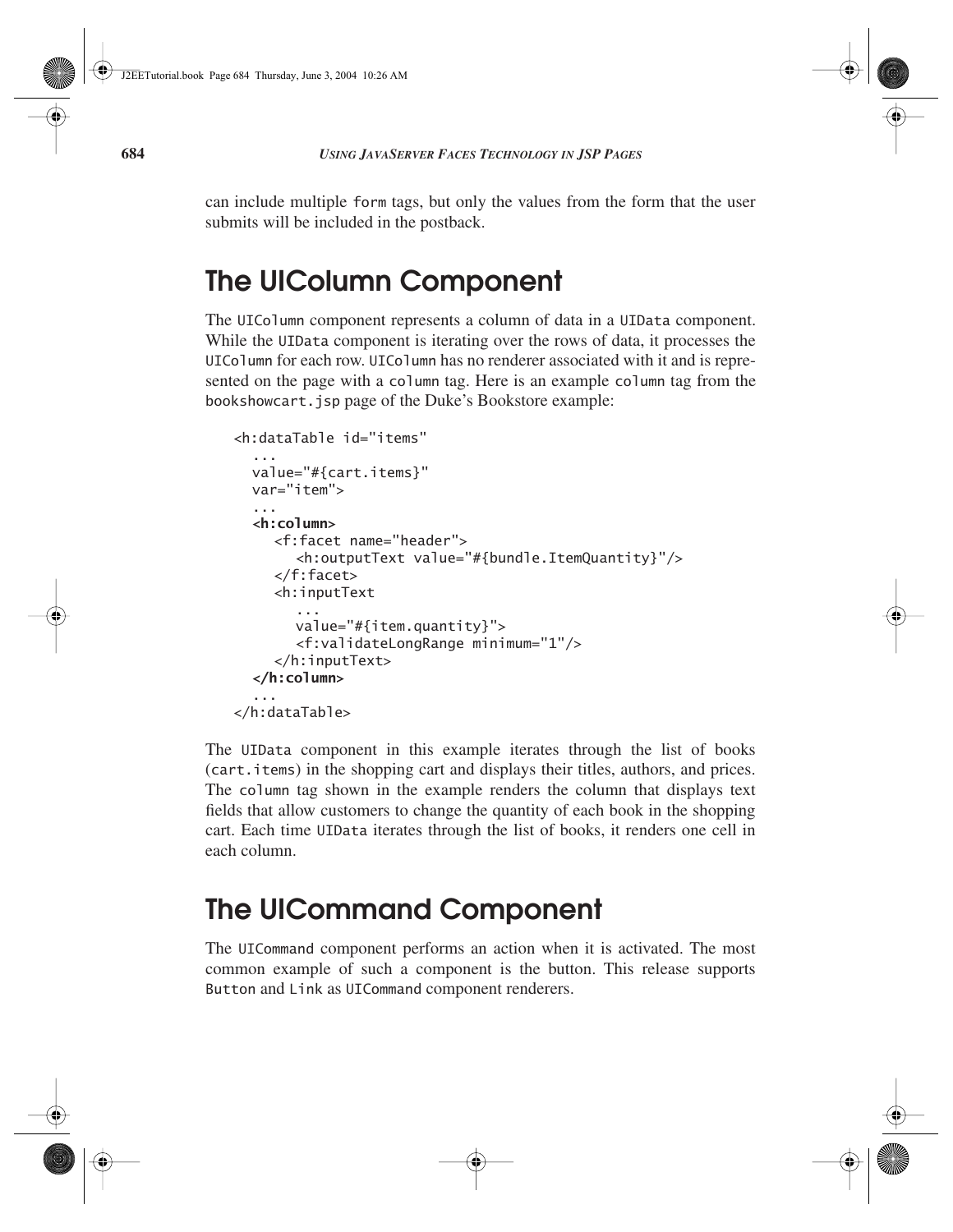In addition to the tag attributes listed in Using the HTML Component Tags (page 680), the commandButton and commandLink tags can use these attributes:

- action, which is either a logical outcome String or a method-binding expression that points to a bean method that returns a logical outcome String. In either case, the logical outcome String is used by the default NavigationHandler instance to determine what page to access when the UICommand component is activated.
- actionListener, which is a method-binding expression that points to a bean method that processes an ActionEvent fired by the UICommand component.

See Referencing a Method That Performs Navigation (page 720) for more information on using the action attribute.

See Referencing a Method That Handles an ActionEvent (page 721) for details on using the actionListener attribute.

### **Using the commandButton Tag**

The bookcashier.jsp page of the Duke's Bookstore application includes a commandButton tag. When a user clicks the button, the data from the current page is processed, and the next page is opened. Here is the commandButton tag from bookcashier.jsp:

```
<h:commandButton value="#{bundle.Submit}" 
  action="#{cashier.submit}"/>
```
Clicking the button will cause the submit method of CashierBean to be invoked because the action attribute references the submit method of the CashierBean backing bean. The submit method performs some processing and returns a logical outcome. This is passed to the default NavigationHandler, which matches the outcome against a set of navigation rules defined in the application configuration resource file.

The value attribute of the preceding example commandButton tag references the localized message for the button's label. The bundle part of the expression refers to the ResourceBundle that contains a set of localized messages. The Submit part of the expression is the key that corresponds to the message that is displayed on the button. For more information on referencing localized messages, see Using Localized Messages (page 703). See Referencing a Method That Performs Navigation (page 720) for information on how to use the action attribute.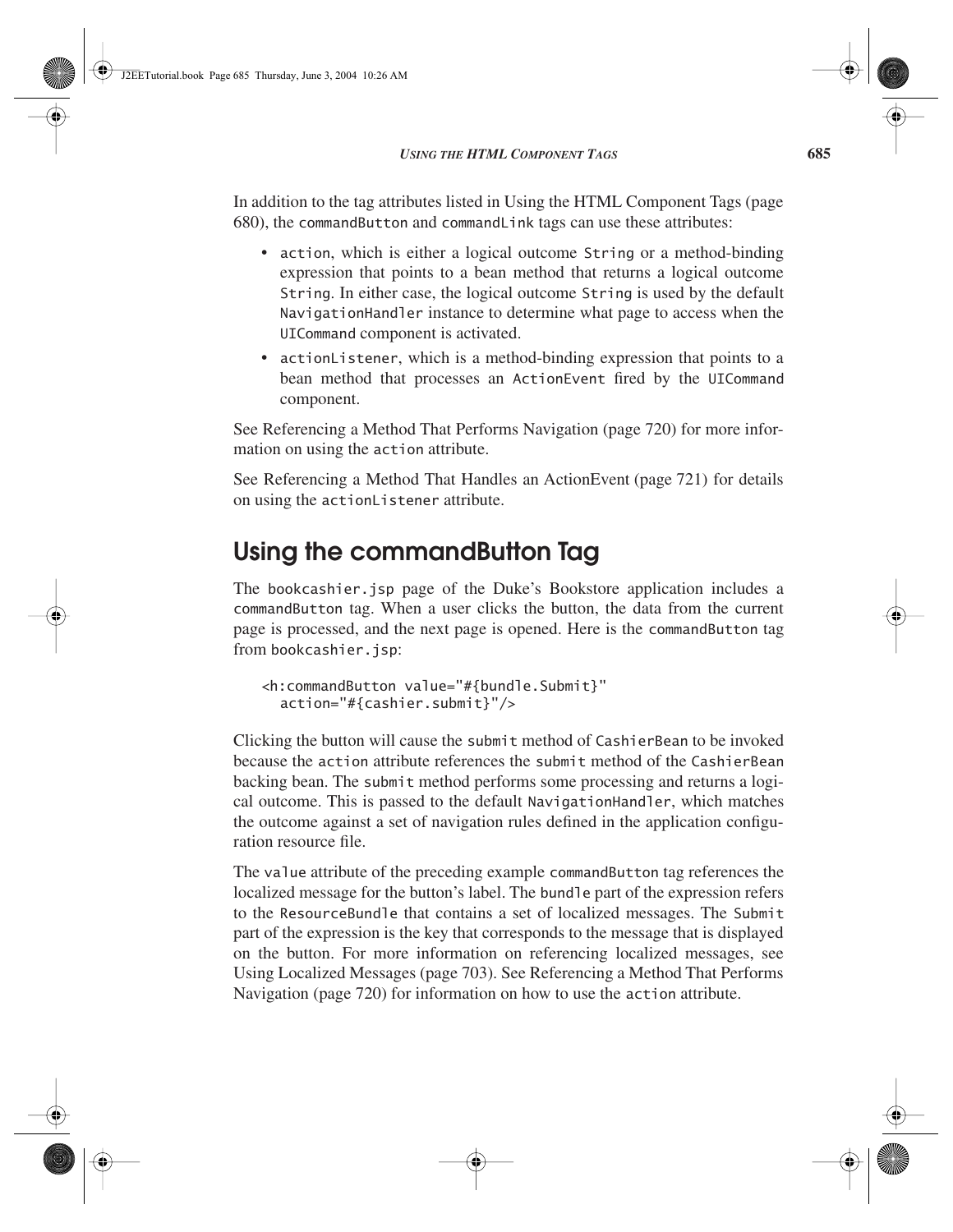### **Using the commandLink Tag**

J2EETutorial.book Page 686 Thursday, June 3, 2004 10:26 AM

The commandLink tag represents an HTML hyperlink and is rendered as an HTML <a> element. The commandLink tag is used to submit an action event to the application. See Implementing Action Listeners (page 749) for more information on action events.

A commandLink tag must include a nested outputText tag, which represents the text the user clicks to generate the event. The following tag is from the chooselocale.jsp page from the Duke's Bookstore application.

```
<h:commandLink id="NAmerica" action="bookstore" 
  actionListener="#{localeBean.chooseLocaleFromLink}"> 
  <h:outputText value="#{bundle.English}" />
</h:commandLink>
```
This tag will render the following HTML:

```
<a id="_id3:NAmerica" href="#" 
  onclick="document.forms['_id3']['_id3:NAmerica'].
  value='_id3:NAmerica'; 
  document.forms['_id3'].submit(); 
  return false;">English</a>
```
**Note:** Notice that the commandLink tag will render JavaScript. If you use this tag, make sure your browser is JavaScript-enabled.

## **The UIData Component**

The UIData component supports data binding to a collection of data objects. It does the work of iterating over each record in the data source. The standard Table renderer displays the data as an HTML table. The UIColumn component represents a column of data within the table. Here is a portion of the dataTable tag used by the bookshowcart.jsp page of the Duke's Bookstore example:

```
<h:dataTable id="items" 
  columnClasses="list-column-center, list-column-left, 
    list-column-right, list-column-center"
    footerClass="list-footer"
  headerClass="list-header"
  rowClasses="list-row-even, list-row-odd"
  styleClass="list-background"
  value="#{cart.items}"
  var="item">
```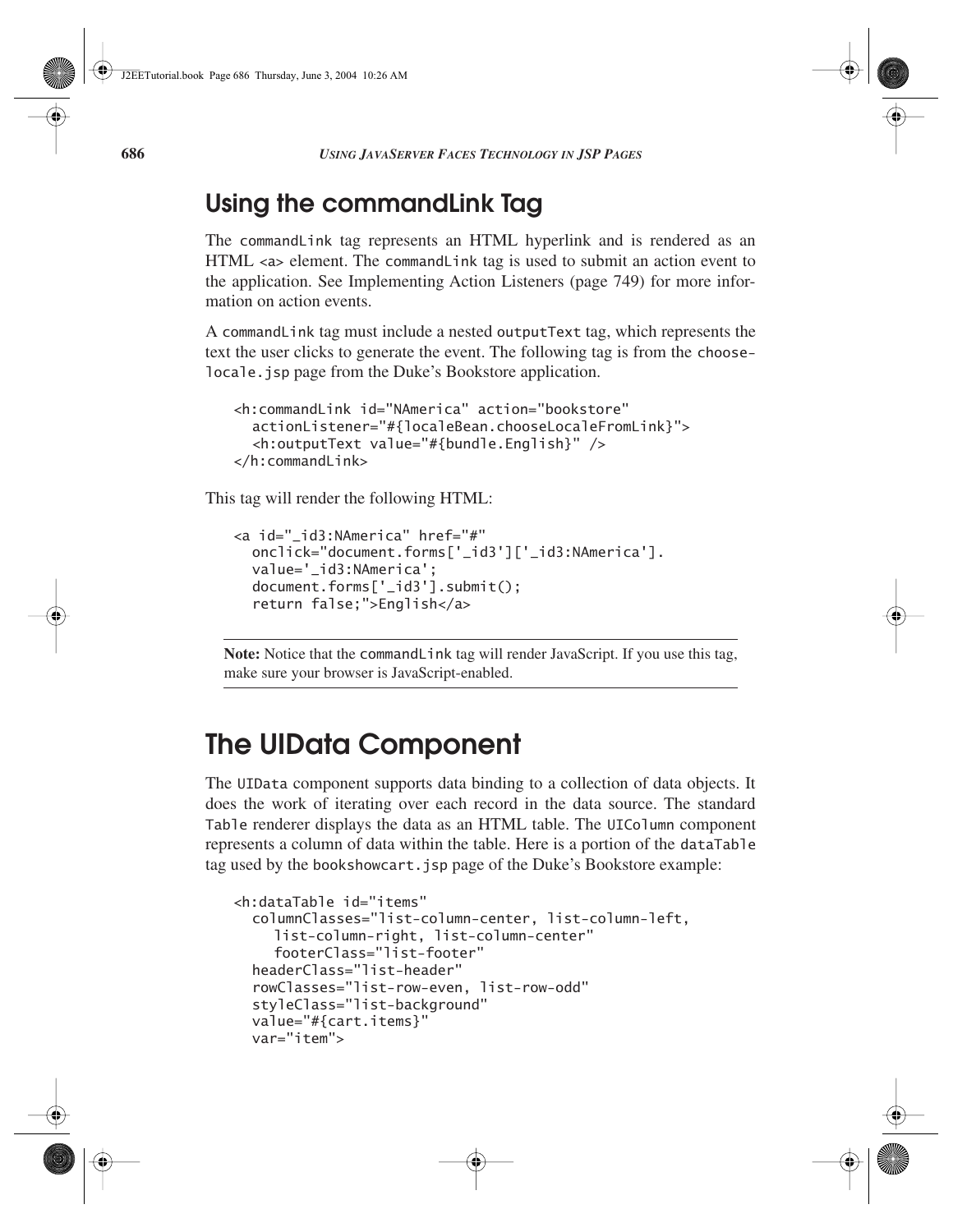J2EETutorial.book Page 687 Thursday, June 3, 2004 10:26 AM

### *USING THE HTML COMPONENT TAGS* **687**

```
<h:column >
    <f:facet name="header">
       <h:outputText value="#{bundle.ItemQuantity}" />
    </f:facet>
    <h:inputText id="quantity" size="4"
       value="#{item.quantity}" />
    </h:inputText>
  </h:column>
  <h:column>
    <f:facet name="header">
       <h:outputText value="#{bundle.ItemTitle}"/>
    </f:facet>
    <h:commandLink action="#{showcart.details}">
       <h:outputText value="#{item.item.title}"/>
    </h:commandLink>
  </h:column>
  ...
  <f:facet name="footer"
    <h:panelGroup>
       <h:outputText value="#{bundle.Subtotal}"/>
       <h:outputText value="#{cart.total}" />
          <f:convertNumber type="currency" />
       </h:outputText>
    </h:panelGroup>
  </f:facet>
</h:dataTable>
```
Figure 18–1 shows a data grid that this dataTable tag can display.

| Quantity         | Title                                                                   | Price               |
|------------------|-------------------------------------------------------------------------|---------------------|
|                  | Web Servers for Fun and Profit                                          | \$40.75 Remove Item |
|                  | The Green Project: Programming for Consumer Devices \$30.00 Remove Item |                     |
|                  | Java Intermediate Bytecodes                                             | \$30.95 Remove Item |
| 3                | My Early Years: Growing up on *7                                        | \$30.75 Remove Item |
| 4                | Web Components for Web Developers                                       | \$27.75 Remove Item |
|                  | Duke: A Biography of the Java Evangelist                                | \$45.00 Remove Item |
|                  | From Oak to Java: The Revolution of a Language                          | \$10.75 Remove Item |
|                  | <b>Subtotal: \$416.45</b>                                               |                     |
| $TT - 1 + 2 = 2$ |                                                                         |                     |

**Update Quantities** 

**Figure 18–1** Table on the bookshowcart.jsp Page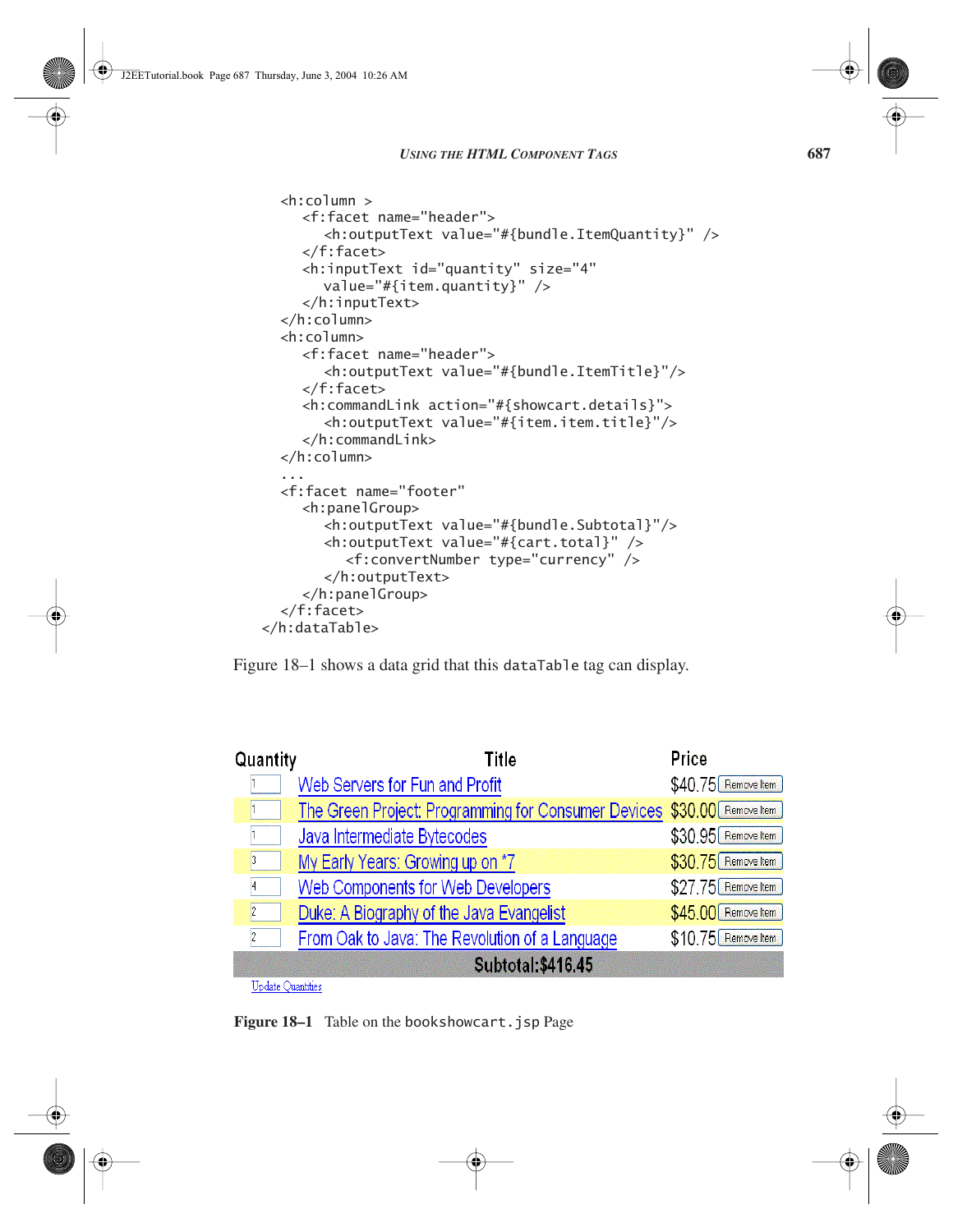The example dataTable tag displays the books in the shopping cart as well as the number of each book in the shopping cart, the prices, and a set of buttons, which the user can click to remove books from the shopping cart.

The facet tag inside the first column tag renders a header for that column. The other column tags also contain facet tags. Facets can have only one child, and so a panelGroup tag is needed if you want to group more than one component within a facet. Because the facet tag representing the footer includes more than one tag, the panelGroup is needed to group those tags.

A facet tag is usually used to represent headers and footers. In general, a *facet* is used to represent a component that is independent of the parent-child relationship of the page's component tree. In the case of a data grid, header and footer data is not repeated like the other rows in the table, and therefore, the elements representing headers and footers are not updated as are the other components in the tree.

This example is a classic use case for a UIData component because the number of books might not be known to the application developer or the page author at the time the application is developed. The UIData component can dynamically adjust the number of rows of the table to accommodate the underlying data.

The value attribute of a dataTable tag references the data to be included in the table. This data can take the form of

- A list of beans
- An array of beans
- A single bean
- A javax.faces.model.DataModel
- A java.sql.ResultSet
- A javax.servlet.jsp.jstl.sql.ResultSet
- A javax.sql.RowSet

All data sources for UIData components have a DataModel wrapper. Unless you explicitly construct a DataModel, the JavaServer Faces implementation will create a DataModel wrapper around data of any of the other acceptable types. See Writing Component Properties (page 730) for more information on how to write properties for use with a UIData component.

The var attribute specifies a name that is used by the components within the dataTable tag as an alias to the data referenced in the value attribute of dataTable.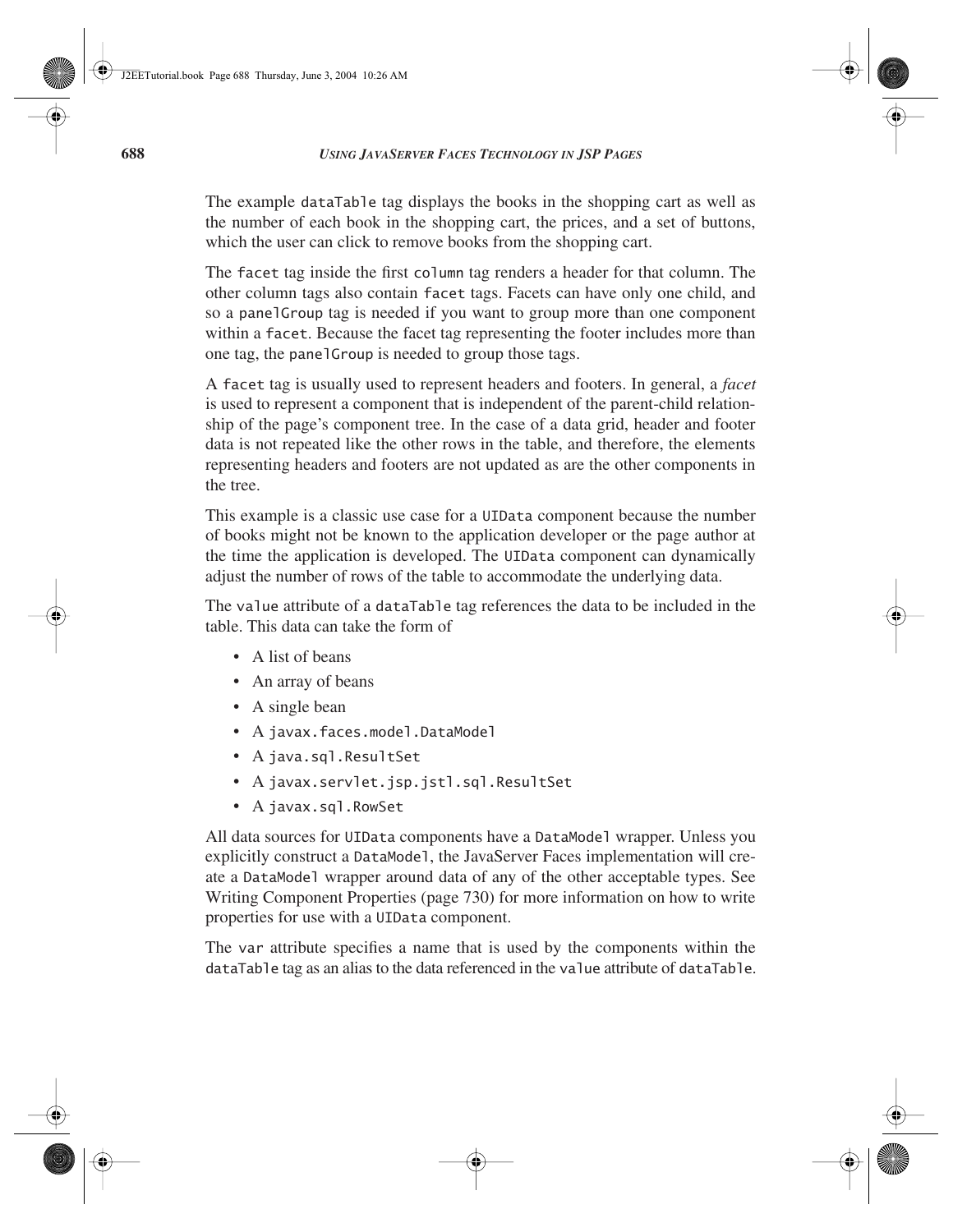#### *USING THE HTML COMPONENT TAGS* **689**

In the dataTable tag from the bookshowcart.jsp page, the value attribute points to a List of books. The var attribute points to a single book in that list. As the UIData component iterates through the list, each reference to item points to the current book in the list.

The UIData component also has the ability to display only a subset of the underlying data. This is not shown in the preceding example. To display a subset of the data, you use the optional first and rows attributes.

The first attribute specifies the first row to be displayed. The rows attribute specifies the number of rows—starting with the first row—to be displayed. By default, both first and rows are set to zero, and this causes all the rows of the underlying data to display. For example, if you wanted to display records 2 through 10 of the underlying data, you would set first to 2 and rows to 9. When you display a subset of the data in your pages, you might want to consider including a link or button that causes subsequent rows to display when clicked.

The dataTable tag also has a set of optional attributes for adding styles to the table:

- columnClasses: Defines styles for all the columns
- footerClass: Defines styles for the footer
- headerClass: Defines styles for the header
- rowClasses: Defines styles for the rows
- styleClass: Defines styles for the entire table

Each of these attributes can specify more than one style. If columnClasses or rowClasses specifies more than one style, the styles are applied to the columns or rows in the order that the styles are listed in the attribute. For example, if columnClasses specifies styles list-column-center and list-column-right and if there are two columns in the table, the first column will have style listcolumn-center, and the second column will have style list-column-right.

If the style attribute specifies more styles than there are columns or rows, the remaining styles will be assigned to columns or rows starting from the first column or row. Similarly, if the style attribute specifies fewer styles than there are columns or rows, the remaining columns or rows will be assigned styles starting from the first style.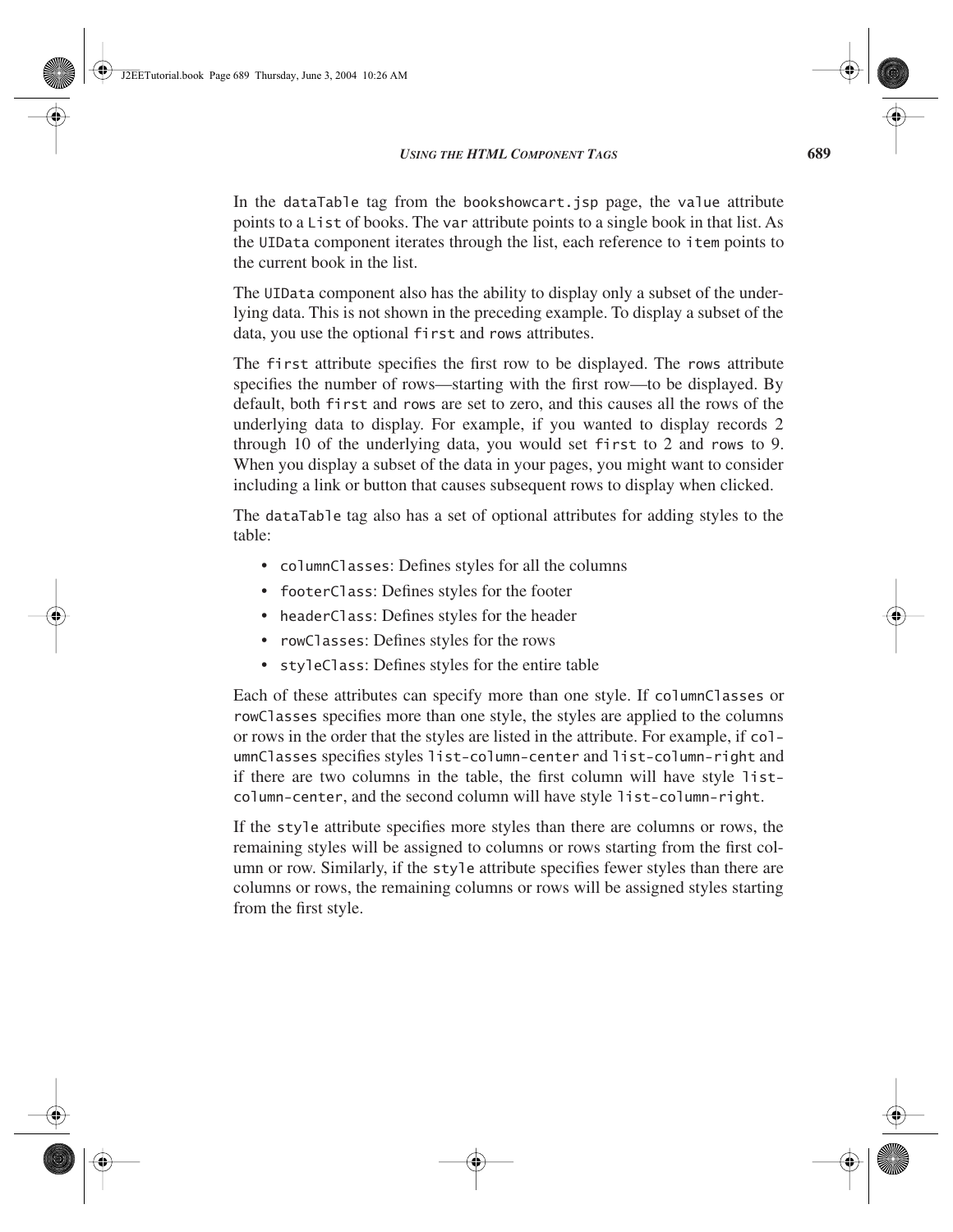## **The UIGraphic Component**

The UIGraphic component displays an image. The Duke's Bookstore application uses a graphicImage tag to display the map image on the chooselocale.jsp page:

```
<h:graphicImage id="mapImage" url="/template/world.jpg" 
  alt="#{bundle.chooseLocale}" usemap="#worldMap" />
```
The url attribute specifies the path to the image. It also corresponds to the local value of the UIGraphic component so that the URL can be retrieved, possibly from a backing bean. The URL of the example tag begins with a /, which adds the relative context path of the Web application to the beginning of the path to the image.

The alt attribute specifies the alternative text displayed when the user mouses over the image. In this example, the alt attribute refers to a localized message. See Performing Localization (page 741) for details on how to localize your Java-Server Faces application.

The usemap attribute refers to the image map defined by the custom component, MapComponent, which is on the same page. See Chapter 20 for more information on the image map.

### **The UIInput and UIOutput Components**

The UIInput component displays a value to the user and allows the user to modify this data. The most common example is a text field. The UIOutput component displays data that cannot be modified. The most common example is a label.

The UIInput and UIOutput components can each be rendered in four ways. Table 18–3 lists the renderers of UIInput and UIOutput. Recall from Component Rendering Model (page 647) that the tags are composed of the component and the renderer. For example, the inputText tag refers to a UIInput component that is rendered with the Text renderer.

The UIInput component supports the following tag attributes in addition to the tag attributes described at the beginning of Using the HTML Component Tags (page 680). The UIOutput component supports the first of the following tag attributes in addition to those listed in Using the HTML Component Tags (page 680).

• converter: Identifies a converter that will be used to convert the component's local data. See Using the Standard Converters (page 705) for more information on how to use this attribute.

J2EETutorial.book Page 690 Thursday, June 3, 2004 10:26 AM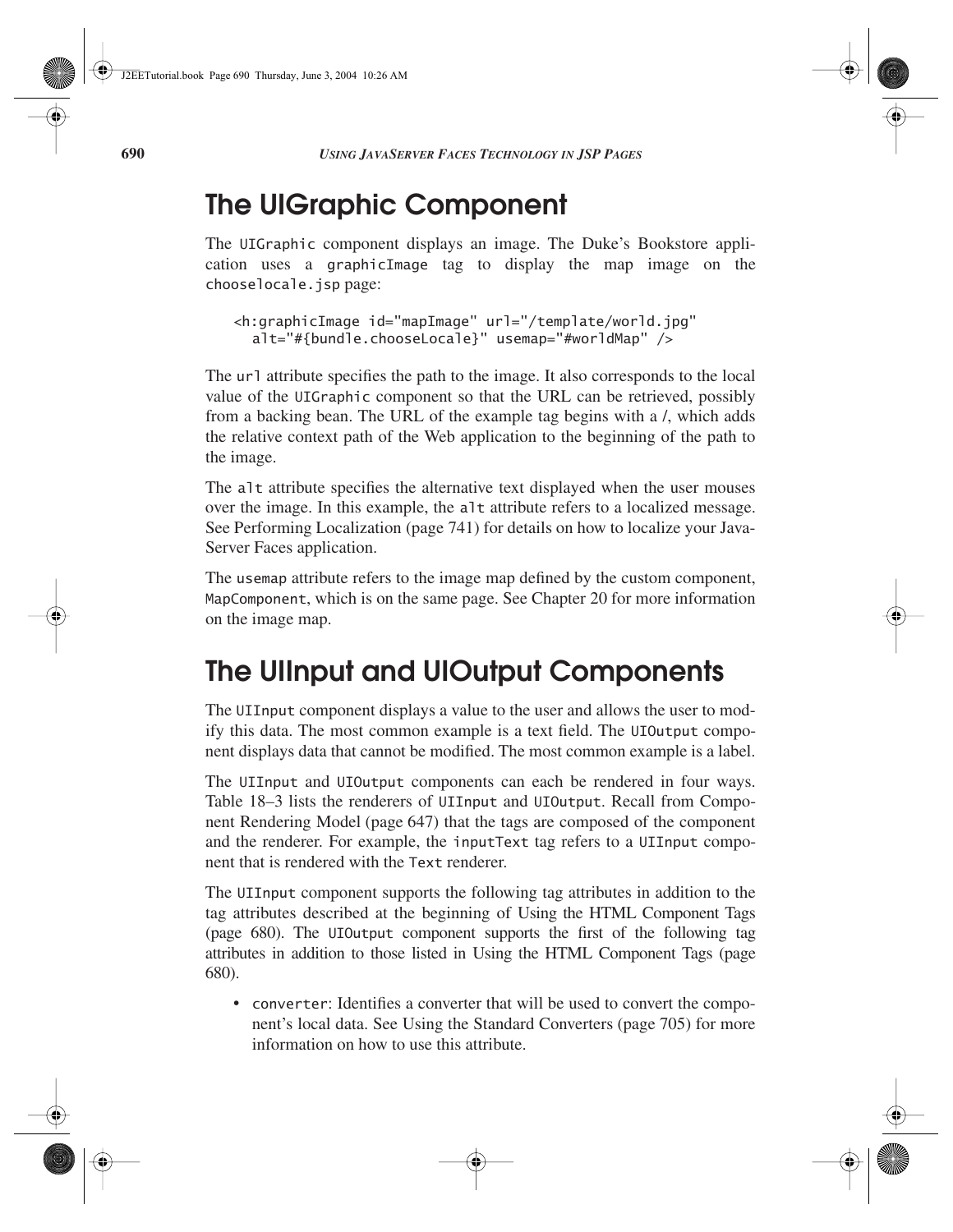### *USING THE HTML COMPONENT TAGS* **691**

| Component | <b>Renderer</b>           | Tag          | <b>Function</b>                                                                                     |  |
|-----------|---------------------------|--------------|-----------------------------------------------------------------------------------------------------|--|
|           | Hidden                    | inputHidden  | Allows a page author to include a<br>hidden variable in a page                                      |  |
| UIInput   | Secret<br>inputSecret     |              | Accepts one line of text with no<br>spaces and displays it as a set of<br>asterisks as it is typed  |  |
|           | Text<br>inputText         |              | Accepts a text string of one line                                                                   |  |
|           | TextArea<br>inputTextarea |              | Accepts multiple lines of text                                                                      |  |
|           | Labe <sub>1</sub>         | outputLabel  | Displays a nested component as a<br>label for a specified input field                               |  |
| UI0utput  | Link                      | outputLink   | Displays an $\leq a$ href> tag that<br>links to another page without gen-<br>erating an ActionEvent |  |
|           | OutputMessage             | outputFormat | Displays a localized message                                                                        |  |
|           | Text                      | outputText   | Displays a text string of one line                                                                  |  |

|  |  | Table 18-3 UIInput and UIOutput Renderers |  |
|--|--|-------------------------------------------|--|
|--|--|-------------------------------------------|--|

- validator: Identifies a method-binding expression pointing to a backing bean method that performs validation on the component's data. See Referencing a Method That Performs Validation (page 722) for an example of using the validator tag.
- valueChangeListener: Identifies a method-binding expression pointing to a backing bean method that handles the event of entering a value in this component. See Referencing a Method That Handles a ValueChangeEvent (page 722) for an example of using valueChangeListener.

The rest of this section explains how to use selected tags listed in Table 18–3. The other tags are written in a similar way.

### **Using the outputText and inputText Tags**

The Text renderer can render both UIInput and UIOutput components. The inputText tag displays and accepts a single-line string. The outputText tag displays a single-line string. This section shows you how to use the inputText tag. The outputText tag is written in a similar way.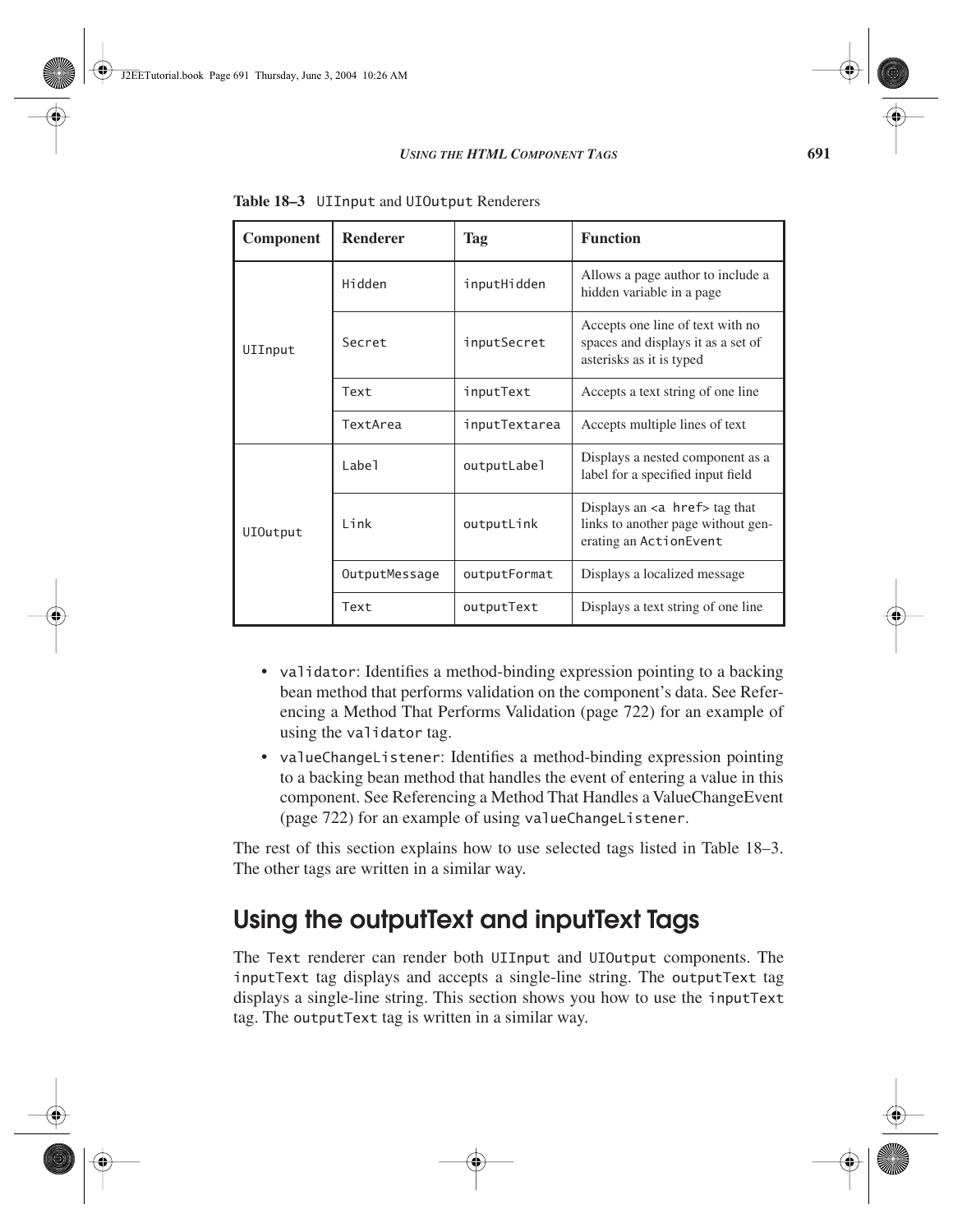Here is an example of an inputText tag from the bookcashier. jsp page:

```
<h:inputText id="name" size="50"
  value="#{cashier.name}"
  required="true"> 
  <f:valueChangeListener type="listeners.NameChanged" /> 
</h:inputText>
```
The value attribute refers to the name property of CashierBean. This property holds the data for the name component. After the user submits the form, the value of the name property in CashierBean will be set to the text entered in the field corresponding to this tag.

The required attribute causes the page to reload with errors displayed if the user does not enter a value in the name text field. See Requiring a Value (page 713) for more information on requiring input for a component.

### **Using the outputLabel Tag**

The outputLabel tag is used to attach a label to a specified input field for accessibility purposes. The bookcashier.jsp page uses an outputLabel tag to render the label of a checkbox:

```
<h:selectBooleanCheckbox 
  id="fanClub"
  rendered="false"
  binding="#{cashier.specialOffer}" />
<h:outputLabel for="fanClubLabel"
  rendered="false"
  binding="#{cashier.specialOfferText}" >
  <h:outputText id="fanClubLabel"
    value="#{bundle.DukeFanClub}" />
</h:outputLabel>
```
The for attribute of the outputLabel tag maps to the id of the input field to which the label is attached. The outputText tag nested inside the outputLabel tag represents the actual label component. The value attribute on the outputText tag indicates the text that is displayed next to the input field.

### **Using the outputLink Tag**

The outputLink tag is used to render a hyperlink that, when clicked, loads another page but does not generate an action event. You should use this tag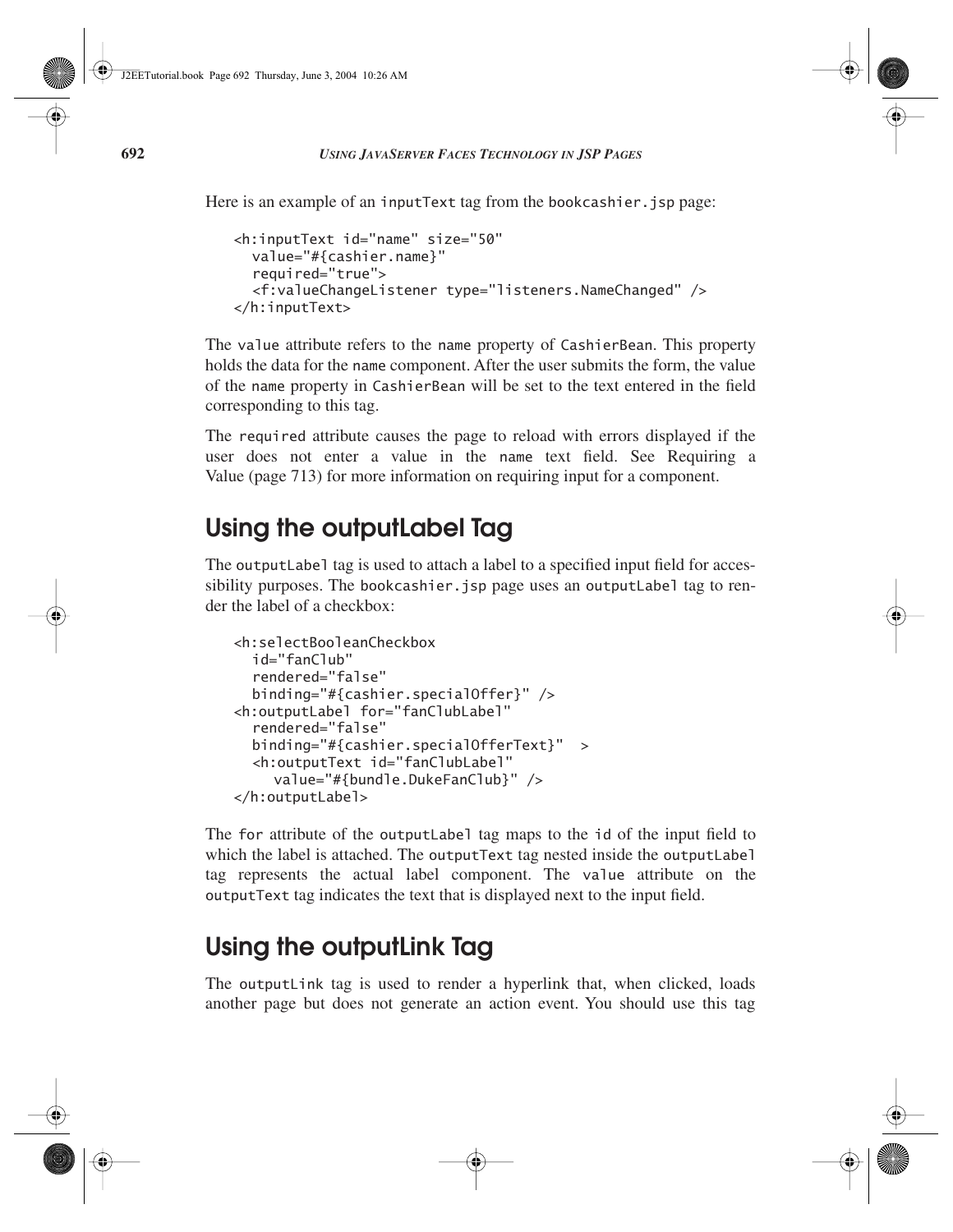### *USING THE HTML COMPONENT TAGS* **693**

instead of the commandLink tag if you always want the URL—specified by the outputLink tag's value attribute—to open and do not have to perform any processing when the user clicks on the link. The Duke's Bookstore application does not utilize this tag, but here is an example of it:

```
<h:outputLink value="javadocs">
  <f:verbatim>Documentation for this demo</f:verbatim>
</h:outputLink>
```
As shown in this example, the outputLink tag requires a nested verbatim tag, which identifies the text the user clicks to get to the next page.

You can use the verbatim tag on its own when you want to simply output some text on the page.

### **Using the outputFormat Tag**

J2EETutorial.book Page 693 Thursday, June 3, 2004 10:26 AM

The outputFormat tag allows a page author to display concatenated messages as a MessageFormat pattern, as described in the API documentation for java.text.MessageFormat (see http://java.sun.com/j2se/1.4.2/docs/ api/java/text/MessageFormat.html). Here is an example of an outputFormat tag from the bookshowcart.jsp page of the Duke's Bookstore application:

```
<h:outputFormat value="#{bundle.CartItemCount}">
  <f:param value="#{cart.numberOfItems}"/>
</h:outputFormat>
```
The value attribute specifies the MessageFormat pattern. The param tag specifies the substitution parameters for the message.

In the example outputFormat tag, the value for the parameter maps to the number of items in the shopping cart. When the message is displayed in the page, the number of items in the cart replaces the {0} in the message corresponding to the CartItemCount key in the bundle resource bundle:

Your shopping cart contains " + "{0,choice,0#no items|1#one item|1< {0} items

This message represents three possibilities:

- Your shopping cart contains no items.
- Your shopping cart contains one item.
- Your shopping cart contains  $\{0\}$  items.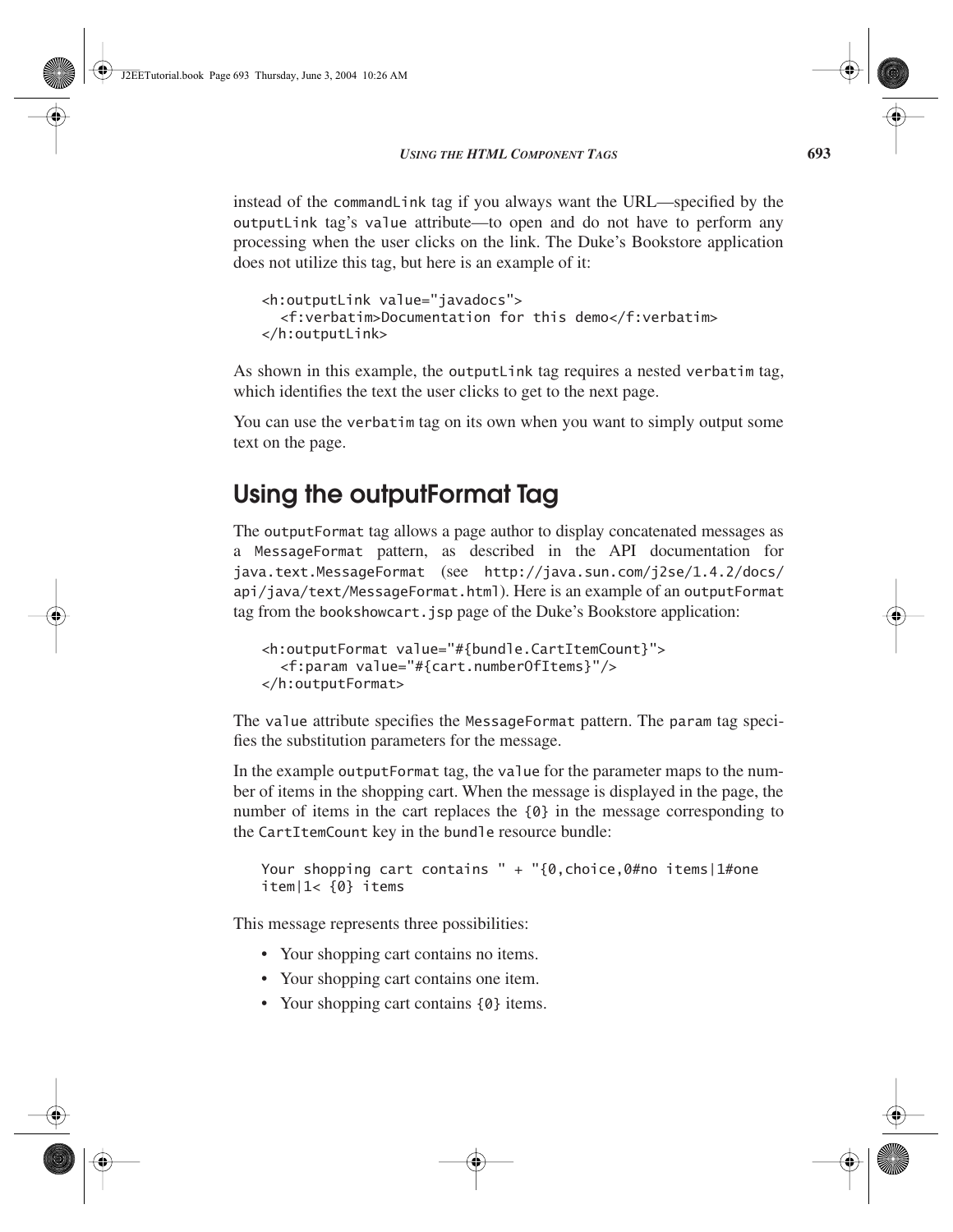The value of the parameter replaces the {0} from the message in the sentence in the third bullet. This is an example of a value-binding-enabled tag attribute accepting a complex JSP 2.0 EL expression.

An outputFormat tag can include more than one param tag for those messages that have more than one parameter that must be concatenated into the message. If you have more than one parameter for one message, make sure that you put the param tags in the proper order so that the data is inserted in the correct place in the message.

A page author can also hardcode the data to be substituted in the message by using a literal value with the value attribute on the param tag.

### **Using the inputSecret Tag**

The inputSecret tag renders an <input type="password"> HTML tag. When the user types a string into this field, a row of asterisks is displayed instead of the text the user types. The Duke's Bookstore application does not include this tag, but here is an example of one:

```
<h:inputSecret redisplay="false"
  value="#{LoginBean.password}" />
```
In this example, the redisplay attribute is set to false. This will prevent the password from being displayed in a query string or in the source file of the resulting HTML page.

### **The UIPanel Component**

The UIPanel component is used as a layout container for its children. When you use the renderers from the HTML render kit, UIPanel is rendered as an HTML table. This component differs from UIData in that UIData can dynamically add or delete rows to accommodate the underlying data source, whereas UIPanel must have the number of rows predetermined. Table 18–4 lists all the renderers and tags corresponding to the UIPanel component.

The panelGrid tag is used to represent an entire table. The panelGroup tag is used to represent rows in a table. Other UI component tags are used to represent individual cells in the rows.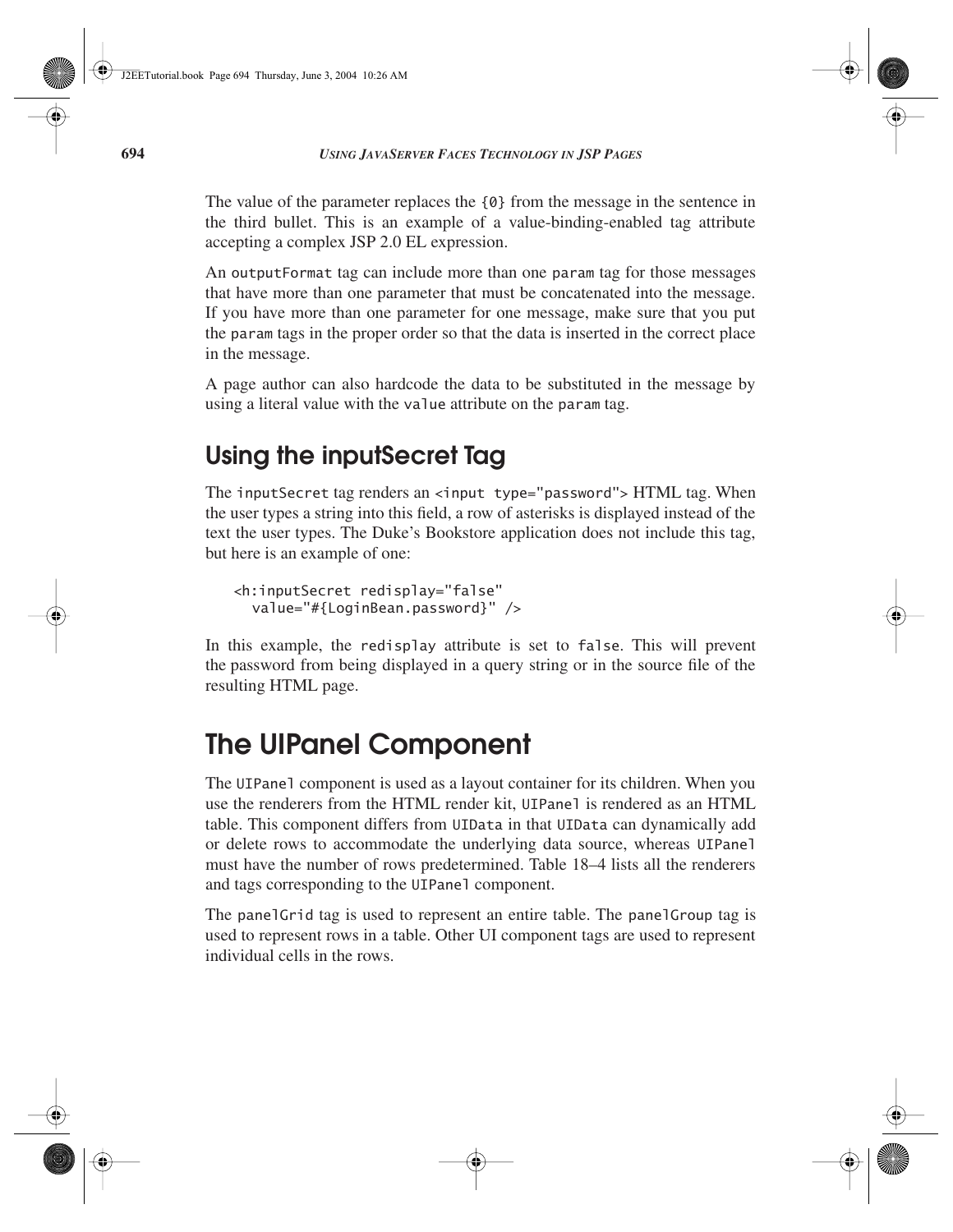| <b>Renderer</b> | Tag        | <b>Renderer Attributes</b>                                                          | <b>Function</b>                                |
|-----------------|------------|-------------------------------------------------------------------------------------|------------------------------------------------|
| Grid            | panelGrid  | columnClasses,<br>columns, footerClass,<br>headerClass, panel-<br>Class, rowClasses | Displays a table                               |
| Group           | panelGroup |                                                                                     | Groups a set of components<br>under one parent |

| Table 18-4 UIPanel Renderers and Tags |  |  |  |  |
|---------------------------------------|--|--|--|--|
|---------------------------------------|--|--|--|--|

J2EETutorial.book Page 695 Thursday, June 3, 2004 10:26 AM

The panelGrid tag has a set of attributes that specify CSS stylesheet classes: columnClasses, footerClass, headerClass, panelClass, and rowClasses. These stylesheet attributes are not required. It also has a columns attribute. The columns attribute is required if you want your table to have more than one column because the columns attribute tells the renderer how to group the data in the table.

If a headerClass is specified, the panelGrid must have a header as its first child. Similarly, if a footerClass is specified, the panelGrid must have a footer as its last child.

The Duke's Bookstore application includes three panelGrid tags on the bookcashier.jsp page. Here is a portion of one of them:

```
<h:panelGrid columns="3" headerClass="list-header"
  rowClasses="list-row-even, list-row-odd"
  styleClass="list-background"
  title="#{bundle.Checkout}">
  <f:facet name="header">
    <h:outputText value="#{bundle.Checkout}"/>
  </f:facet>
  <h:outputText value="#{bundle.Name}" />
  <h:inputText id="name" size="50" 
    value="#{cashier.name}"
    required="true"> 
    <f:valueChangeListener 
       type="listeners.NameChanged" />
  </h:inputText>
  <h:message styleClass="validationMessage" for="name"/>
  <h:outputText value="#{bundle.CCNumber}"/>
```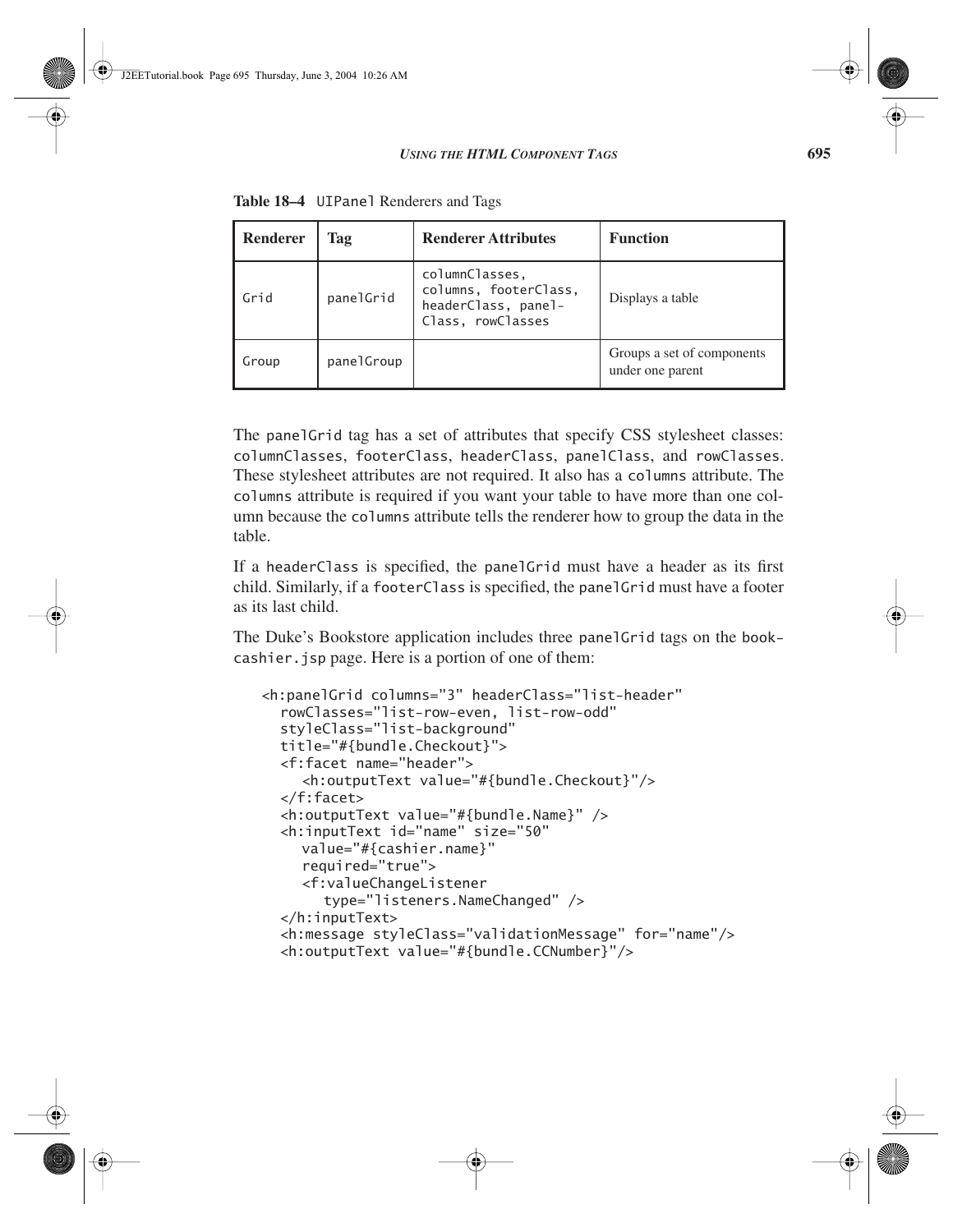```
<h:inputText id="ccno" size="19"
    converter="CreditCardConverter" required="true"> 
    <bookstore:formatValidator 
       formatPatterns="9999999999999999|
          9999 9999 9999 9999|9999-9999-9999-9999"/>
  </h:inputText>
  <h:message styleClass="validationMessage" for="ccno"/>
  ...
</h:panelGrid>
```
This panelGrid tag is rendered to a table that contains controls for the customer of the bookstore to input personal information. This panelGrid uses stylesheet tags classes to format the table. The CSS classes are defined in the stylesheet.css file in the <INSTALL>/j2eetutorial14/examples/web/ bookstore6/web/ directory. The list-header definition is

```
.list-header { 
  background-color: #ffffff;
  color: #000000;
  text-align: center;
}
```
Because the panelGrid tag specifies a headerClass, the panelGrid must contain a header. The example panelGrid tag uses a facet tag for the header. Facets can have only one child, and so a panelGroup tag is needed if you want to group more than one component within a facet. Because the example panel-Grid tag has only one cell of data, a panelGroup tag is not needed.

A panelGroup tag can also be used to encapsulate a nested tree of components so that the tree of components appears as a single component to the parent component.

The data represented by the nested component tags is grouped into rows according to the value of the columns attribute of the panelGrid tag. The columns attribute in the example is set to "3", and therefore the table will have three columns. In which column each component is displayed is determined by the order that the component is listed on the page modulo 3. So if a component is the fifth one in the list of components, that component will be in the 5 modulo 3 column, or column 2.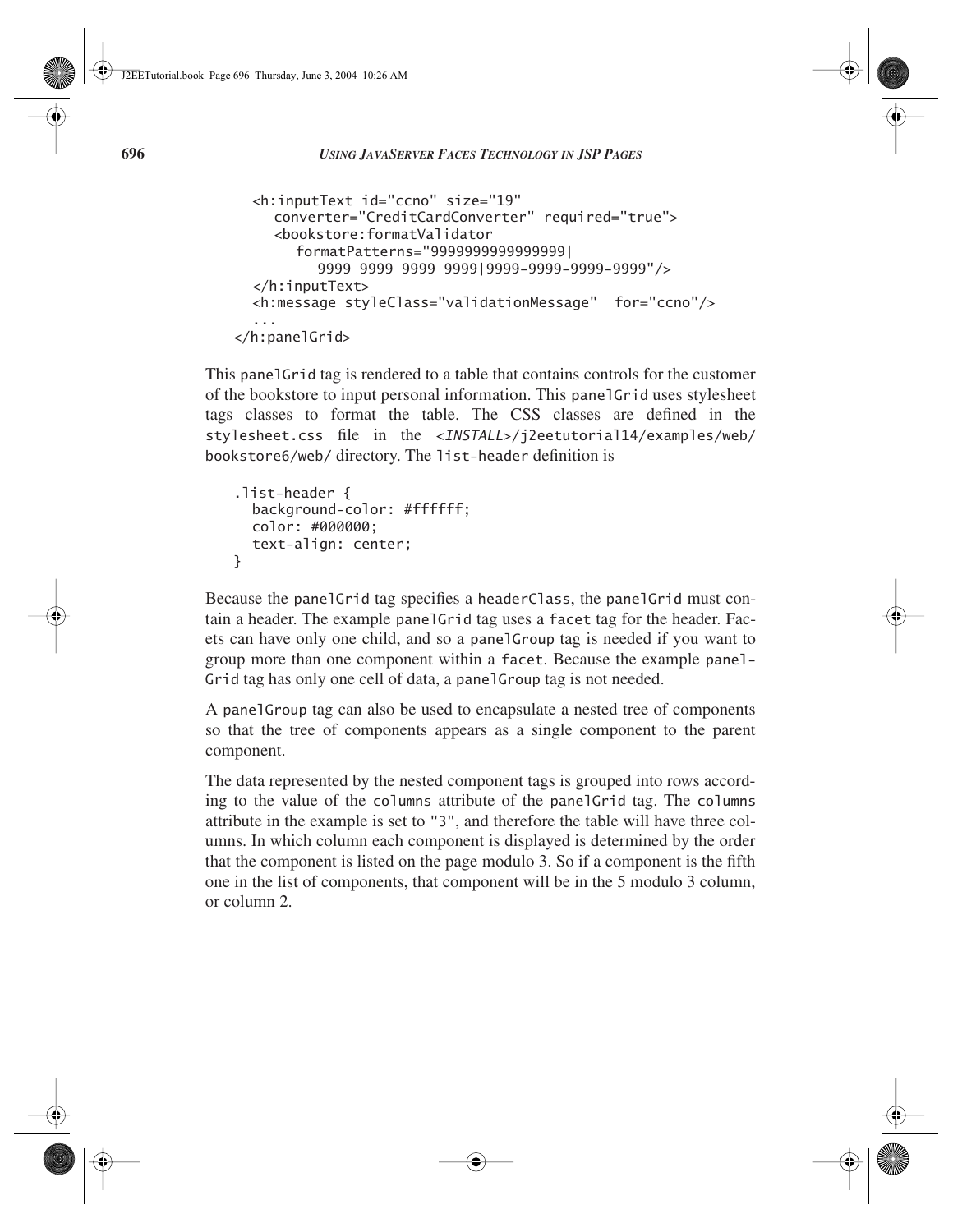**The UISelectBoolean Component**

The UISelectBoolean class defines components that have a boolean value. The selectBooleanCheckbox tag is the only tag that JavaServer Faces technology provides for representing boolean state. The Duke's Bookstore application includes a selectBooleanCheckbox tag on the bookcashier.jsp page:

```
<h:selectBooleanCheckbox 
  id="fanClub"
  rendered="false"
  binding="#{cashier.specialOffer}" />
<h:outputLabel 
  for="fanClubLabel"
  rendered="false"
  binding="#{cashier.specialOfferText}"> 
  <h:outputText 
    id="fanClubLabel"
    value="#{bundle.DukeFanClub}" />
</h:outputLabel>
```
This example tag displays a checkbox to allow users to indicate whether they want to join the Duke Fan Club. The label for the checkbox is rendered by the outputLabel tag. The actual text is represented by the nested outputText tag. Binding a Component Instance to a Bean Property (page 718) discusses this example in more detail.

### **The UISelectMany Component**

The UISelectMany class defines a component that allows the user to select zero or more values from a set of values. This component can be rendered as a set of checkboxes, a list box, or a menu. This section explains the selectManyCheckbox tag. The selectManyListbox tag and selectManyMenu tag are written in a similar way.

A list box differs from a menu in that it displays a subset of items in a box, whereas a menu displays only one item at a time until you select the menu. The size attribute of the selectManyListbox tag determines the number of items displayed at one time. The list box includes a scrollbar for scrolling through any remaining items in the list.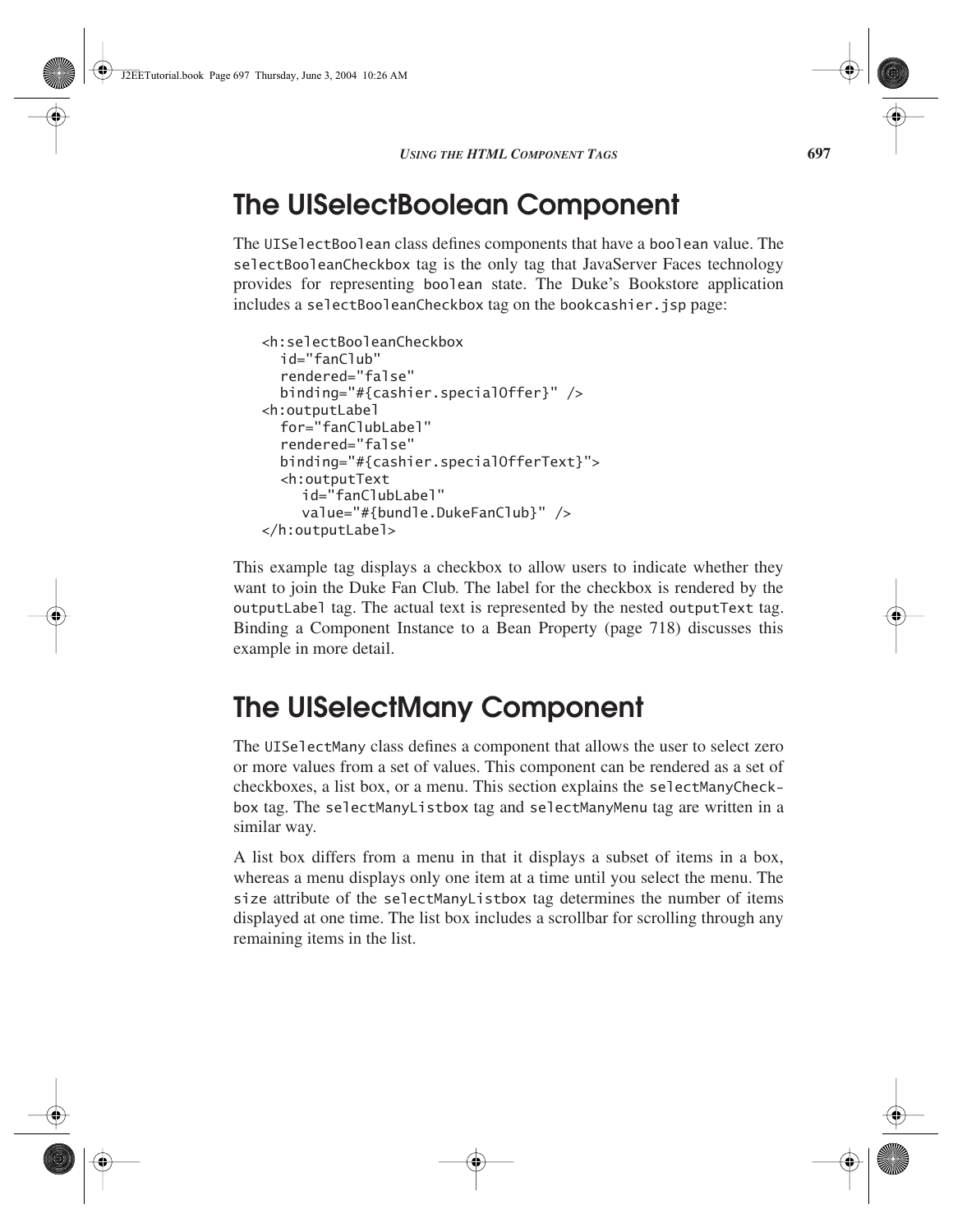## **Using the selectManyCheckbox Tag**

The selectManyCheckbox tag renders a set of checkboxes, with each checkbox representing one value that can be selected. Duke's Bookstore uses a select-ManyCheckbox tag on the bookcashier.jsp page to allow the user to subscribe to one or more newsletters:

```
<h:selectManyCheckbox
  id="newsletters"
  layout="pageDirection"
  value="#{cashier.newsletters}">
  <f:selectItems
    value="#{newsletters}"/>
</h:selectManyCheckbox>
```
The value attribute of the selectManyCheckbox tag identifies the CashierBean backing bean property, newsletters, for the current set of newsletters. This property holds the values of the currently selected items from the set of checkboxes.

The layout attribute indicates how the set of checkboxes are arranged on the page. Because layout is set to pageDirection, the checkboxes are arranged vertically. The default is lineDirection, which aligns the checkboxes horizontally.

The selectManyCheckbox tag must also contain a tag or set of tags representing the set of checkboxes. To represent a set of items, you use the selectItems tag. To represent each item individually, you use a selectItem tag for each item. The UISelectItem, UISelectItems, and UISelectItemGroup Components (page 700) explains these two tags in more detail.

## **The UIMessage and UIMessages Components**

The UIMessage and UIMessages components are used to display error messages. Here is an example message tag from the guessNumber application, discussed in Steps in the Development Process (page 635):

```
<h:inputText id="userNo" value="#{UserNumberBean.userNumber}"
  <f:validateLongRange minimum="0" maximum="10" />
...
<h:message
```
J2EETutorial.book Page 698 Thursday, June 3, 2004 10:26 AM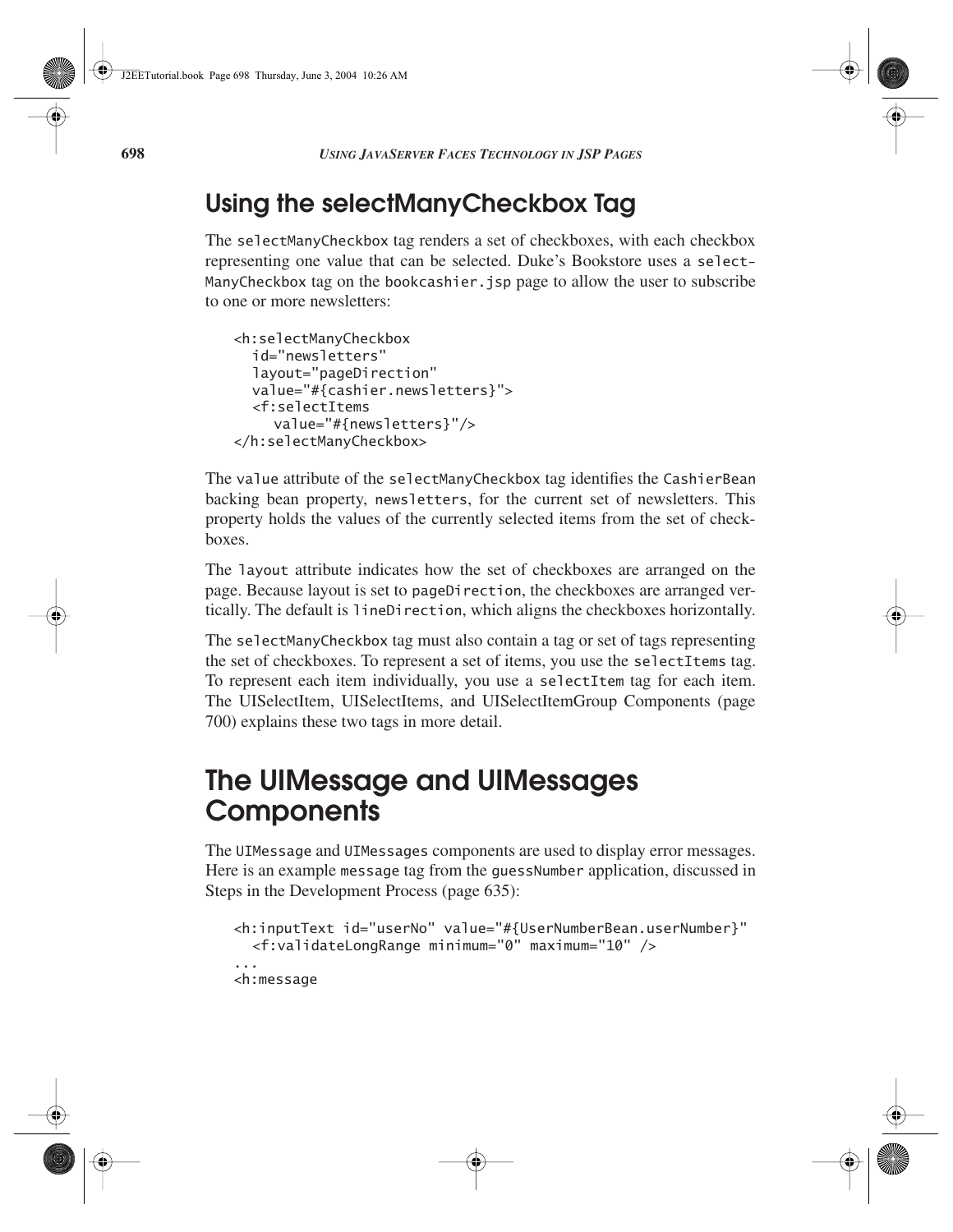*USING THE HTML COMPONENT TAGS* **699**

```
style="color: red; 
font-family: 'New Century Schoolbook', serif; 
font-style: oblique; 
text-decoration: overline" id="errors1" for="userNo"/>
```
The for attribute refers to the ID of the component that generated the error message. The message tag will display the error message wherever it appears on the page.

The style attribute allows you to specify the style of the text of the message. In the example in this section, the text will be red, New Century Schoolbook, serif font family, and oblique style, and a line will appear over the text.

If you use the messages tag instead of the message tag, all error messages will display.

## **The UISelectOne Component**

A UISelectOne component allows the user to select one value from a set of values. This component can be rendered as a list box, a radio button, or a menu. This section explains the selectOneMenu tag. The selectOneRadio and selectOneListbox tags are written in a similar way. The selectOneListbox tag is similar to the selectOneMenu tag except that selectOneListbox defines a size attribute that determines how many of the items are displayed at once.

### **Using the selectOneMenu Tag**

The selectOneMenu tag represents a component that contains a list of items, from which a user can choose one item. The menu is also commonly known as a drop-down list or a combo box. The following code example shows the select-OneMenu tag from the bookcashier.jsp page of the Duke's Bookstore application. This tag allows the user to select a shipping method:

```
<h:selectOneMenu id="shippingOption"
  required="true"
  value="#{cashier.shippingOption}">
  <f:selectItem
    itemValue="2"
    itemLabel="#{bundle.QuickShip}"/>
  <f:selectItem
    itemValue="5"
    itemLabel="#{bundle.NormalShip}"/>
```
#### J2EETutorial.book Page 699 Thursday, June 3, 2004 10:26 AM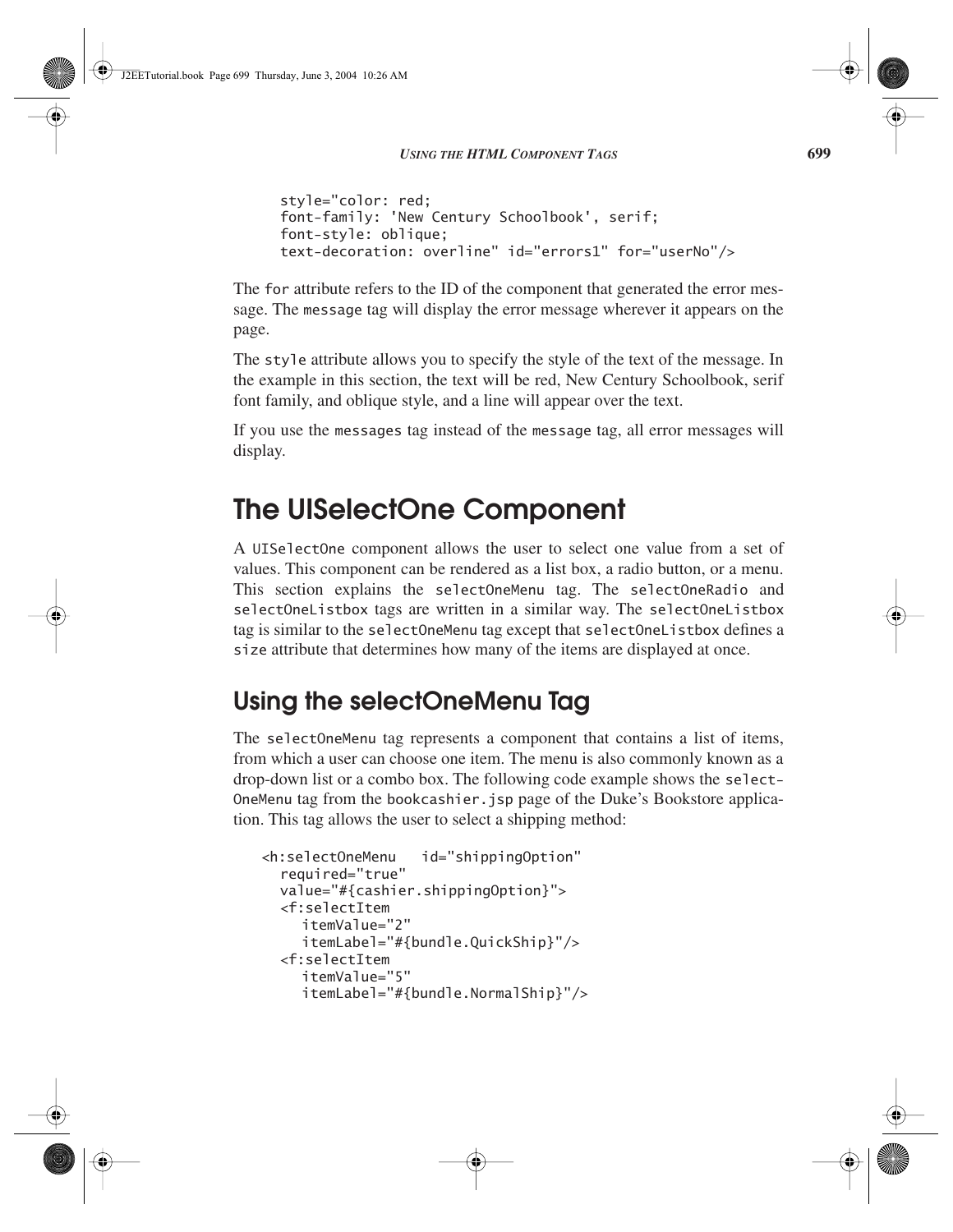```
<f:selectItem
    itemValue="7"
    itemLabel="#{bundle.SaverShip}"/> 
</h:selectOneMenu>
```
The value attribute of the selectOneMenu tag maps to the property that holds the currently selected item's value.

Like the selectOneRadio tag, the selectOneMenu tag must contain either a selectItems tag or a set of selectItem tags for representing the items in the list. The next section explains these two tags.

### **The UISelectItem, UISelectItems, and UISelectItemGroup Components**

UISelectItem and UISelectItems represent components that can be nested inside a UISelectOne or a UISelectMany component. UISelectItem is associated with a SelectItem instance, which contains the value, label, and description of a single item in the UISelectOne or UISelectMany component.

The UISelectItems instance represents either of the following:

- A set of SelectItem instances, containing the values, labels, and descriptions of the entire list of items
- A set of SelectItemGroup instances, each of which represents a set of SelectItem instances

Figure 18–2 shows an example of a list box constructed with a SelectItems component representing two SelectItemGroup instances, each of which represents two categories of beans. Each category is an array of SelectItem instances.

The selectItem tag represents a UISelectItem component. The selectItems tag represents a UISelectItems component. You can use either a set of select-Item tags or a single selectItems tag within your selectOne or selectMany tag.

The advantages of using the selectItems tag are as follows:

• You can represent the items using different data structures, including Array, Map, and Collection. The data structure is composed of SelectItem instances or SelectItemGroup instances.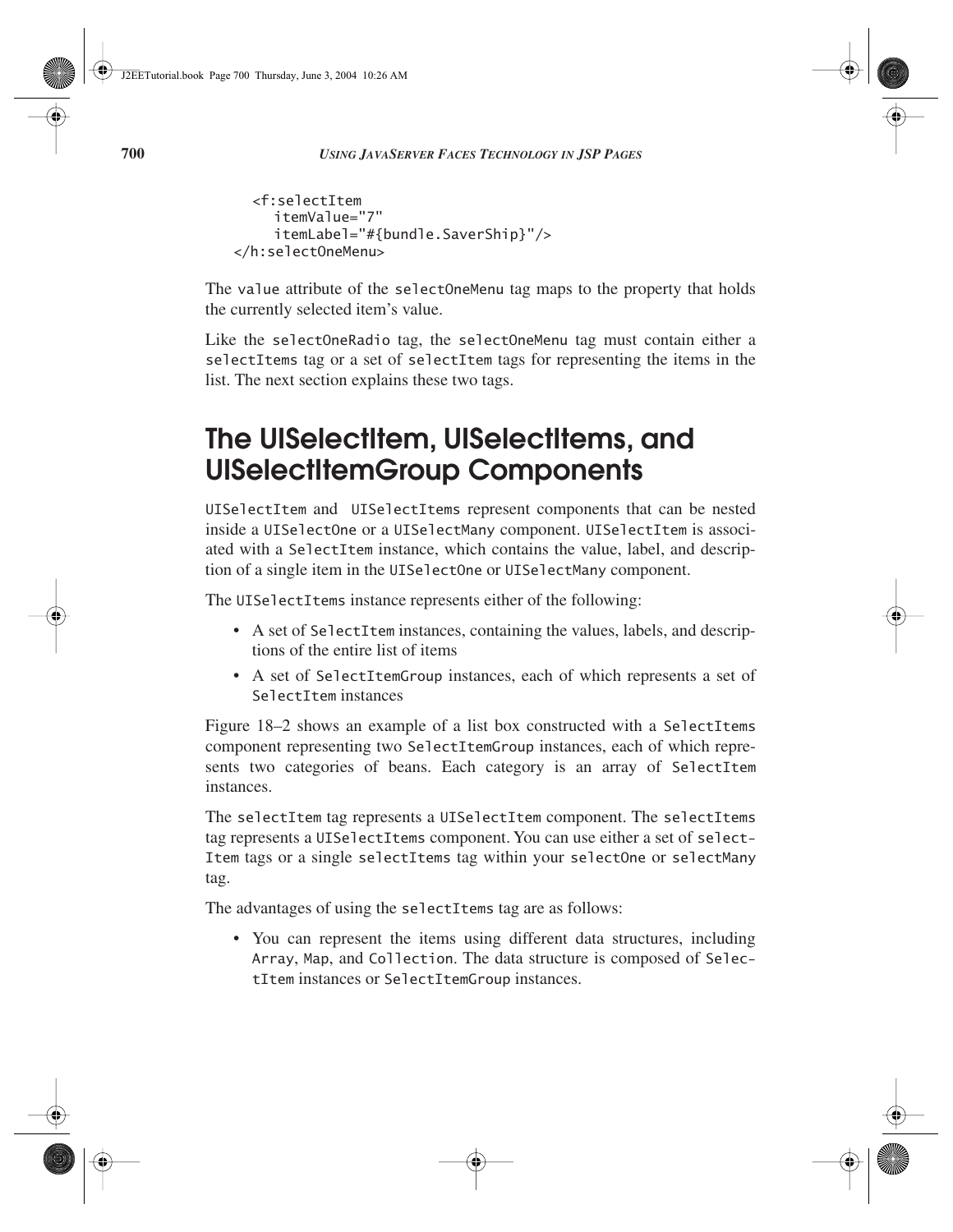### *USING THE HTML COMPONENT TAGS* **701**



**Figure 18–2** An Example List Box Created Using SelectItemGroup Instances

- You can concatenate different lists together into a single UISelectMany or UISelectOne component and group the lists within the component, as shown in Figure 18–2.
- You can dynamically generate values at runtime.

The advantages of using selectItem are as follows:

- The page author can define the items in the list from the page.
- You have less code to write in the bean for the selectItem properties.

For more information on writing component properties for the UISelectItems components, see Writing Component Properties (page 730). The rest of this section shows you how to use the selectItems and selectItem tags.

### **Using the selectItems Tag**

Here is the selectManyCheckbox tag from the section The UISelectMany Component (page 697):

```
<h:selectManyCheckbox
  id="newsletters"
  layout="pageDirection"
  value="#{cashier.newsletters}">
  <f:selectItems
     value="#{newsletters}"/>
</h:selectManyCheckbox>
```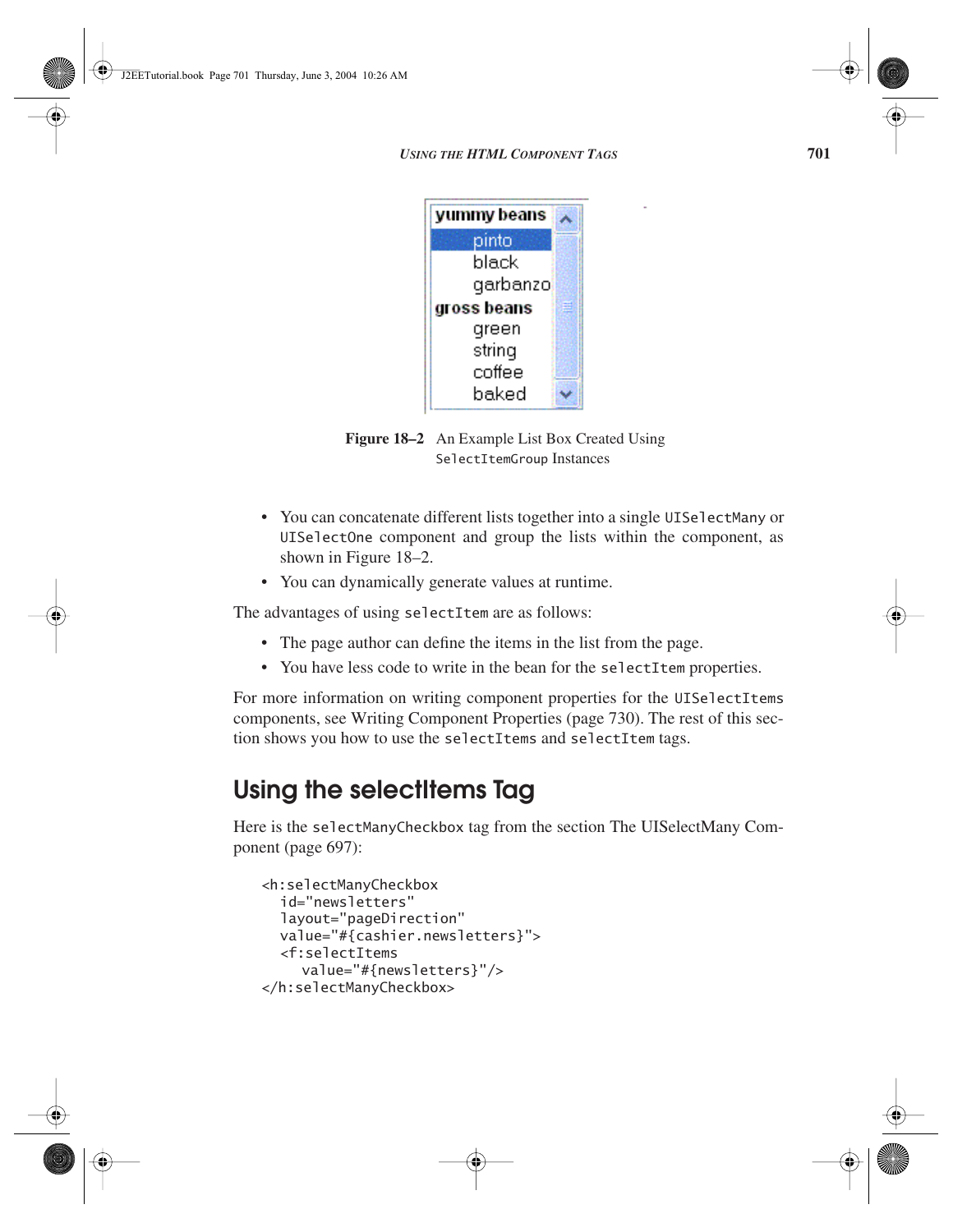The value attribute of the selectItems tag is bound to the newsletters managed bean, which is configured in the application configuration resource file. The newsletters managed bean is configured as a list:

```
<managed-bean>
  <managed-bean-name>newsletters</managed-bean-name>
  <managed-bean-class>
    java.util.ArrayList</managed-bean-class>
  <managed-bean-scope>application</managed-bean-scope>
  <list-entries>
    <value-class>javax.faces.model.SelectItem</value-class>
    <value>#{newsletter0}</value>
    <value>#{newsletter1}</value>
    <value>#{newsletter2}</value>
     <value>#{newsletter3}</value>
  </list-entries>
</managed-bean>
<managed-bean>
<managed-bean-name>newsletter0</managed-bean-name>
<managed-bean-class>
  javax.faces.model.SelectItem</managed-bean-class>
<managed-bean-scope>none</managed-bean-scope>
<managed-property>
  <property-name>label</property-name>
  <value>Duke's Quarterly</value>
</managed-property>
<managed-property>
  <property-name>value</property-name>
  <value>200</value>
</managed-property>
</managed-bean>
...
```
As shown in the managed-bean element, the UISelectItems component is a collection of SelectItem instances. See Initializing Array and List Properties (page 799) for more information on configuring collections as beans.

You can also create the list corresponding to a UISelectMany or UISelectOne component programmatically in the backing bean. See Writing Component Properties (page 730) for information on how to write a backing bean property corresponding to a UISelectMany or UISelectOne component.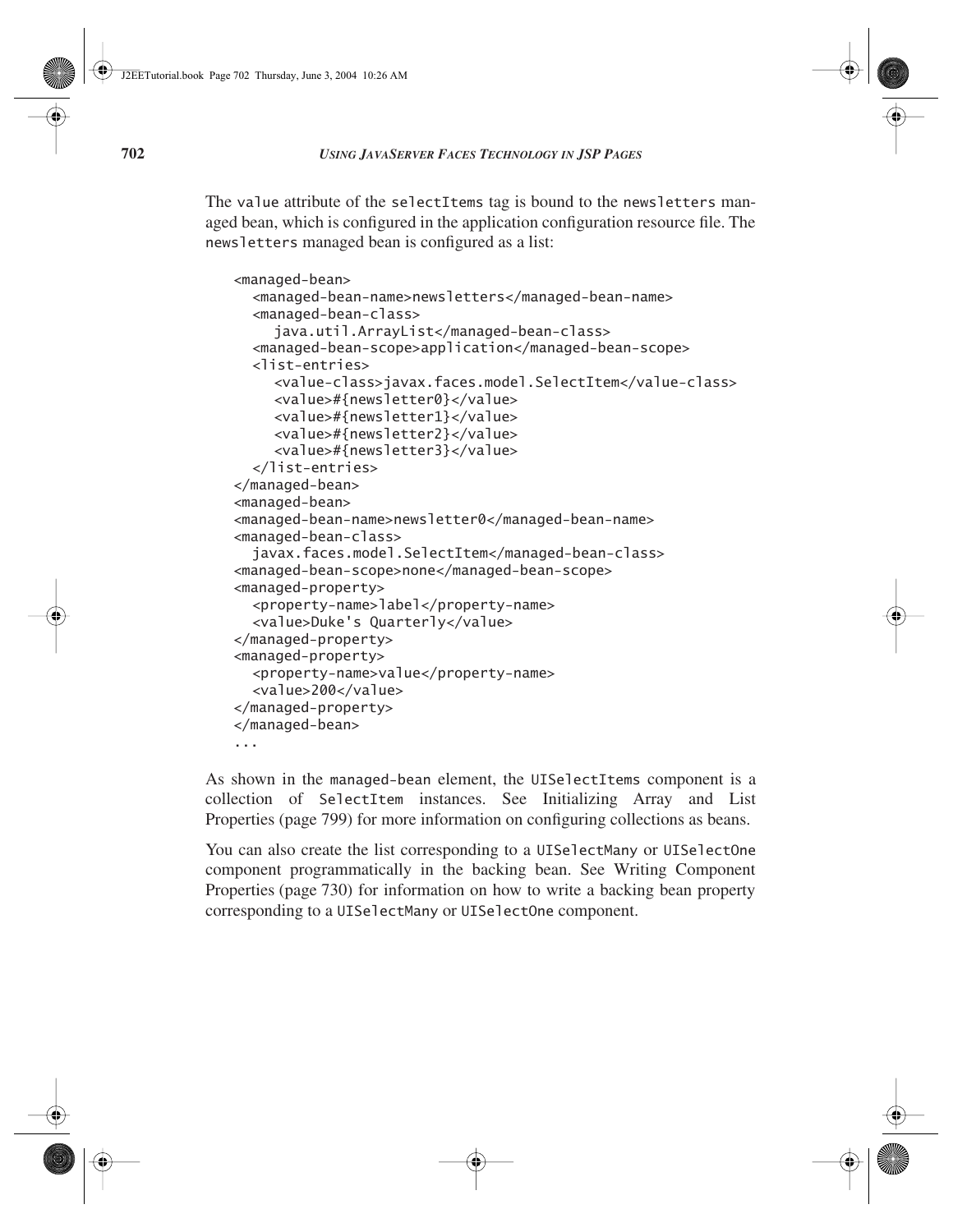The arguments to the SelectItem constructor are:

- An Object representing the value of the item
- A String representing the label that displays in the UISelectMany component on the page
- A String representing the description of the item

UISelectItems Properties (page 737) describes in more detail how to write a backing bean property for a UISelectItems component.

### **Using the selectItem Tag**

The selectItem tag represents a single item in a list of items. Here is the example from Using the selectOneMenu Tag (page 699):

```
<h:selectOneMenu 
  id="shippingOption" required="true" 
  value="#{cashier.shippingOption">
  <f:selectItem
    itemValue="2"
    itemLabel="#{bundle.QuickShip}"/>
  <f:selectItem
    itemValue="5"
    itemLabel="#{bundle.NormalShip}"/>
  <f:selectItem
    itemValue="7"
    itemLabel="#{bundle.SaverShip}"/> 
</h:selectOneMenu>
```
The itemValue attribute represents the default value of the SelectItem instance. The itemLabel attribute represents the String that appears in the drop-down menu component on the page.

The itemValue and itemLabel attributes are value-binding-enabled, meaning that they can use value-binding expressions to refer to values in external objects. They can also define literal values, as shown in the example selectOneMenu tag.

## **Using Localized Messages**

All data and messages in the Duke's Bookstore application have been completely localized for Spanish, French, German, and American English. Performing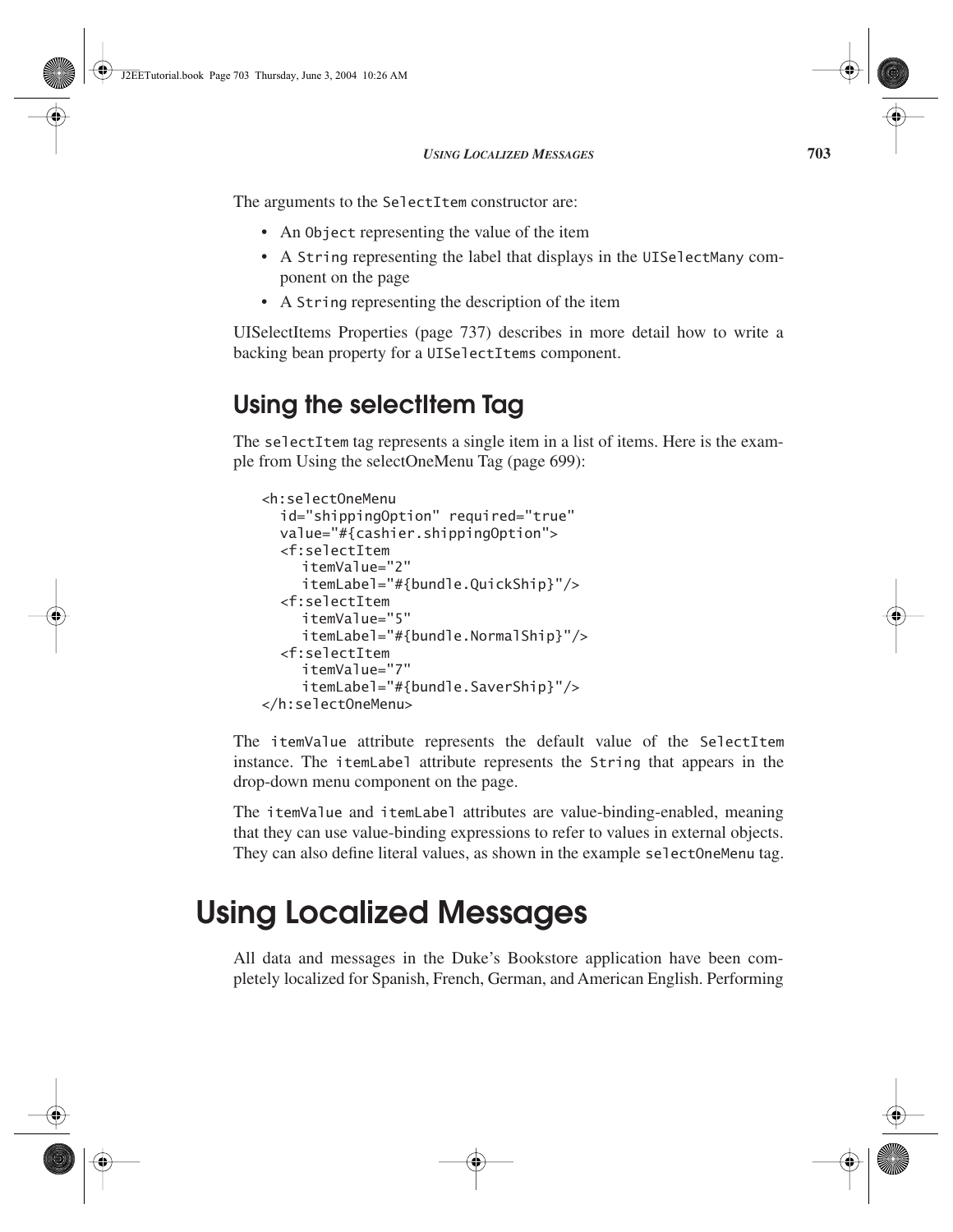Localization (page 741) explains how to produce the localized messages as well as how to localize dynamic data and messages.

The image map on the first page allows you to select your preferred locale. See Chapter 20 for information on how the image map custom component was created.

This section explains how to use localized static data and messages for JavaServer Faces applications. If you are not familiar with the basics of localizing Web applications, see Chapter 22. Localized static data can be included in a page by using the loadBundle tag, defined in jsf\_core.tld. Follow these steps:

- 1. Reference a ResourceBundle from the page.
- 2. Reference the localized message located within the bundle.

A ResourceBundle contains a set of localized messages. For more information about resource bundles, see

http://java.sun.com/docs/books/tutorial/i18n/index.html

After the application developer has produced a ResourceBundle, the application architect puts it in the same directory as the application classes. Much of the data for the Duke's Bookstore application is stored in a ResourceBundle called BookstoreMessages.

## **Referencing a ResourceBundle from a Page**

For a page with JavaServer Faces tags to use the localized messages contained in a ResourceBundle, the page must reference the ResourceBundle using a load-Bundle tag.

The loadBundle tag from bookstore.jsp is

```
<f:loadBundle var="bundle"
  basename="messages.BookstoreMessages" />
```
The basename attribute value refers to the ResourceBundle, located in the messages package of the bookstore application. Make sure that the basename attribute specifies the fully qualified class name of the file.

J2EETutorial.book Page 704 Thursday, June 3, 2004 10:26 AM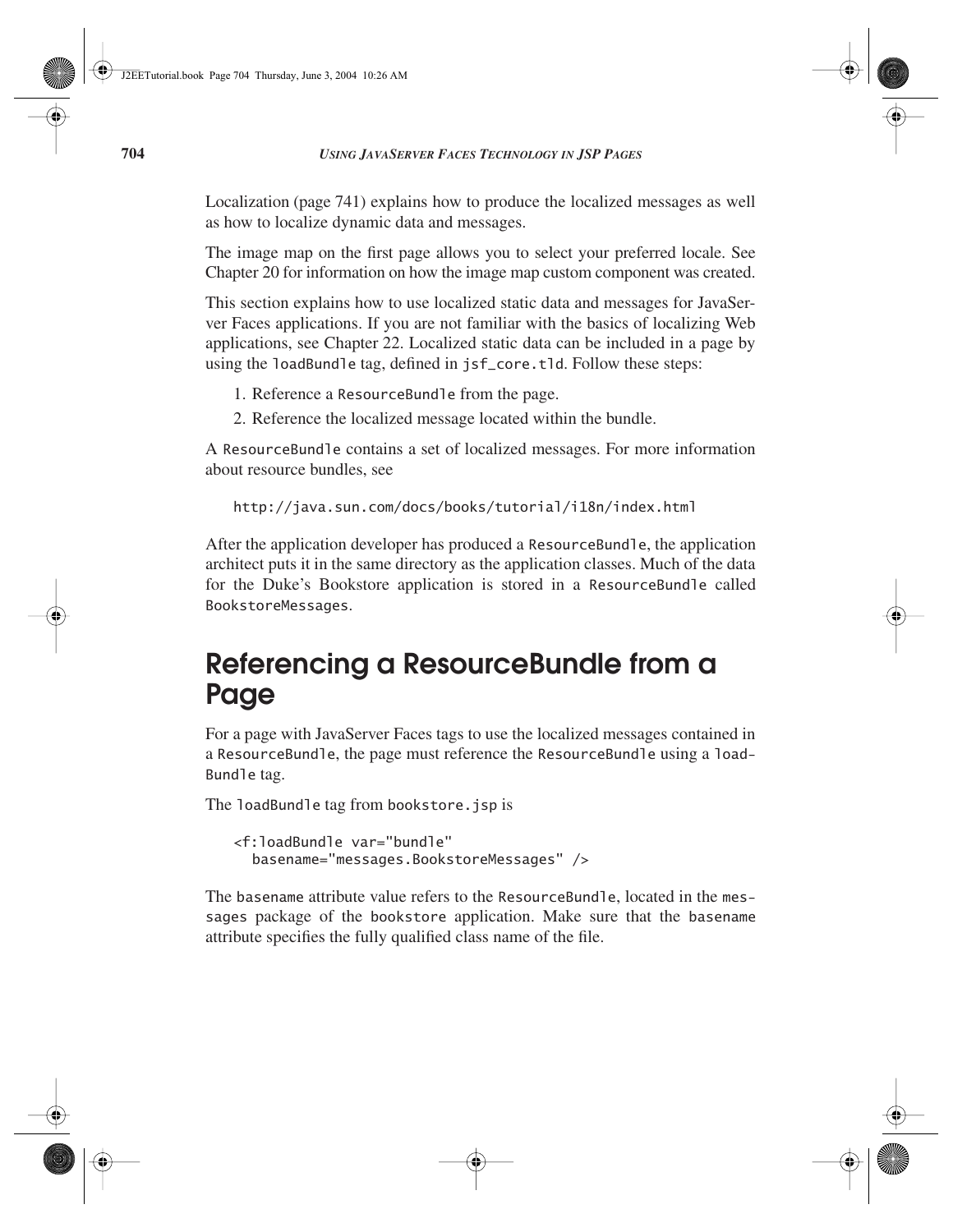*USING THE STANDARD CONVERTERS* **705**

The var attribute is an alias to the ResourceBundle. This alias can be used by other tags in the page in order to access the localized messages.

## **Referencing a Localized Message**

To reference a localized message from a ResourceBundle, you use a value-binding expression from an attribute of the component tag that will display the localized data. You can reference the message from any component tag attribute that is value-binding-enabled.

The value-binding expression has the notation "var.message", in which var matches the var attribute of the loadBundle tag, and message matches the key of the message contained in the ResourceBundle referred to by the var attribute. Here is an example from bookstore.jsp:

```
<h:outputText value="#{bundle.Talk}"/>
```
Notice that bundle matches the var attribute from the loadBundle tag and that Talk matches the key in the ResourceBundle.

Another example is the graphicImage tag from chooseLocale.jsp:

```
<h:graphicImage id="mapImage" url="/template/world.jpg" 
  alt="#{bundle.ChooseLocale}"
  usemap="#worldMap" />
```
The alt attribute is value-binding-enabled, and this means that it can use valuebinding expressions. In this case, the alt attribute refers to localized text, which will be included in the alternative text of the image rendered by this tag.

See Creating the Component Tag Handler (page 772) and Enabling Value-Binding of Component Properties (page 783) for information on how to enable value binding on your custom component's attributes.

## **Using the Standard Converters**

The JavaServer Faces implementation provides a set of Converter implementations that you can use to convert component data. For more information on the conceptual details of the conversion model, see Conversion Model (page 651).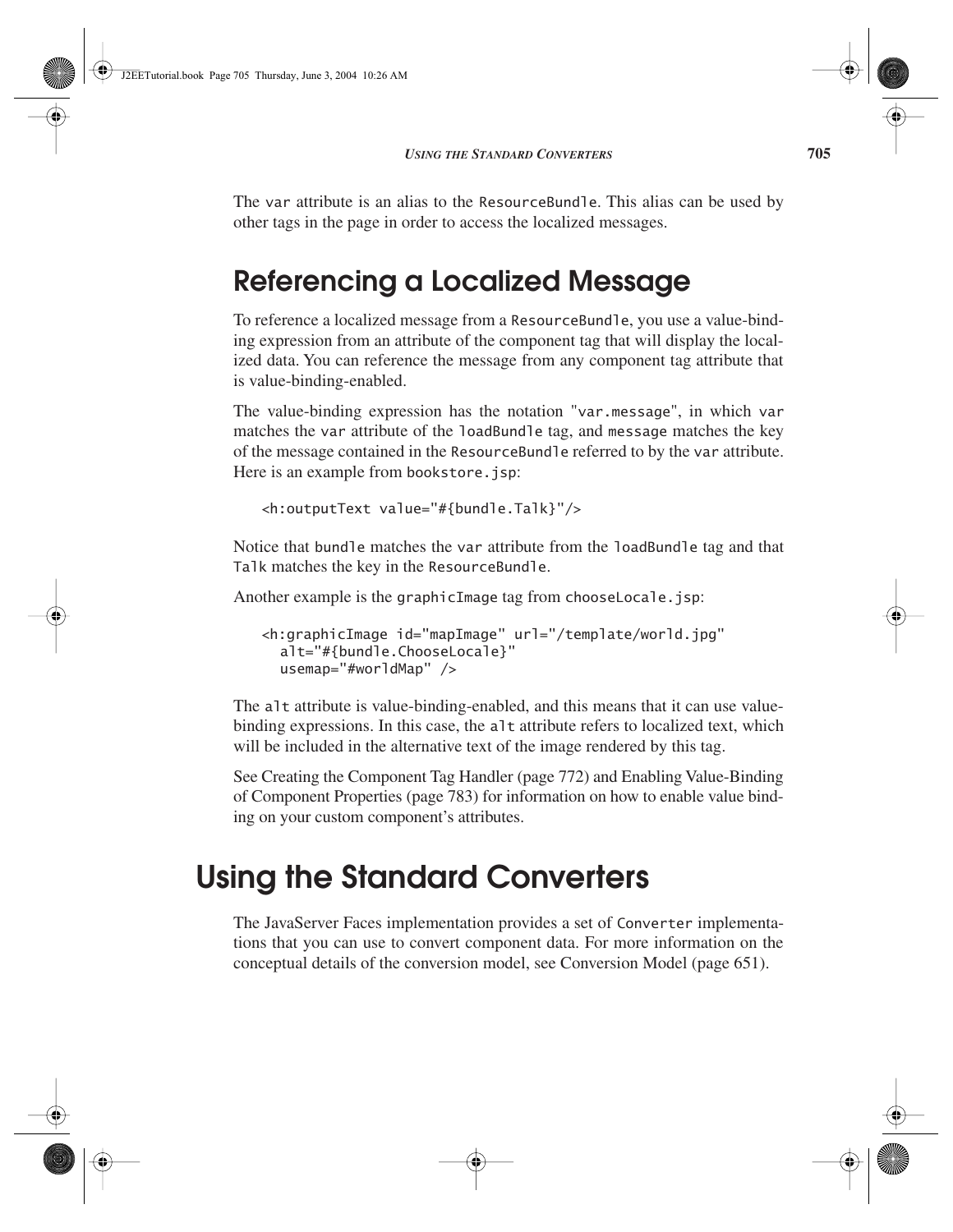The standard Converter implementations, located in the javax.faces.convert package, are as follows:

- BigDecimalConverter
- BigIntegerConverter
- BooleanConverter
- ByteConverter
- CharacterConverter
- DateTimeConverter
- DoubleConverter
- FloatConverter
- IntegerConverter
- LongConverter
- NumberConverter
- ShortConverter

Two of these standard converters (DateTimeConverter and NumberConverter) have their own tags, which allow you to configure the format of the component data by configuring the tag attributes. Using DateTimeConverter (page 707) discusses using DateTimeConverter. Using NumberConverter (page 709) discusses using NumberConverter.

You can use the other standard converters in one of three ways:

- You can make sure that the component that uses the converter has its value bound to a backing bean property of the same type as the converter.
- You can refer to the converter by class or by its ID using the component tag's converter attribute. The ID is defined in the application configuration resource file (see Application Configuration Resource File, page 792).
- You can refer to the converter by its ID using the converterId attribute of the converter tag.

The latter two will convert the component's local value. The first method will convert the model value of the component. For example, if you want a component's data to be converted to an Integer, you can bind the component to a property similar to this:

```
Integer age = 0;
public Integer getAge(){ return age;}
public void setAge(Integer age) {this.age = age;}
```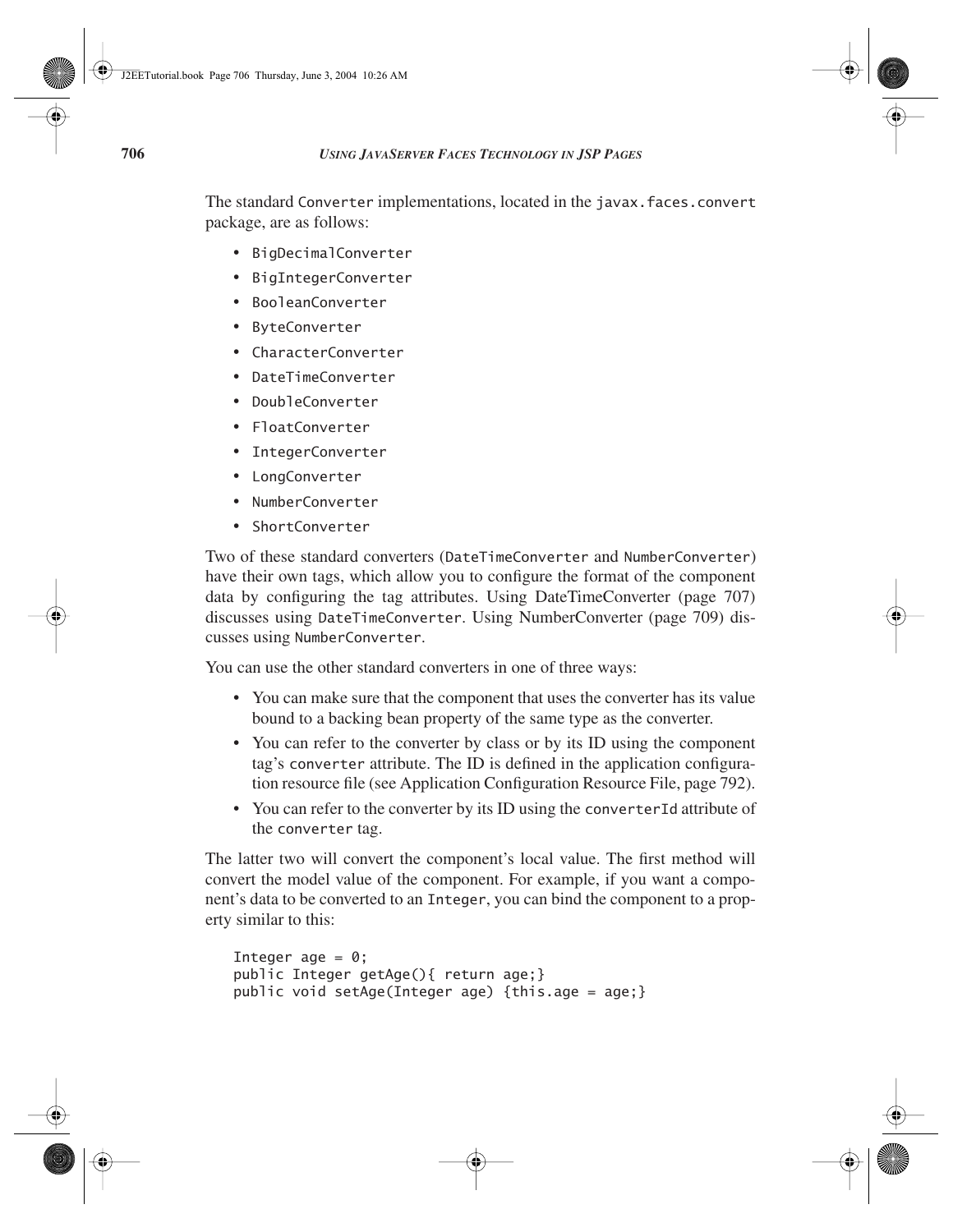Alternatively, if the component is not bound to a bean property, you can use the converter attribute on the component tag:

```
<h:inputText value="#{LoginBean.Age}"
  converter="javax.faces.convert.IntegerConverter" />
```
The data corresponding to this tag will be converted to a java.lang.Integer. Notice that the Integer type is already a supported type of the NumberConverter. If you don't need to specify any formatting instructions using the convertNumber tag attributes, and if one of the other converters will suffice, you can simply reference that converter using the component tag's converter attribute.

Finally, you can nest a converter tag within the component tag and refer to the converter's ID via the converter tag's converterId attribute. If the tag is referring to a custom converter, the value of converterID must match the ID in the application configuration resource file. Here is an example:

```
<h:inputText value="#{LoginBean.Age}" />
  <f:converter converterId="Integer" />
</h:inputText>
```
### **Using DateTimeConverter**

You can convert a component's data to a java.util.Date by nesting the convertDateTime tag inside the component tag. The convertDateTime tag has several attributes that allow you to specify the format and type of the data. Table 18–5 lists the attributes.

Here is a simple example of a convertDateTime tag from the bookreceipt.jsp page:

```
<h:outputText value="#{cashier.shipDate}">
  <f:convertDateTime dateStyle="full" />
</h:outputText>
```
Here is an example of a date and time that this tag can display:

Saturday, Feb 22, 2003

You can also display the same date and time using this tag:

```
<h:outputText value="#{cashier.shipDate}">
  <f:convertDateTime 
    pattern="EEEEEEEE, MMM dd, yyyy" />
</h:outputText>
```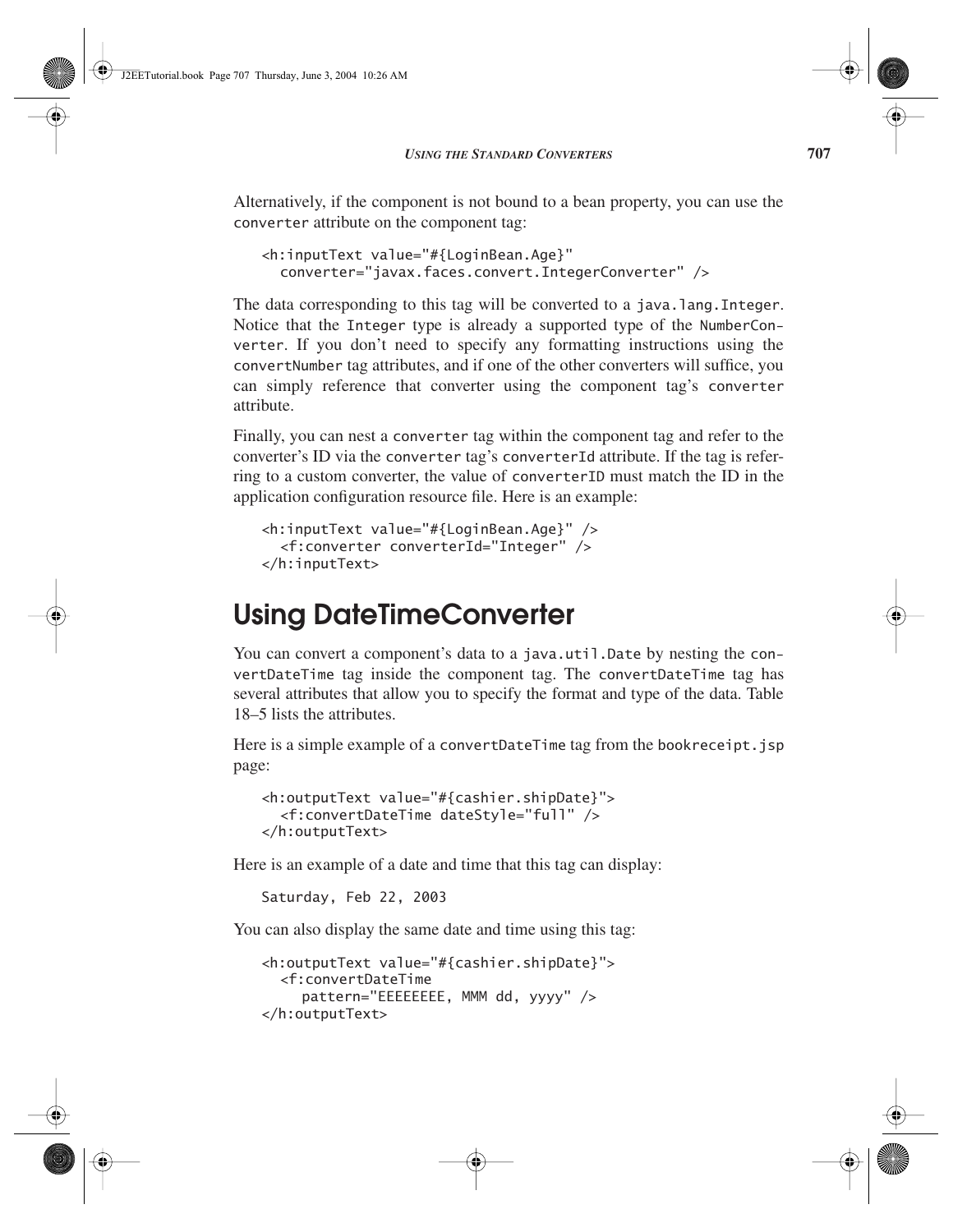| <b>Attribute</b> | <b>Type</b>           | <b>Description</b>                                                                                                                                                                                                                                                                       |
|------------------|-----------------------|------------------------------------------------------------------------------------------------------------------------------------------------------------------------------------------------------------------------------------------------------------------------------------------|
| dateStyle        | String                | Defines the format, as specified by java.text.DateFor-<br>mat, of a date or the date part of a date string. Applied only<br>if type is date (or both) and pattern is not defined. Valid<br>values: default, short, medium, long, and full. If no<br>value is specified, default is used. |
| locale           | String or<br>Locale   | Locale whose predefined styles for dates and times are used<br>during formatting or parsing. If not specified, the Locale<br>returned by FacesContext.getLocale will be used.                                                                                                            |
| pattern          | String                | Custom formatting pattern that determines how the date/time<br>string should be formatted and parsed. If this attribute is spec-<br>ified, dateStyle, timeStyle, and type attributes are<br>ignored.                                                                                     |
| timeStyle        | String                | Defines the format, as specified by java.text.DateFor-<br>mat, of a time or the time part of a date string. Applied only<br>if type is time and pattern is not defined. Valid values:<br>default, short, medium, long, and full. If no value is<br>specified, default is used.           |
| time7one         | String or<br>TimeZone | Time zone in which to interpret any time information in the<br>date string.                                                                                                                                                                                                              |
| type             | String                | Specifies whether the string value will contain a date, a<br>time, or both. Valid values are date, time, or both. If no<br>value is specified, date is used.                                                                                                                             |

**Table 18–5** convertDateTime Tag Attributes

If you want to display the example date in Spanish, you can use the parse-Locale attribute:

```
<h:inputText value="#{cashier.shipDate}">
  <f:convertDateTime dateStyle="full" 
     locale="Locale.SPAIN"
     timeStyle="long" type="both" />
</h:inputText>
```
This tag would display

Sabado, Feb 22, 2003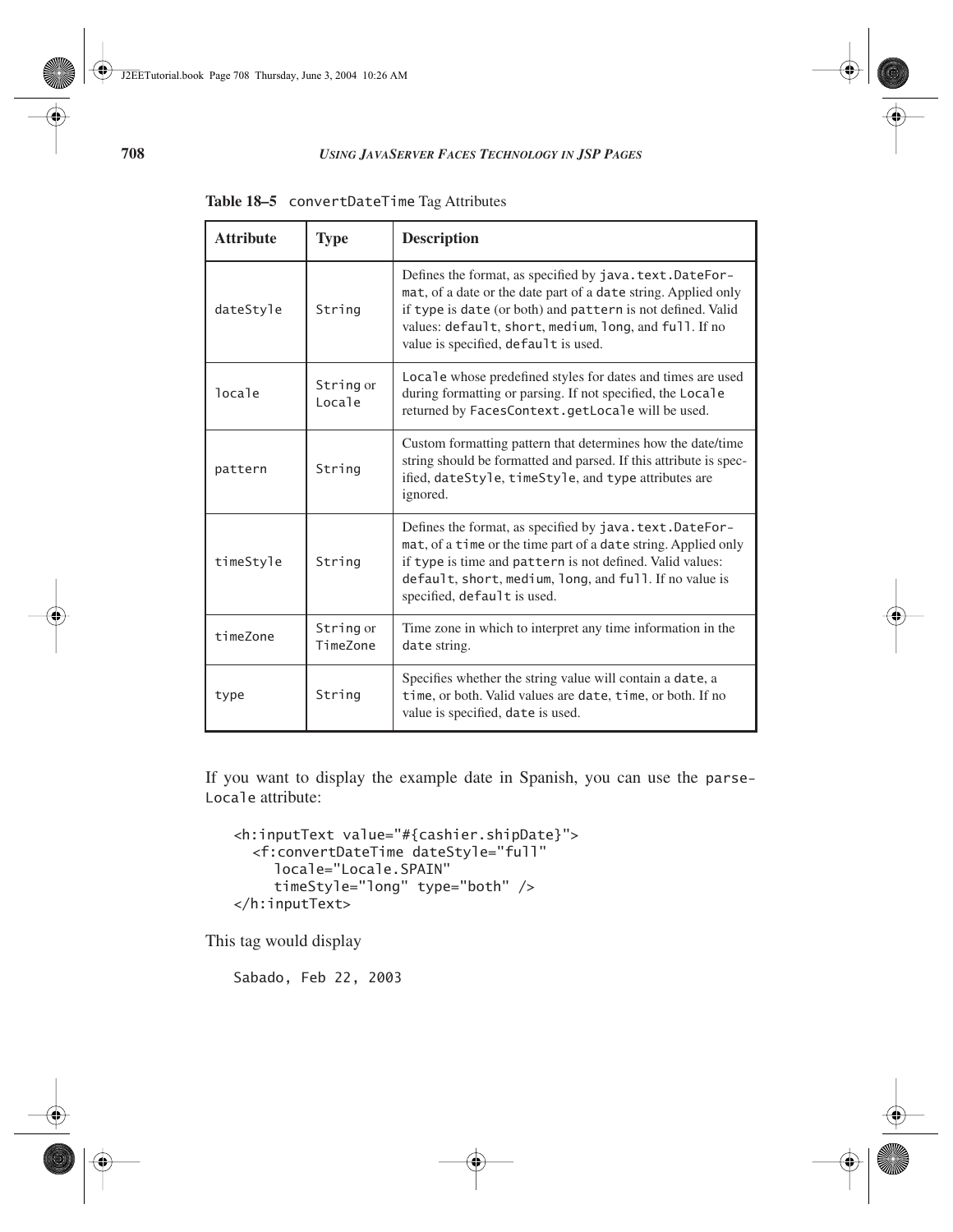### *USING THE STANDARD CONVERTERS* **709**

Please refer to the Customizing Formats lesson of the Java Tutorial at http://java.sun.com/docs/books/tutorial/i18n/format/simpleDate-Format.html for more information on how to format the output using the pattern attribute of the convertDateTime tag.

## **Using NumberConverter**

You can convert a component's data to a java.lang.Number by nesting the convertNumber tag inside the component tag. The convertNumber tag has several attributes that allow you to specify the format and type of the data. Table 18–6 lists the attributes.

| <b>Attribute</b>  | <b>Type</b> | <b>Description</b>                                                          |
|-------------------|-------------|-----------------------------------------------------------------------------|
| currencyCode      | String      | ISO4217 currency code, used only when formatting<br>currencies.             |
| currencySymbol    | String      | Currency symbol, applied only when formatting<br>currencies.                |
| groupingUsed      | boolean     | Specifies whether formatted output contains grouping<br>separators.         |
| integerOnly       | boolean     | Specifies whether only the integer part of the value will<br>be parsed.     |
| maxFractionDigits | int         | Maximum number of digits formatted in the fractional<br>part of the output. |
| maxIntegerDigits  | int         | Maximum number of digits formatted in the integer part<br>of the output.    |
| minFractionDigits | int         | Minimum number of digits formatted in the fractional<br>part of the output. |
| minIntegerDigits  | int         | Minimum number of digits formatted in the integer part<br>of the output.    |

**Table 18–6** convertNumber Attributes

*Continues*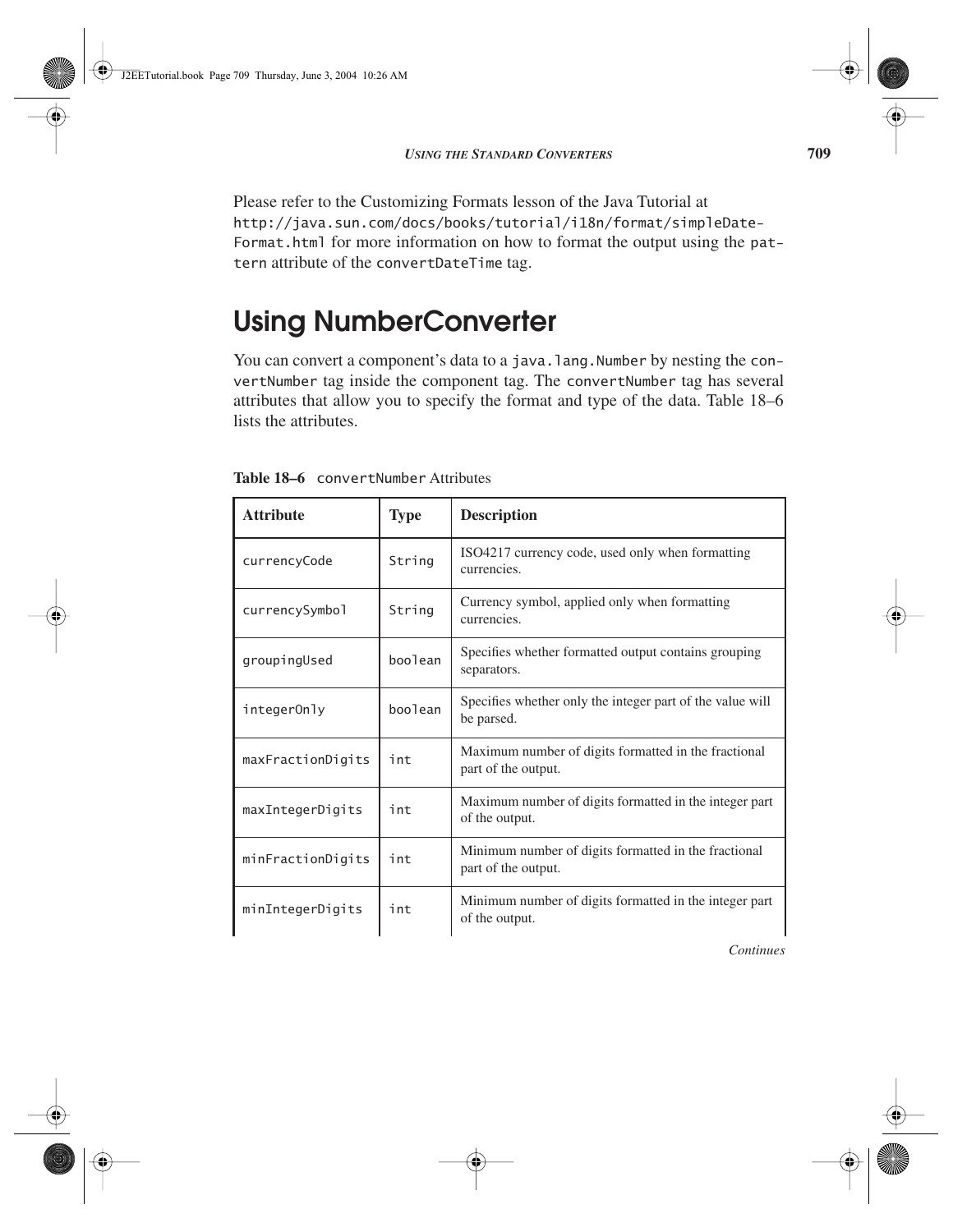|  | Table 18-6 convertNumber Attributes (Continued) |  |
|--|-------------------------------------------------|--|
|--|-------------------------------------------------|--|

| <b>Attribute</b> | <b>Type</b>            | <b>Description</b>                                                                                                                         |
|------------------|------------------------|--------------------------------------------------------------------------------------------------------------------------------------------|
| locale           | String<br>or<br>Locale | Locale whose number styles are used to format or<br>parse data.                                                                            |
| pattern          | String                 | Custom formatting pattern that determines how the<br>number string is formatted and parsed.                                                |
| type             | String                 | Specifies whether the string value is parsed and format-<br>ted as a number, currency, or percentage. If not<br>specified, number is used. |

The bookcashier.jsp page of Duke's Bookstore uses a convertNumber tag to display the total prices of the books in the shopping cart:

```
<h:outputText value="#{cart.total}" >
  <f:convertNumber type="currency"
</h:outputText>
```
Here is an example of a number this tag can display

\$934

This number can also be displayed using this tag:

```
<h:outputText id="cartTotal" 
  value="#{cart.Total}" >
  <f:convertNumber pattern="$####" />
</h:outputText>
```
Please refer to the Customizing Formats lesson of the Java Tutorial at http:// java.sun.com/docs/books/tutorial/i18n/format/decimalFormat.html for more information on how to format the output using the pattern attribute of the convertNumber tag.

## **Registering Listeners on Components**

A page author can register a listener implementation class on a component by nesting either a valuechangeListener tag or an actionListener tag within the component's tag on the page.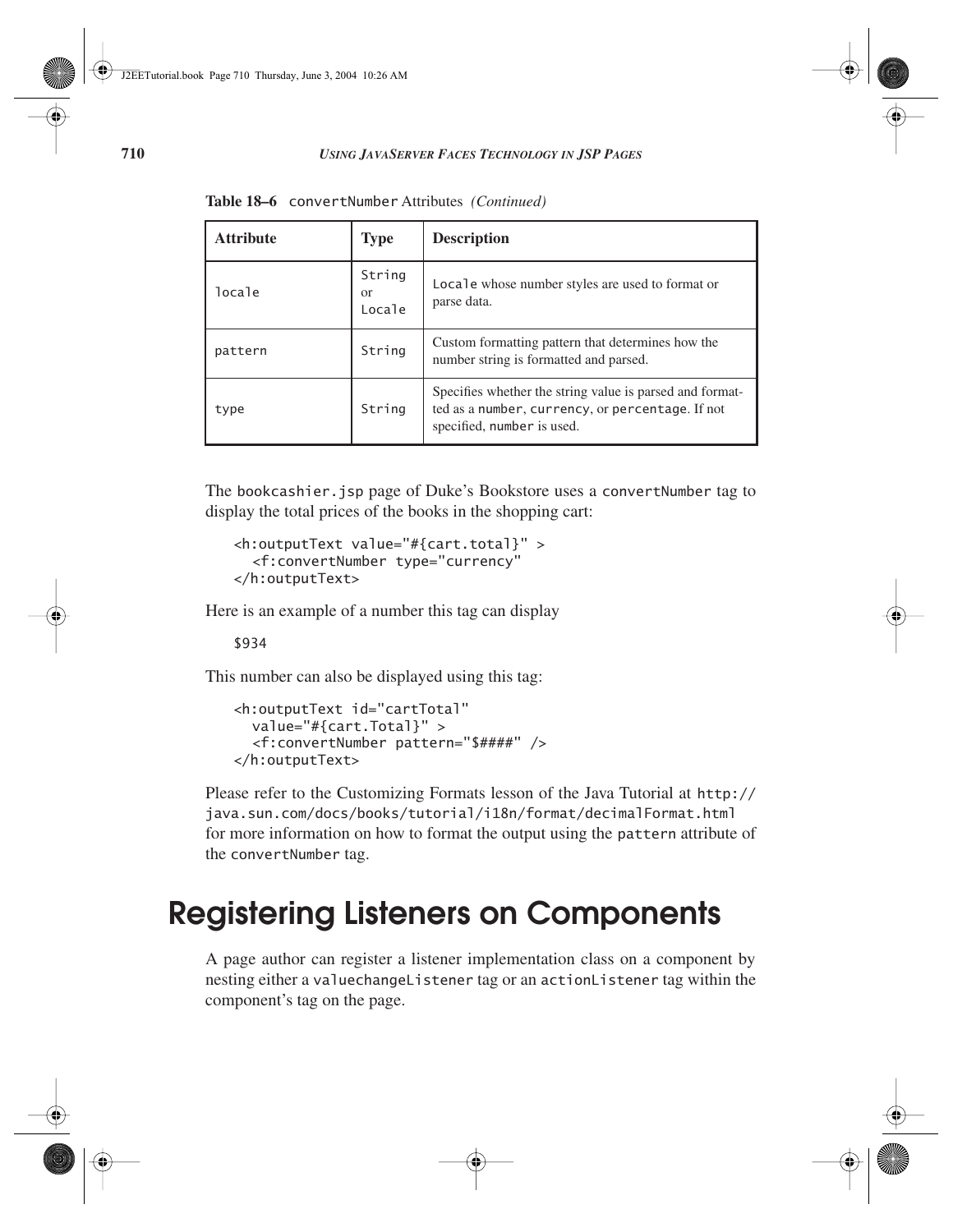#### *REGISTERING LISTENERS ON COMPONENTS* **711**

An application developer can instead implement these listeners as backing bean methods. To reference these methods, a page author uses the component tag's valueChangeListener and actionListener attributes, as described in Referencing a Method That Handles an ActionEvent (page 721) and Referencing a Method That Handles a ValueChangeEvent (page 722).

The Duke's Bookstore application includes a value-change listener implementation class but does not use an action listener implementation class. This section explains how to register the NameChanged ValueChangeListener and a hypothetical LocaleChange ActionListener implementation on components. Implementing Value-Change Listeners (page 748) explains how to implement NameChanged. Implementing Action Listeners (page 749) explains how to implement the hypothetical LocaleChange.

## **Registering a ValueChangeListener on a Component**

A page author can register a ValueChangeListener implementation on a UIInput component or a component represented by one of the subclasses of UIInput by nesting a valueChangeListener tag within the component's tag on the page. Here is the tag corresponding to the name component from the bookcashier.jsp page:

```
<h:inputText id="name" size="50" value="#{cashier.name}" 
  required="true"> 
  <f:valueChangeListener type="listeners.NameChanged" />
</h:inputText>
```
The type attribute of the valueChangeListener tag specifies the fully qualified class name of the ValueChangeListener implementation.

After this component tag is processed and local values have been validated, its corresponding component instance will queue the ValueChangeEvent associated with the specified ValueChangeListener to the component.

## **Registering an ActionListener on a Component**

A page author can register an ActionListener implementation on a UICommand component by nesting an actionListener tag within the component's tag on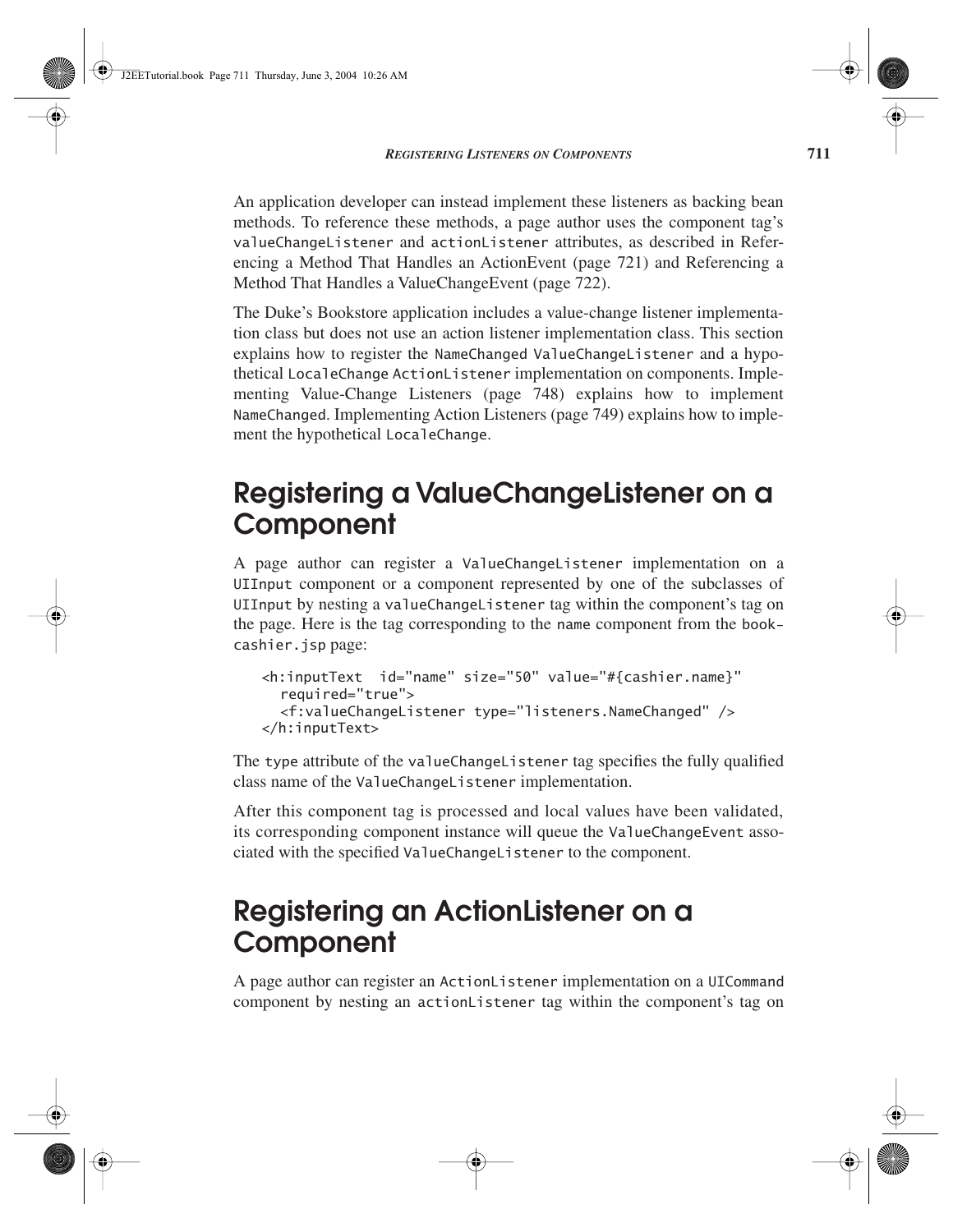the page. Duke's Bookstore does not use any ActionListener implementations. Here is one of the commandLink tags on the chooselocale.jsp page, changed to reference an ActionListener implementation rather than a backing bean method:

```
<h:commandLink id="NAmerica" action="bookstore">
    <f:actionListener type="listeners.LocaleChange" />
</h:commandLink>
```
The type attribute of the actionListener tag specifies the fully qualified class name of the ActionListener implementation.

When this tag's component is activated, the component's decode method (or its associated Renderer) automatically queues the ActionEvent implementation associated with the specified ActionListener implementation to the component.

## **Using the Standard Validators**

JavaServer Faces technology provides a set of standard classes and associated tags that page authors and application developers can use to validate a component's data. Table 18–7 lists all the standard validator classes and the tags that allow you to use the validators from the page.

| <b>Validator Class</b> | <b>Tag</b>          | <b>Function</b>                                                                                                                                                      |  |
|------------------------|---------------------|----------------------------------------------------------------------------------------------------------------------------------------------------------------------|--|
| DoubleRangeValidator   | validateDoubleRange | Checks whether the local value of a<br>component is within a certain range.<br>The value must be floating-point or<br>convertible to floating-point.                 |  |
| LengthValidator        | validateLength      | Checks whether the length of a<br>component's local value is within a<br>certain range. The value must be a<br>java.lang.String.                                     |  |
| LongRangeValidator     | validateLongRange   | Checks whether the local value of a<br>component is within a certain range.<br>The value must be any numeric<br>type or String that can be con-<br>verted to a 1ong. |  |

**Table 18–7** The Validator Classes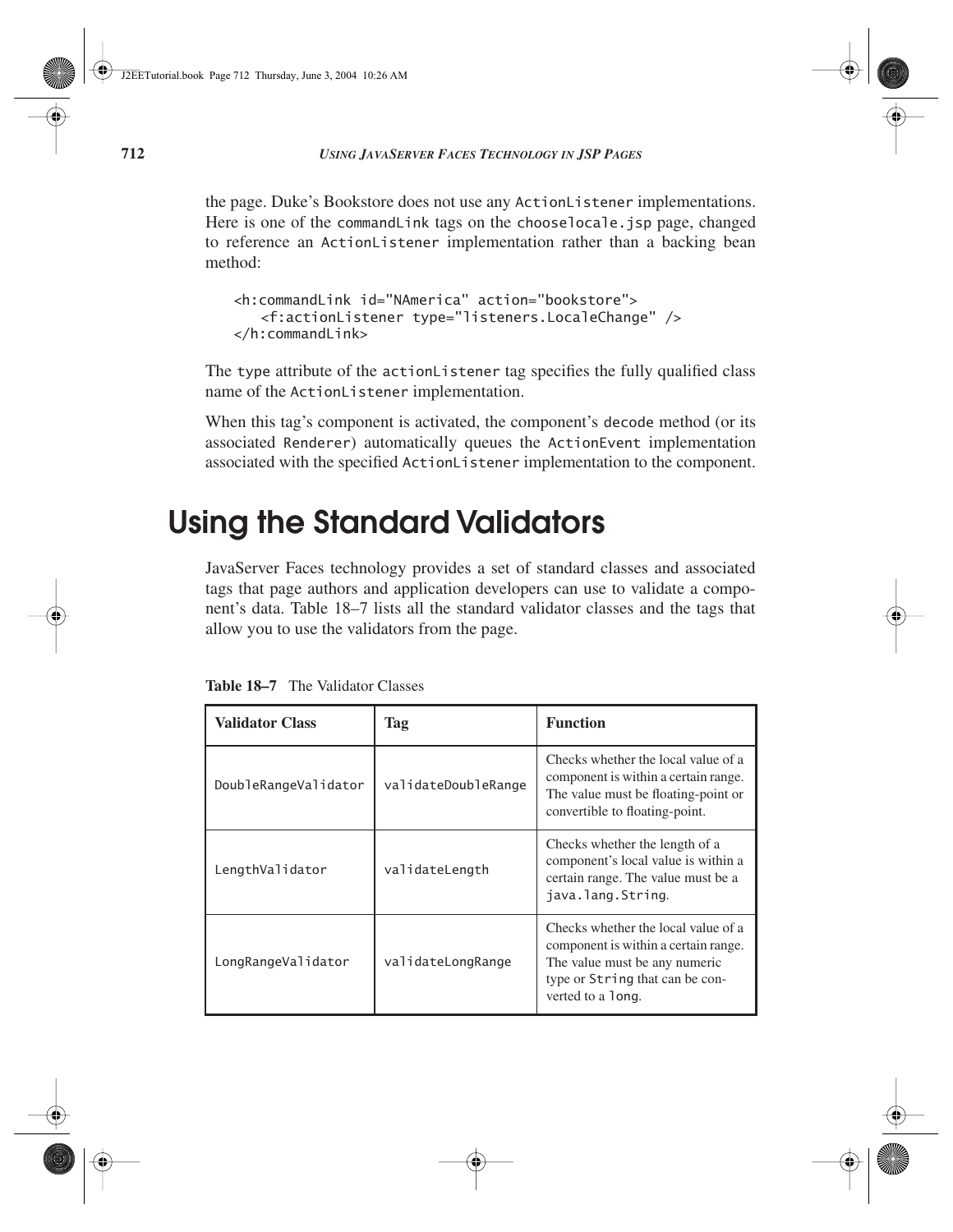*USING THE STANDARD VALIDATORS* **713**

All these validator classes implement the Validator interface. Component writers and application developers can also implement this interface to define their own set of constraints for a component's value.

When using the standard Validator implementations, you don't need to write any code to perform validation. You simply nest the standard validator tag of your choice inside a tag that represents a component of type UIInput (or a subclass of UIInput) and provide the necessary constraints, if the tag requires it. Validation can be performed only on UIInput components or components whose classes extend UIInput because these components accept values that can be validated.

This section shows you how to use the standard Validator implementations.

See The UIMessage and UIMessages Components (page 698) for information on how to display validation error messages on the page.

## **Requiring a Value**

The name inputText tag on the bookcashier.jsp page has a required attribute, which is set to true. Because of this, the JavaServer Faces implementation checks whether the value of the component is null or is an empty String.

If your component must have a non-null value or a String value at least one character in length, you should add a required attribute to your component tag and set it to true. If your tag does have a required attribute that is set to true and the value is null or a zero-length string, no other validators registered on the tag are called. If your tag does not have a required attribute set to true, other validators registered on the tag are called, but those validators must handle the possibility of a null or zero-length string.

Here is the name inputText tag:

```
<h:inputText id="name" size="50" 
  value="#{cashier.name}" required="true"> 
  ...
</h:inputText>
```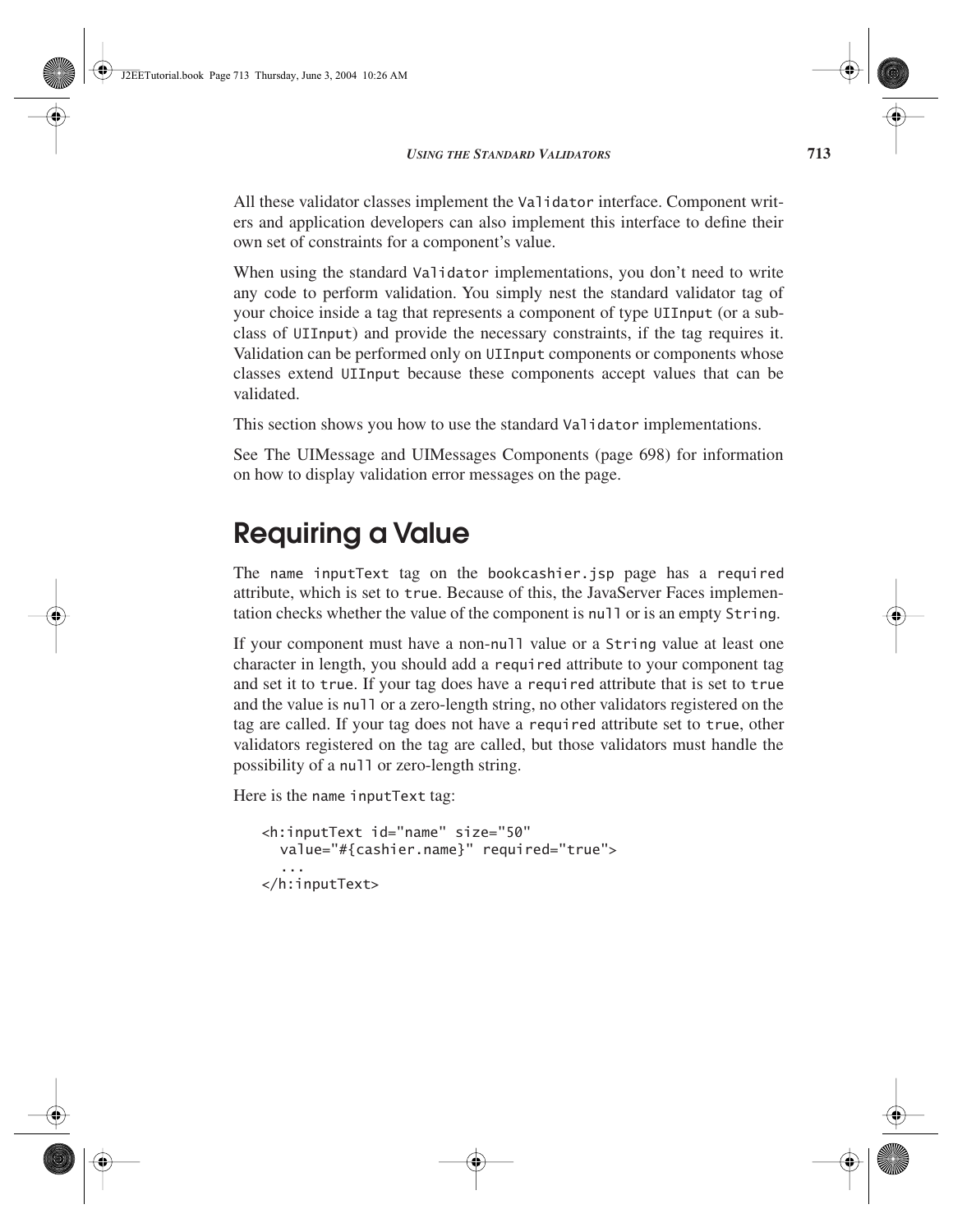## **Using the LongRangeValidator**

The Duke's Bookstore application uses a validateLongRange tag on the quantity input field of the bookshowcart.jsp page:

```
<h:inputText id="quantity" size="4" 
  value="#{item.quantity}" >
  <f:validateLongRange minimum="1"/>
</h:inputText>
<h:message for="quantity"/>
```
This tag requires that the user enter a number that is at least 1. The size attribute specifies that the number can have no more than four digits. The validateLongRange tag also has a maximum attribute, with which you can set a maximum value of the input.

## **Binding Component Values and Instances to External Data Sources**

As explained in Backing Bean Management (page 656), a component tag can wire its component's data to a back-end data object by doing one of the following:

- Binding its component's value to a bean property or other external data source
- Binding its component's instance to a bean property

A component tag's value attribute uses a value-binding expression to bind a component's value to an external data source, such as a bean property. A component tag's binding attribute uses a value-binding expression to bind a component instance to a bean property.

When referencing the property using the component tag's value attribute, you need to use the proper syntax. For example, suppose a backing bean called MyBean has this int property:

```
int currentOption = null;
int getCurrentOption(){...}
void setCurrentOption(int option){...}
```
The value attribute that references this property must have this value-binding expression:

"#{MyBean.currentOption}"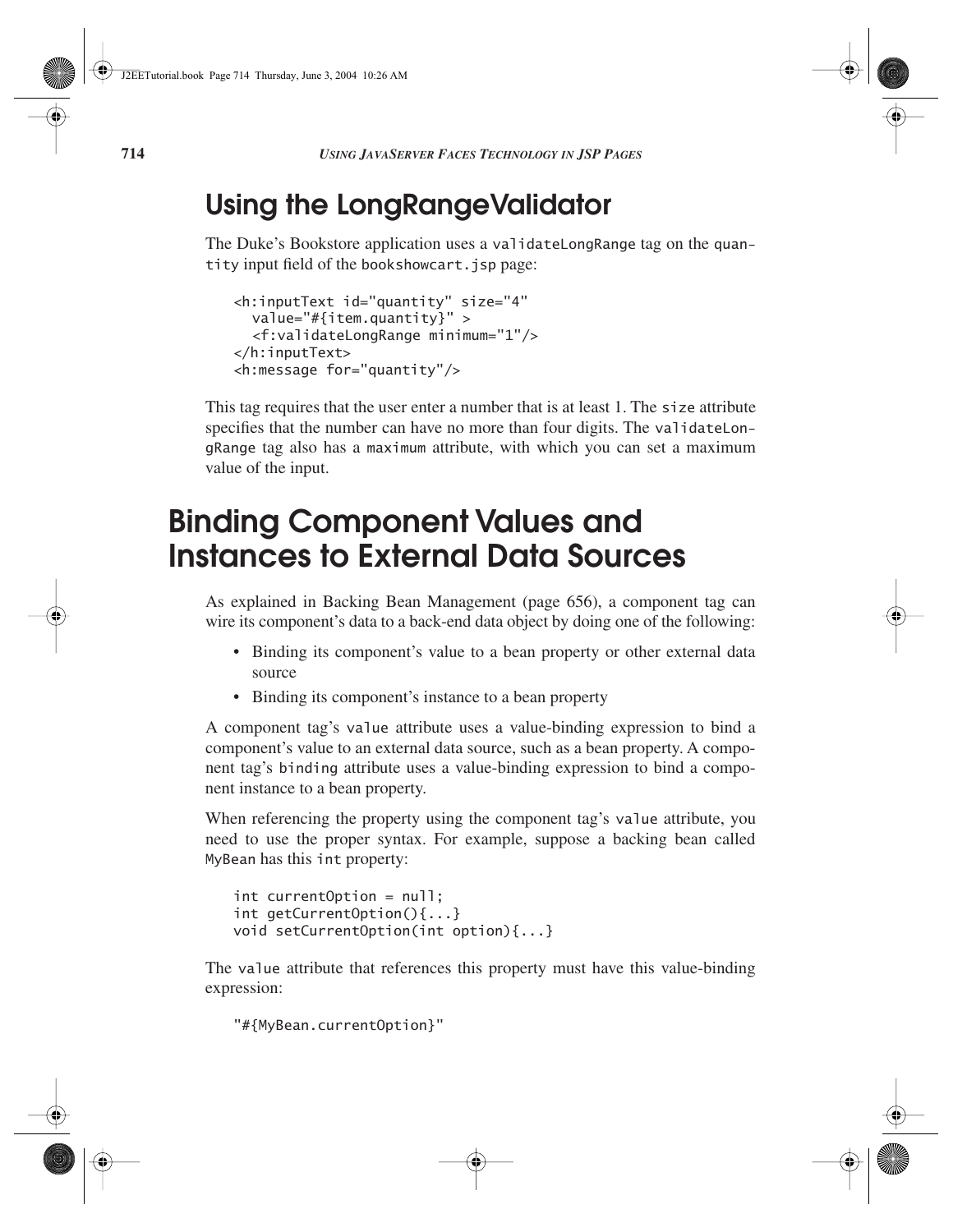### *BINDING COMPONENT VALUES AND INSTANCES TO EXTERNAL DATA SOURCES* **715**

| <b>Value</b>                                            | <b>Expression</b>        |
|---------------------------------------------------------|--------------------------|
| A Boolean                                               | $cart_numberOfItems > 0$ |
| A property initialized from a<br>context init parameter | initParam.quantity       |
| A bean property                                         | CashierBean.name         |
| Value in an array                                       | books[3]                 |
| Value in a collection                                   | books["fiction"]         |
| Property of an object in an<br>array of objects         | books[3].price           |

**Table 18–8** Example Value-Binding Expressions

In addition to binding a component's value to a bean property, the value attribute can specify a literal value or can map the component's data to any primitive (such as int), structure (such as an array), or collection (such as a list), independent of a JavaBeans component. Table 18–8 lists some example valuebinding expressions that you can use with the value attribute.

The next two sections explain in more detail how to use the value attribute to bind a component's value to a bean property or other external data sources and how to use the binding attribute to bind a component instance to a bean property

## **Binding a Component Value to a Property**

To bind a component's value to a bean property, you specify the name of the bean and the property using the value attribute. As explained in Backing Bean Management (page 656), the value-binding expression of the component tag's value attribute must match the corresponding managed bean declaration in the application configuration resource file.

This means that the name of the bean in the value-binding expression must match the managed-bean-name element of the managed bean declaration up to the first . in the expression. Similarly, the part of the value-binding expression after the . must match the name specified in the corresponding property-name element in the application configuration resource file.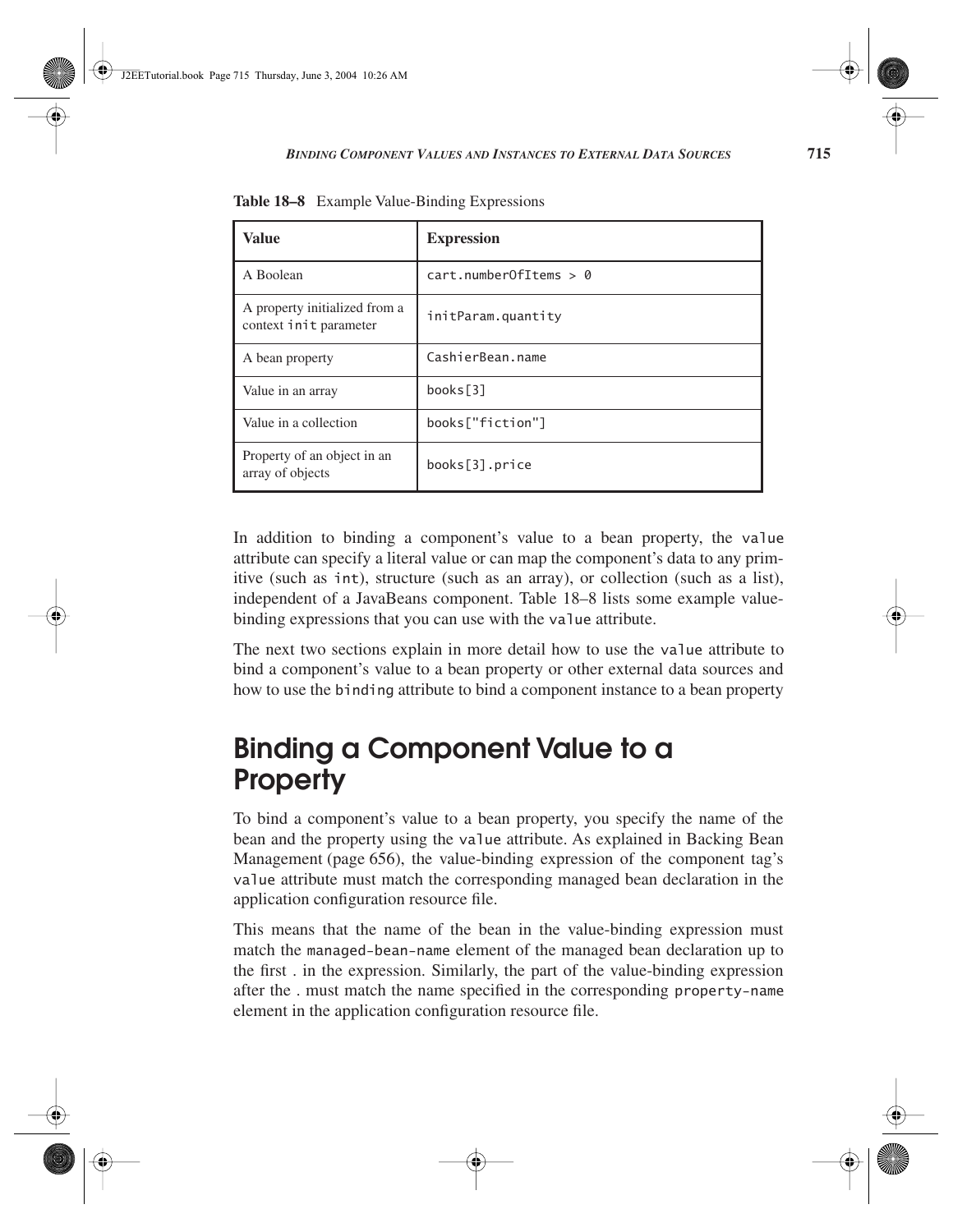For example, consider this managed bean configuration, which configures the ImageArea bean corresponding to the North America part of the image map on the chooselocale.jsp page of the Duke's Bookstore application:

```
<managed-bean>
  <managed-bean-name> NA </managed-bean-name>
  <managed-bean-class> model.ImageArea </managed-bean-class>
  <managed-bean-scope> application </managed-bean-scope>
  <managed-property>
    <property-name>shape</property-name>
    <value>poly</value>
  </managed-property>
  <managed-property>
    <property-name>alt</property-name>
     <value>NAmerica</value>
  </managed-property>
  ...
```

```
</managed-bean>
```
This example configures a bean called NA, which has several properties, one of which is called shape.

Although the area tags on the chooselocale.jsp page do not bind to an ImageArea property (they bind to the bean itself), to do this, you refer to the property using a value-binding expression from the value attribute of the component's tag:

```
<h:outputText value="#{NA.shape}" />
```
Much of the time you will not include definitions for a managed bean's properties when configuring it. You need to define a property and its value only when you want the property to be initialized with a value when the bean is initialized.

If a component tag's value attribute must refer to a property that is not initialized in the managed-bean configuration, the part of the value-binding expression after the . must match the property name as it is defined in the backing bean.

See Application Configuration Resource File (page 792) for information on how to configure beans in the application configuration resource file.

Writing Component Properties (page 730) explains in more detail how to write the backing bean properties for each of the component types.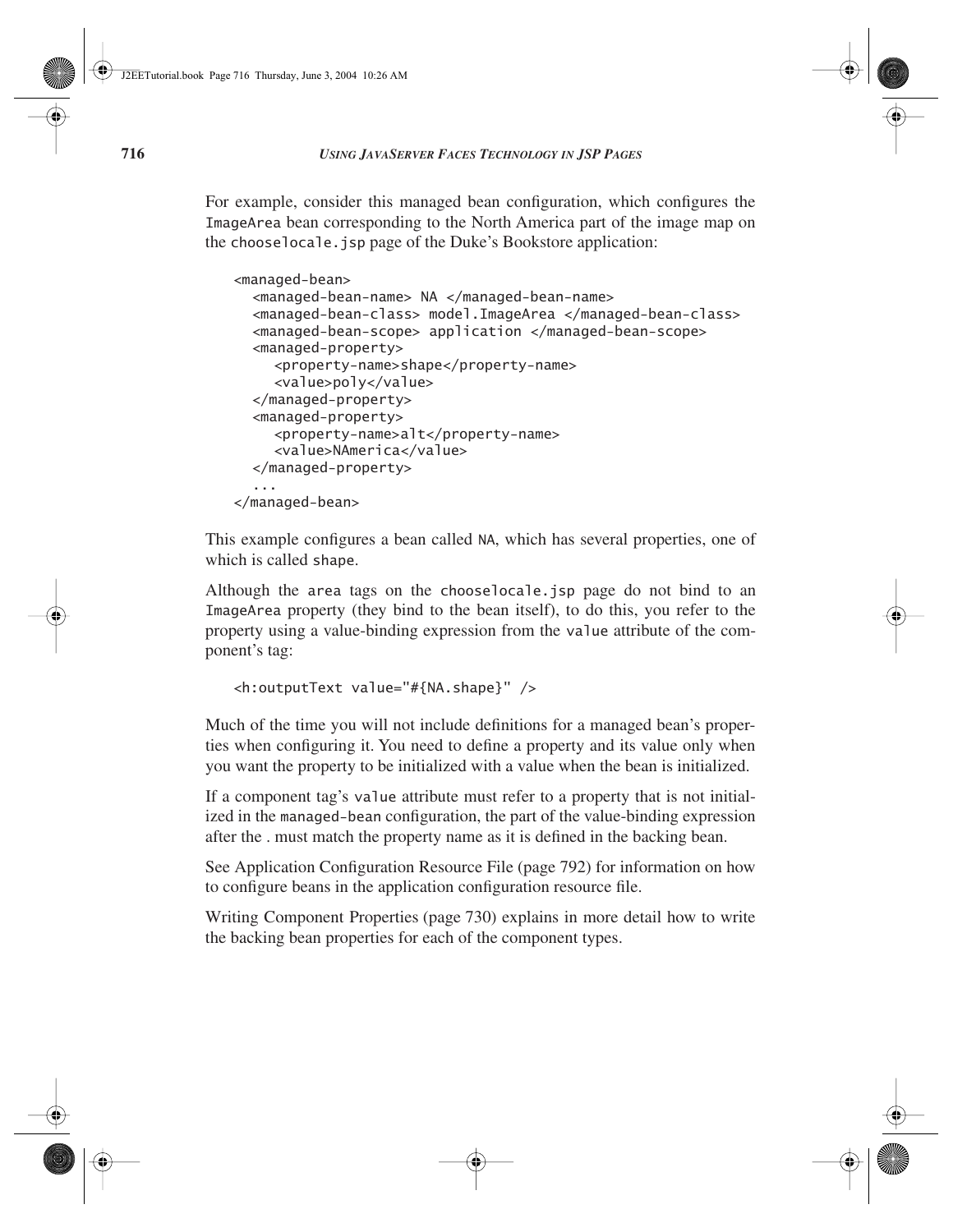*BINDING COMPONENT VALUES AND INSTANCES TO EXTERNAL DATA SOURCES* **717**

## **Binding a Component Value to an Implicit Object**

One external data source that a value attribute can refer to is an implicit object.

The bookreceipt.jsp page of the Duke's Bookstore application includes a reference to an implicit object from a parameter substitution tag:

```
<h:outputFormat title="thanks" value="#{bundle.ThankYouParm}">
  <f:param value="#{sessionScope.name}"/>
</h:outputFormat>
```
This tag gets the name of the customer from the session scope and inserts it into the parameterized message at the key ThankYouParm from the resource bundle. For example, if the name of the customer is Gwen Canigetit, this tag will render:

Thank you, Gwen Canigetit, for purchasing your books from us.

The name tag on the bookcashier.jsp page has the NameChanged listener implementation registered on it. This listener saves the customer's name in the session scope when the bookcashier.jsp page is submitted. See Implementing Value-Change Listeners (page 748) for more information on how this listener works. See Registering a ValueChangeListener on a Component (page 711) to learn how the listener is registered on the tag.

Retrieving values from other implicit objects is done in a similar way to the example shown in this section. Table 18–9 lists the implicit objects that a value attribute can refer to. All of the implicit objects except for the scope objects are read-only and therefore should not be used as a value for a UIInput component.

| <b>Implicit Object</b> | What It Is                                                                  |
|------------------------|-----------------------------------------------------------------------------|
| applicationScope       | A Map of the application scope attribute values, keyed by attribute name    |
| cookie                 | A Map of the cookie values for the current request, keyed by cookie<br>name |
| facesContext           | The FacesContext instance for the current request                           |

**Table 18–9** Implicit Objects

*Continues*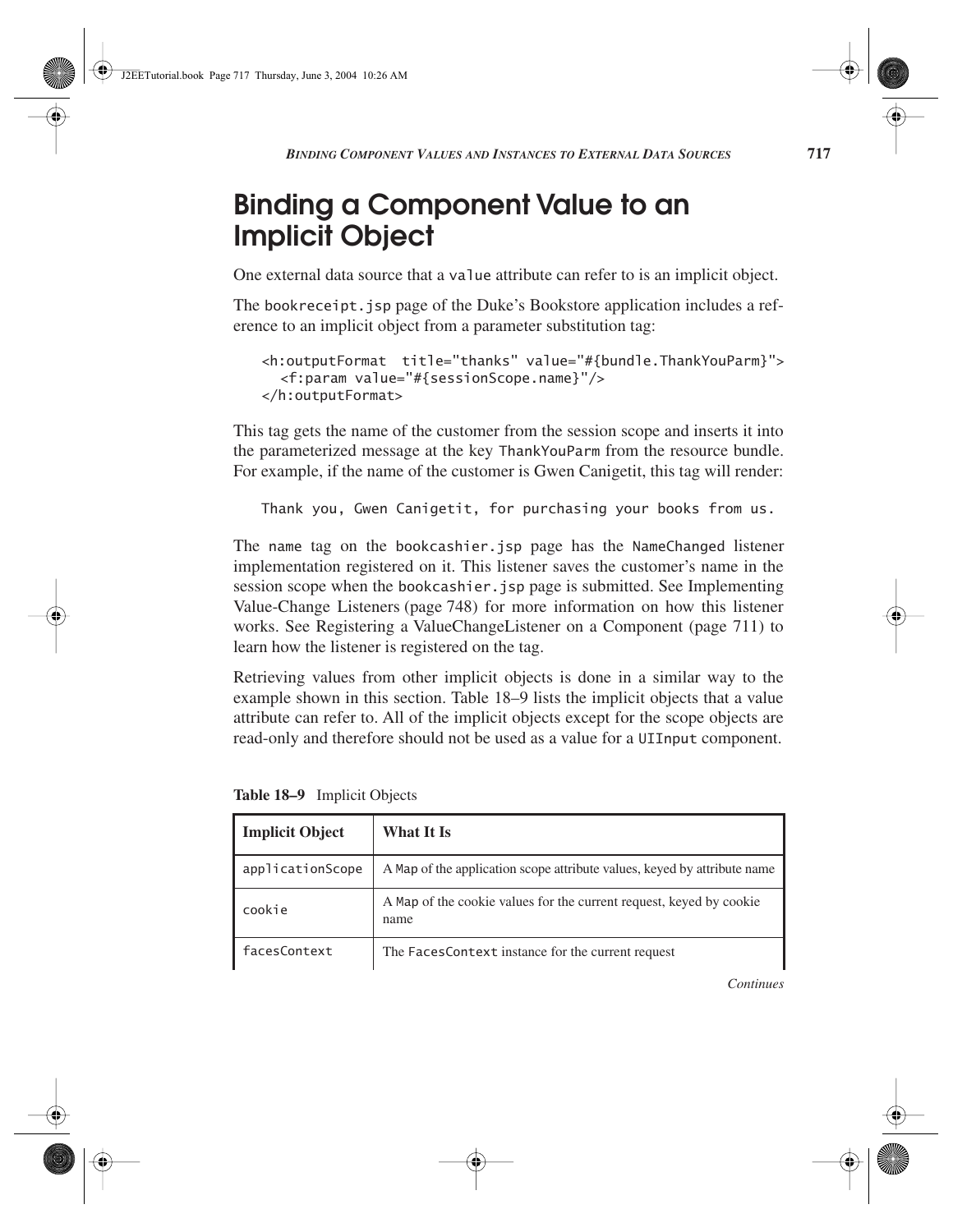| Table 18-9 Implicit Objects (Continued) |  |  |
|-----------------------------------------|--|--|
|                                         |  |  |

| <b>Implicit Object</b> | What It Is                                                                                                                           |
|------------------------|--------------------------------------------------------------------------------------------------------------------------------------|
| header                 | A Map of HTTP header values for the current request, keyed by header<br>name                                                         |
| headerValues           | A Map of String arrays containing all the header values for HTTP<br>headers in the current request, keyed by header name             |
| initParam              | A Map of the context initialization parameters for this Web application                                                              |
| param                  | A Map of the request parameters for this request, keyed by parameter<br>name                                                         |
| paramValues            | A Map of String arrays containing all the parameter values for<br>request parameters in the current request, keyed by parameter name |
| requestScope           | A Map of the request attributes for this request, keyed by attribute name                                                            |
| sessionScope           | A Map of the session attributes for this request, keyed by attribute name                                                            |
| view                   | The root UIComponent in the current component tree stored in the<br>FacesRequest for this request                                    |

## **Binding a Component Instance to a Bean Property**

A component instance can be bound to a bean property using a value-binding expression with the binding attribute of the component's tag. You usually bind a component instance rather than its value to a bean property if the bean must dynamically change the component's attributes.

Here are two tags from the bookcashier.jsp page that bind components to bean properties:

```
<h:selectBooleanCheckbox 
 id="fanClub"
  rendered="false"
  binding="#{cashier.specialOffer}" />
<h:outputLabel for="fanClubLabel"
  rendered="false"
  binding="#{cashier.specialOfferText}" >
```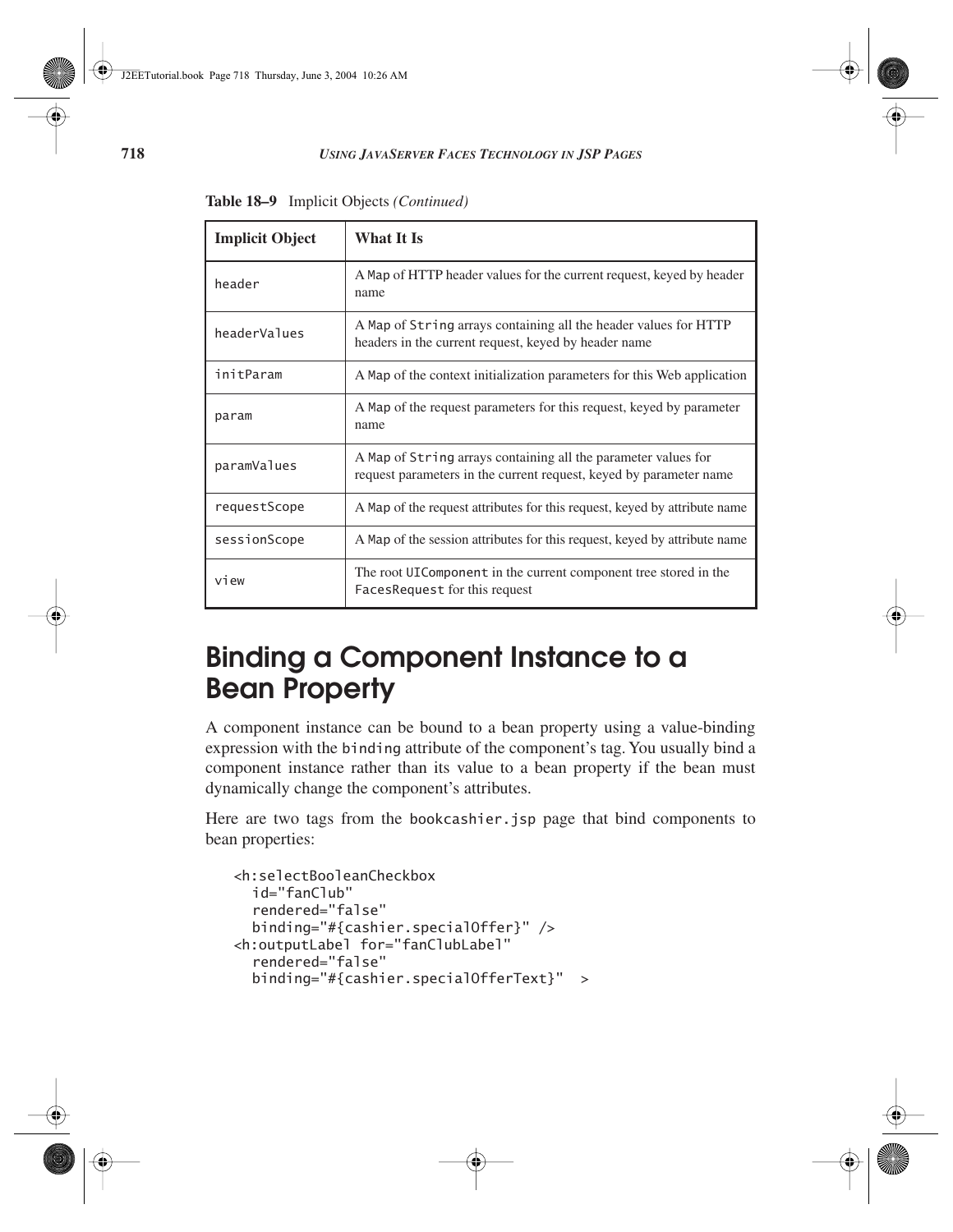*REFERENCING A BACKING BEAN METHOD* **719**

```
<h:outputText id="fanClubLabel"
    value="#{bundle.DukeFanClub}"
  /</h:outputLabel>
```
The selectBooleanCheckbox tag renders a checkbox and binds the fanClub UISelectBoolean component to the specialOffer property of CashierBean. The outputLabel tag binds the component representing the checkbox's label to the specialOfferText property of CashierBean. If the application's locale is English, the outputLabel tag renders:

I'd like to join the Duke Fan Club, free with my purchase of over \$100

The rendered attributes of both tags are set to false, which prevents the checkbox and its label from being rendered. If the customer orders more than \$100 (or 100 euros) worth of books and clicks the Submit button, the submit method of CashierBean sets both components' rendered properties to true, causing the checkbox and its label to be rendered.

These tags use component bindings rather than value bindings because the backing bean must dynamically set the values of the components' rendered properties.

If the tags were to use value bindings instead of component bindings, the backing bean would not have direct access to the components, and would therefore require additional code to access the components from the FacesContext to change the components' rendered properties.

Writing Properties Bound to Component Instances (page 739) explains how to write the bean properties bound to the example components and also discusses how the submit method sets the rendered properties of the components.

## **Referencing a Backing Bean Method**

A component tag has a set of attributes for referencing backing bean methods that can perform certain functions for the component associated with the tag. These attributes are summarized in Table 18–10.

Only components that implement ActionSource can use the action and actionListener attributes. Only UIInput components or components that extend UIInput can use the validator or valueChangeListener attributes.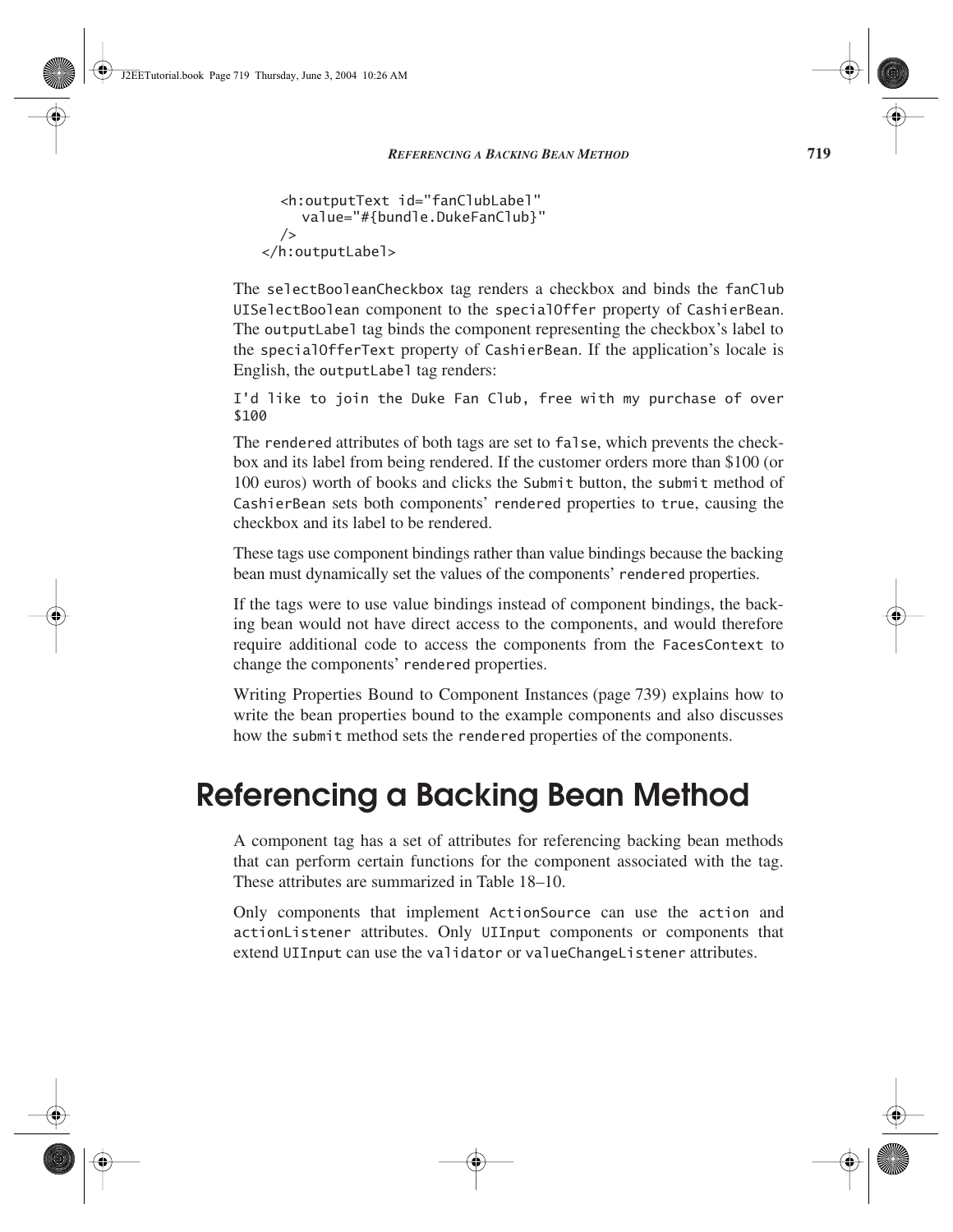| <b>Attribute</b>    | <b>Function</b>                                                                                                                  |
|---------------------|----------------------------------------------------------------------------------------------------------------------------------|
| action              | Refers to a backing bean method that performs navigation<br>processing for the component and returns a logical outcome<br>String |
| actionListener      | Refers to a backing bean method that handles Action Events                                                                       |
| validator           | Refers to a backing bean method that performs validation on the<br>component's value                                             |
| valueChangeListener | Refers to a backing bean method that handles ValueChan-<br>geEvents                                                              |

**Table 18–10** Component Tag Attributes that Reference Backing Bean Methods

The component tag refers to a backing bean method using method-binding expression as a value of one of the attributes. The following four sections give examples of how to use the four different attributes.

## **Referencing a Method That Performs Navigation**

If your page includes a component (such as a button or hyperlink) that causes the application to navigate to another page when the component is activated, the tag corresponding to this component must include an action attribute. This attribute does one of the following:

- Specifies a logical outcome String that tells the application which page to access next
- References a backing bean method that performs some processing and returns a logical outcome String

The bookcashier.jsp page of the Duke's Bookstore application has a command-Button tag that refers to a backing bean method that calculates the shipping date. If the customer has ordered more than \$100 (or 100 euros) worth of books, this method also sets the rendered properties of some of the components to true and returns null; otherwise it returns receipt, which causes the bookreceipt.jsp page to display. Here is the commandButton tag from the bookcashier.jsp page: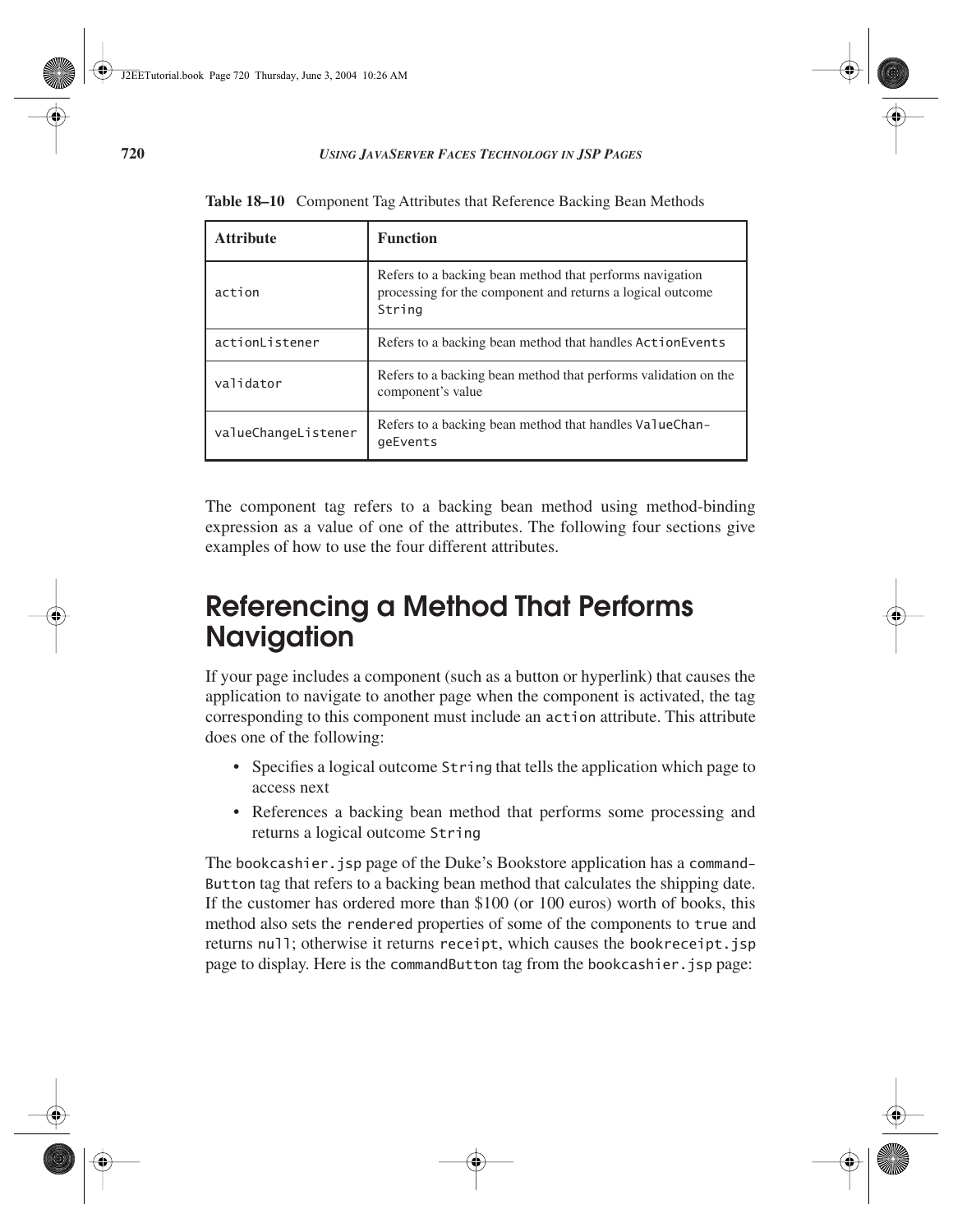*REFERENCING A BACKING BEAN METHOD* **721**

```
<h:commandButton
  value="#{bundle.Submit}"
  action="#{cashier.submit}" />
```
The action attribute uses a method-binding expression to refer to the submit method of CashierBean. This method will process the event fired by the component corresponding to this tag.

Writing a Method to Handle Navigation (page 755) describes how to implement the submit method of CashierBean.

The application architect must configure a navigation rule that determines which page to access given the current page and the logical outcome, which is either returned from the backing bean method or specified in the tag. See Configuring Navigation Rules (page 805) for information on how to define navigation rules in the application configuration resource file.

## **Referencing a Method That Handles an ActionEvent**

If a component on your page generates an ActionEvent, and if that event is handled by a backing bean method, you refer to the method by using the component's actionListener attribute.

The chooselocale.jsp page of the Duke's Bookstore application includes some components that generate action events. One of them is the NAmerica component:

```
<h:commandLink id="NAmerica" action="bookstore" 
  actionListener="#{localeBean.chooseLocaleFromLink}">
```
The actionListener attribute of this component tag references the choose-LocaleFromLink method using a method-binding expression. The chooseLocale-FromLink method handles the event of a user clicking on the hyperlink rendered by this component.

The actionListener attribute can be used only with the tags of components that implement ActionSource. These include UICommand components.

Writing a Method to Handle an ActionEvent (page 757) describes how to implement a method that handles an action event.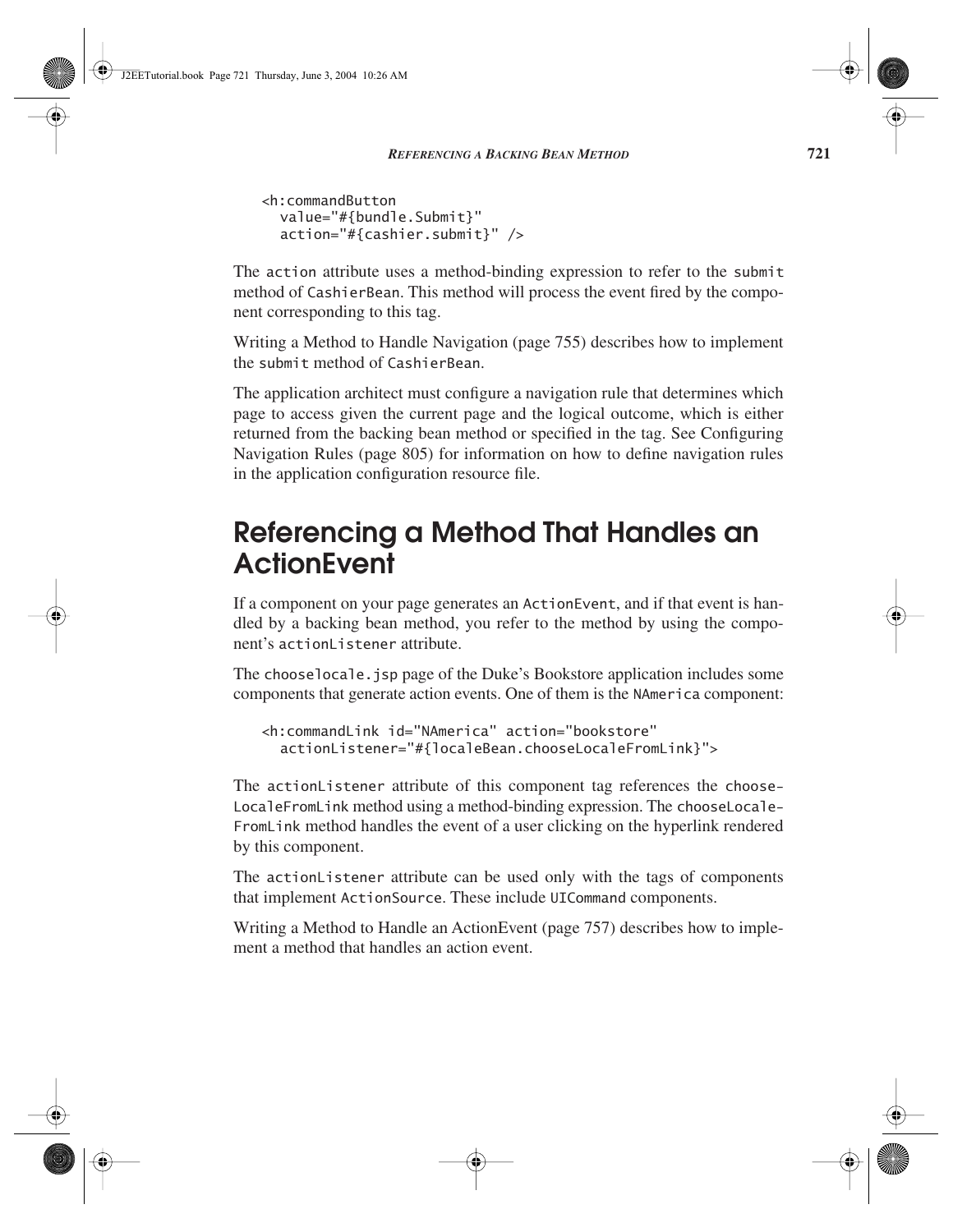## **Referencing a Method That Performs Validation**

If the input of one of the components on your page is validated by a backing bean method, you refer to the method from the component's tag using the validator attribute.

The Coffee Break application includes a method that performs validation of the email input component on the checkoutForm.jsp page. Here is the tag corresponding to this component:

```
<h:inputText id="email" value="#{checkoutFormBean.email}"
  size="25" maxlength="125"
  validator="#{checkoutFormBean.validateEmail}"/>
```
This tag references the validateEmail method described in Writing a Method to Perform Validation (page 757) using a method-binding expression.

The validator attribute can be used only with UIInput components or those components whose classes extend UIInput.

Writing a Method to Perform Validation (page 757) describes how to implement a method that performs validation.

## **Referencing a Method That Handles a ValueChangeEvent**

If you want a component on your page to generate a ValueChangeEvent and you want that event to be handled by a backing bean method, you refer to the method using the component's valueChangeListener attribute.

The name component on the bookcashier.jsp page of the Duke's Bookstore application references a ValueChangeListener implementation that handles the event of a user entering a name in the name input field:

```
<h:inputText 
  id="name" 
  size="50" 
  value="#{cashier.name}" 
  required="true">
  <f:valueChangeListener type="listeners.NameChanged" />
</h:inputText>
```
#### J2EETutorial.book Page 722 Thursday, June 3, 2004 10:26 AM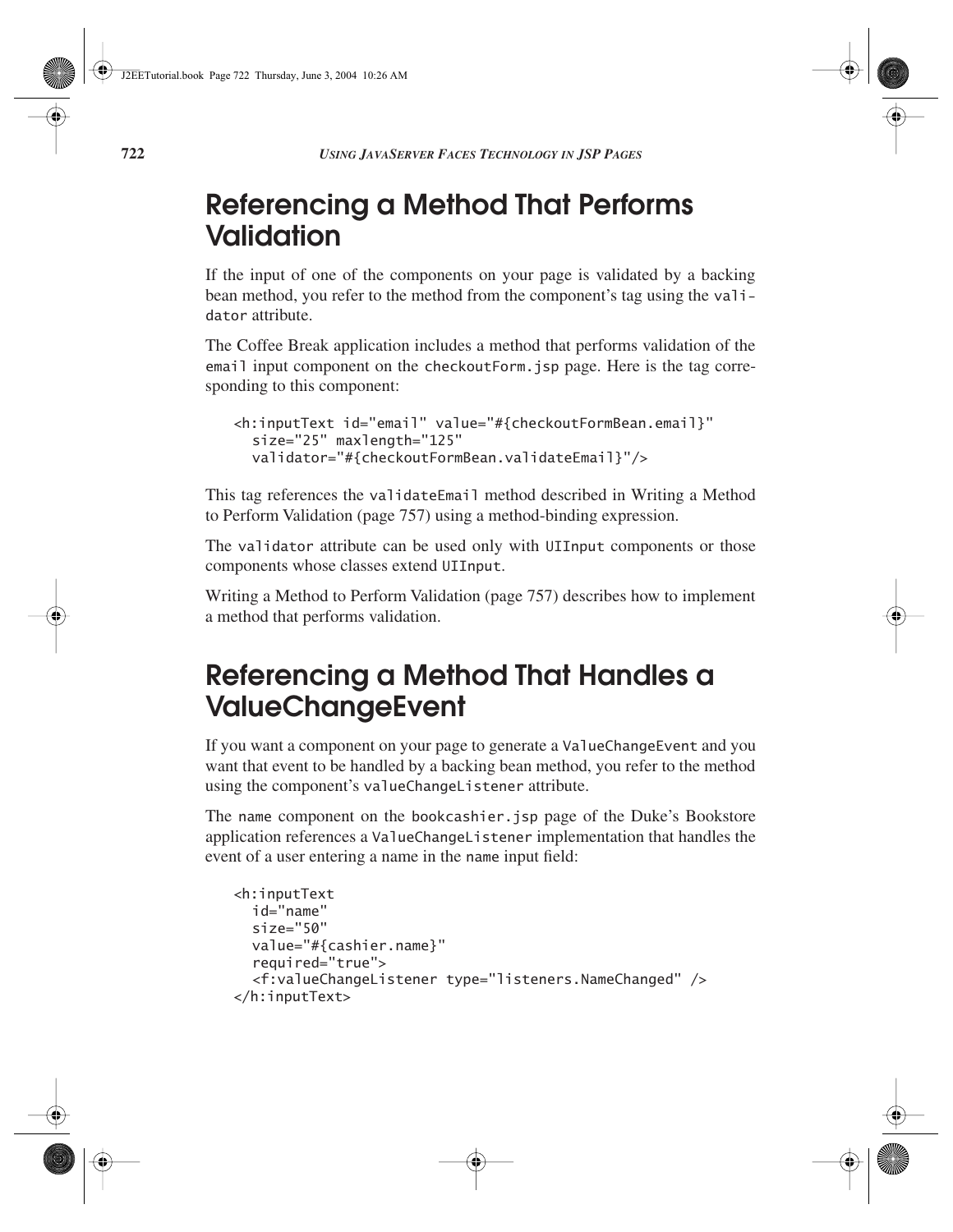*USING CUSTOM OBJECTS* **723**

For illustration, Writing a Method to Handle a Value-Change Event (page 758) describes how to implement this listener with a backing bean method instead of a listener implementation class. To refer to this backing bean method, the tag uses the valueChangeListener attribute:

```
<h:inputText 
  id="name" 
  size="50" 
  value="#{cashier.name}" 
  required="true"
  valueChangeListener="#{cashier.processValueChangeEvent}" />
</h:inputText>
```
The valueChangeListener attribute of this component tag references the processValueChange method of CashierBean using a method-binding expression. The processValueChange method handles the event of a user entering his name in the input field rendered by this component.

The valueChangeListener attribute can be used only with the tags of UIInput components and components whose classes extend UIInput.

Writing a Method to Handle a Value-Change Event (page 758) describes how to implement a method that handles a ValueChangeEvent.

## **Using Custom Objects**

As a page author, you might need to use custom converters, validators, or components packaged with the application on your JSP pages.

A custom converter is applied to a component either by using the component tag's converter attribute or by nesting a converter tag inside the component's tag.

A custom validator is applied to a component by nesting either a validator tag or the validator's custom tag inside the component's tag.

To use a custom component, you use the custom tag associated with the component.

As explained in Setting Up a Page (page 676), you must ensure that the TLD that defines the custom tags is packaged in the application. TLD files are stored in the WEB-INF directory or subdirectory of the WAR file or in the META-INF/ directory or subdirectory of a tag library packaged in a JAR.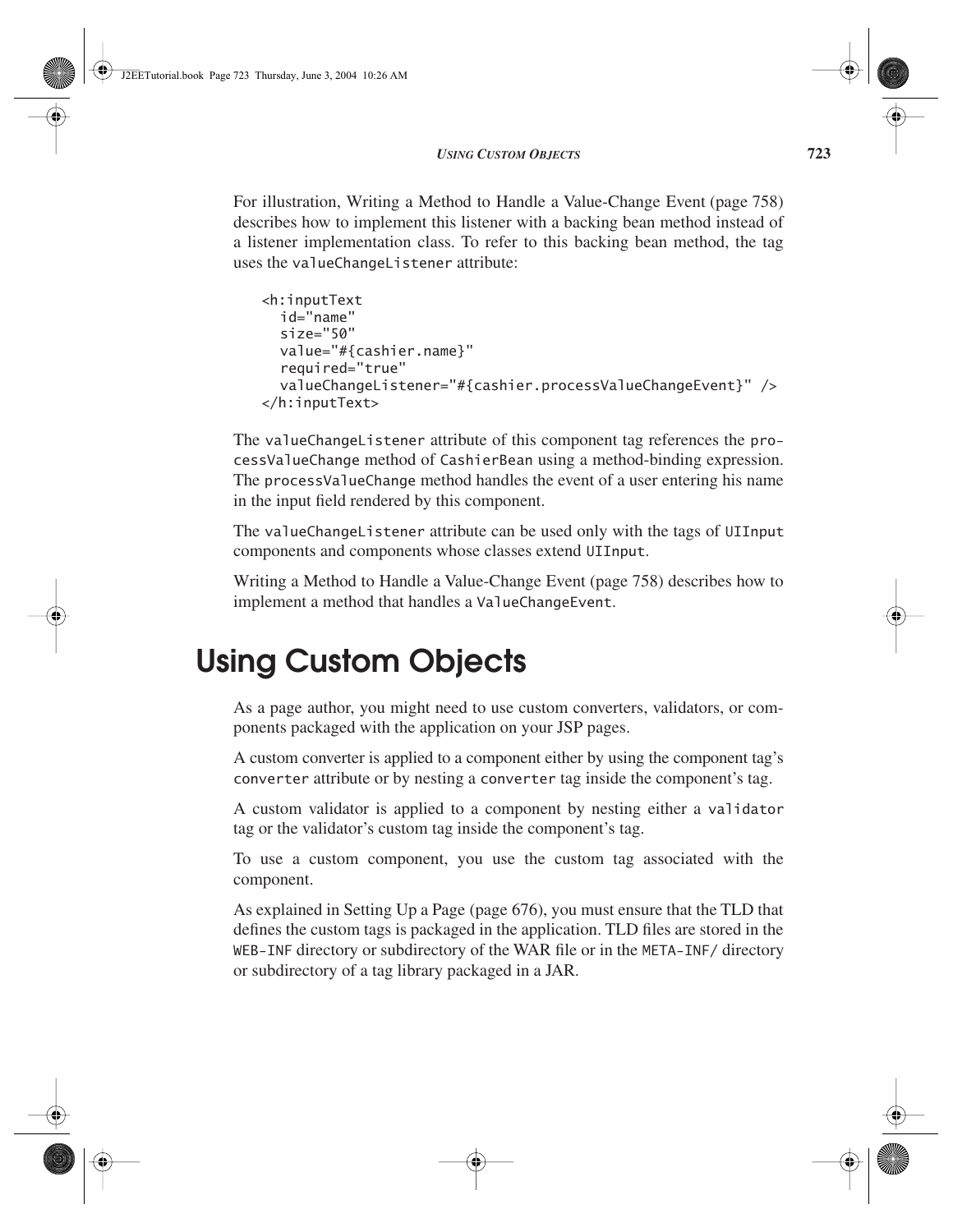Next, you include a taglib declaration so that the page has access to the tags. All custom objects for the Duke's Bookstore application are defined in bookstore.tld. Here is the taglib declaration that you would include on your page so that you can use the tags from this TLD:

<%@ taglib uri="/WEB-INF/bookstore.tld" prefix="bookstore" %>

When including the custom tag in the page, you can consult the TLD to determine which attributes the tag supports and how they are used.

The next three sections describe how to use the custom converter, validator, and UI components included in the Duke's Bookstore application.

### **Using a Custom Converter**

To apply the data conversion performed by a custom converter to a particular component's value, you must either set the converter attribute of the component's tag to the Converter implementation's identifier or set the nested converter tag's converterId attribute to the Converter implementation's identifier. The application architect provides this identifier when registering the Converter with the application, as explained in Registering a Custom Converter (page 804). Creating a Custom Converter (page 744) explains how a custom converter is implemented.

The identifier for the CreditCardConverter is creditCardConverter. The CreditCardConverter is registered on the ccno component, as shown in this tag from the bookcashier.jsp page:

```
<h:inputText id="ccno"
  size="19"
  converter="CreditCardConverter"
  required="true">
  ...
</h:inputText>
```
By setting the converter attribute of a component's tag to the converter's identifier, you cause that component's local value to be automatically converted according to the rules specified in the Converter implementation.

A page author can use the same custom converter with any similar component by simply supplying the Converter implementation's identifier to the converter attribute of the component's tag or to the convertId attribute of the nested converter tag.

J2EETutorial.book Page 724 Thursday, June 3, 2004 10:26 AM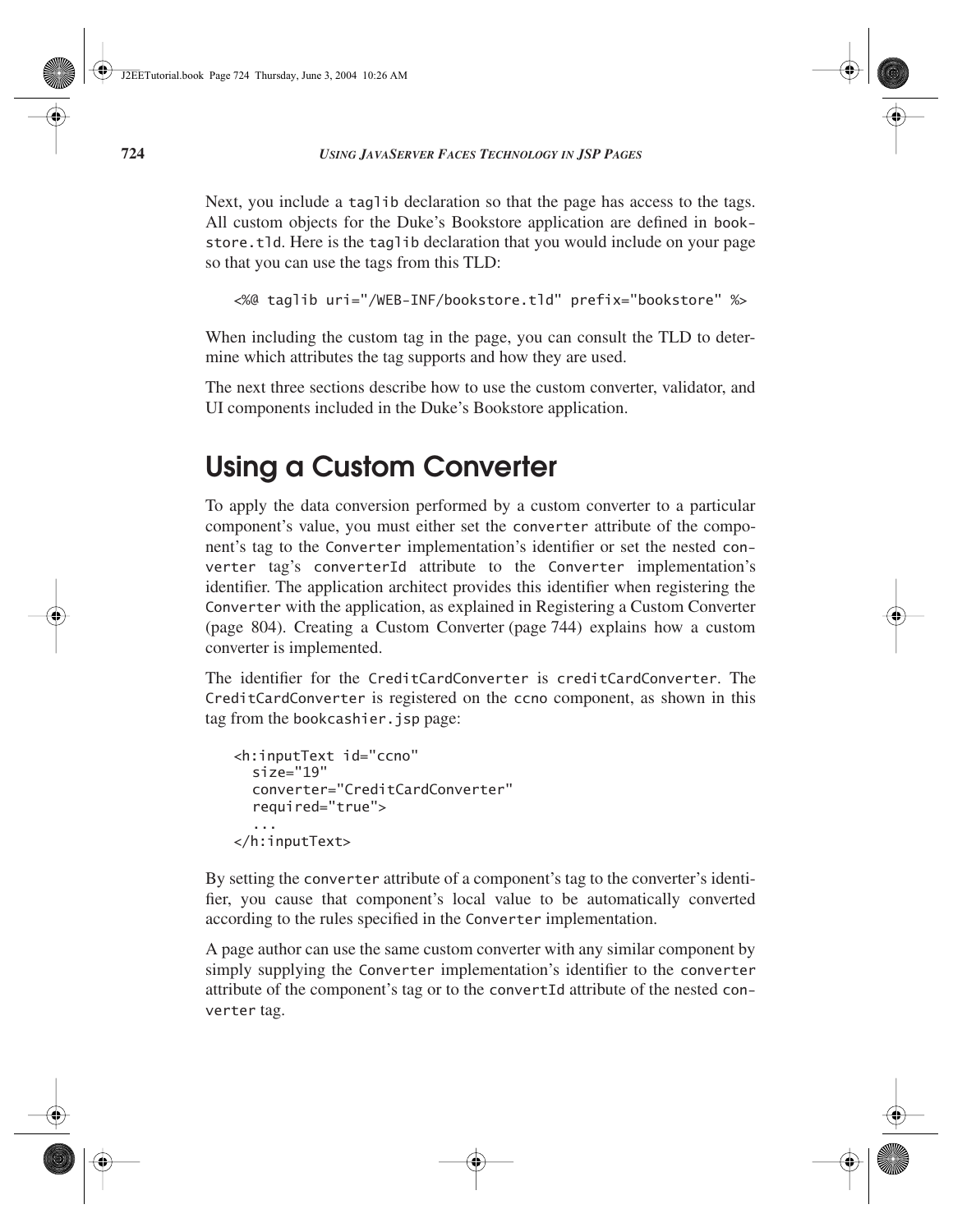*USING CUSTOM OBJECTS* **725**

### **Using a Custom Validator**

To use a custom validator in a JSP page, you must nest the validator's custom tag inside the tag of the component whose value you want to be validated by the custom validator.

Here is the formatValidator tag from the ccno field on the bookcashier.jsp page of the Duke's Bookstore application:

```
<h:inputText id="ccno" size="19"
  ...
  required="true">
  <bookstore:formatValidator 
    formatPatterns="9999999999999999|9999 9999 9999 9999|
    9999-9999-9999-9999" />
</h:inputText>
<h:message styleClass="validationMessage" for="ccno"/>
```
This tag validates the input of the ccno field against the patterns defined by the page author in the formatPatterns attribute.

You can use the same custom validator for any similar component by simply nesting the custom validator tag within the component tag.

Creating a Custom Validator (page 750) describes how to create the custom validator and its custom tag.

If the application developer who created the custom validator prefers to configure the attributes in the Validator implementation rather than allow the page author to configure the attributes from the page, the developer will not create a custom tag for use with the validator.

Instead, the page author must follow these steps:

- 1. Nest the validator tag inside the tag of the component whose data needs to be validated.
- 2. Set the validator tag's validatorId attribute to the ID of the validator that is defined in the application configuration resource file. Registering a Custom Validator (page 803) explains how to define the validator in the application configuration resource file.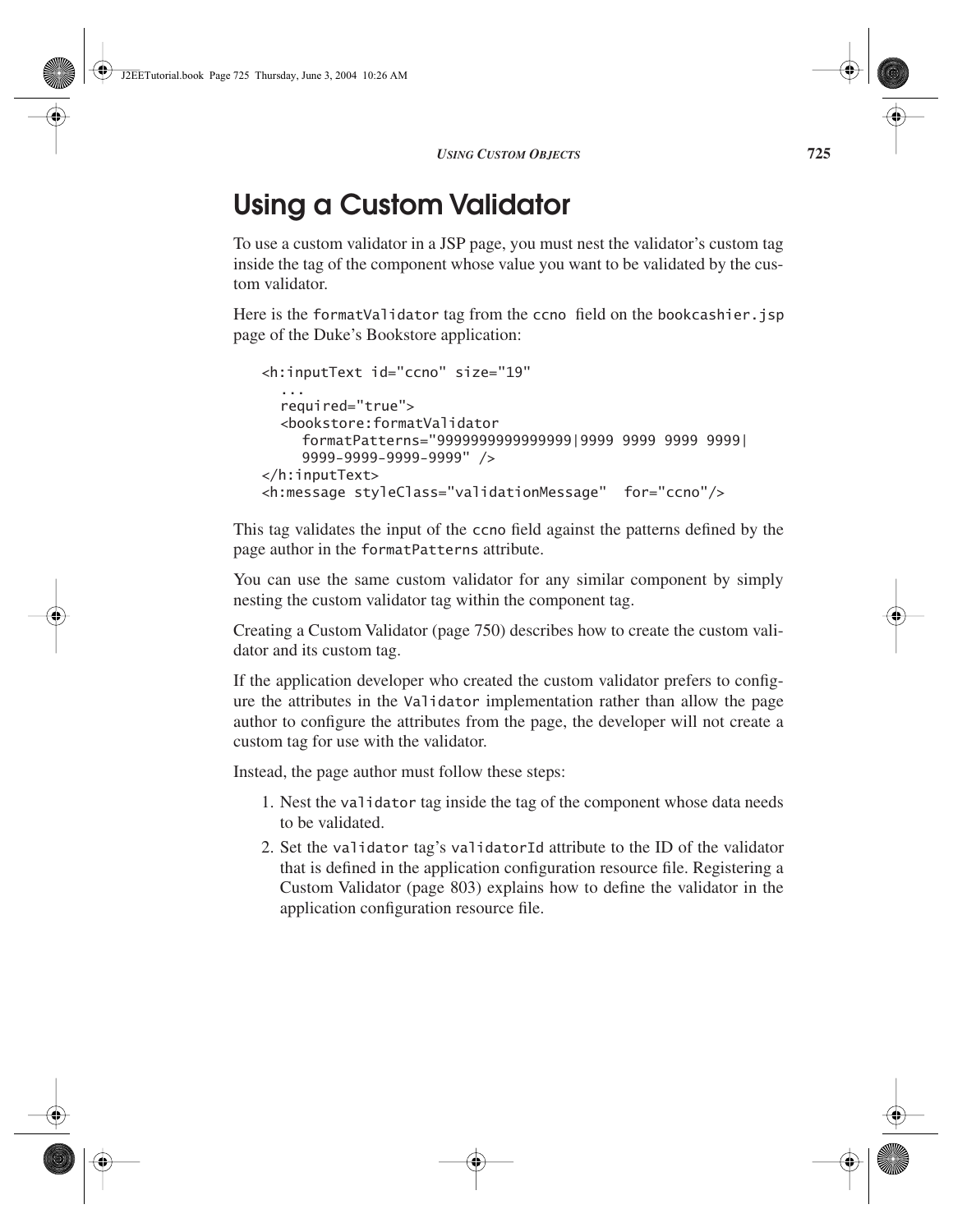The following tag registers a hypothetical validator on a component using a validator tag and referencing the ID of the validator:

```
<h:inputText id="name" value="#{CustomerBean.name}"
       size="10" ... >
  <f:validator validatorId="customValidator" />
  ...
</h:inputText>
```
## **Using a Custom Component**

Using a custom component on a page is similar to using a custom validator, except that custom validator tags must be nested inside component tags. In order to use the custom component in the page, you need to declare the tag library that defines the custom tag that render the custom component. This is explained in Using Custom Objects (page 723).

The Duke's Bookstore application includes a custom image map component on the chooselocale.jsp page. This component allows you to select the locale for the application by clicking on a region of the image map:

```
...
<h:graphicImage id="mapImage" url="/template/world.jpg"
  alt="#{bundle.chooseLocale}"
  usemap="#worldMap" />
  <bookstore:map id="worldMap" current="NAmericas" 
    immediate="true"
    action="bookstore"
    actionListener="#{localeBean.chooseLocaleFromMap}">
    <bookstore:area id="NAmerica" value="#{NA}" 
       onmouseover="/template/world_namer.jpg" 
       onmouseout="/template/world.jpg"
       targetImage="mapImage" />
     ...
    <bookstore:area id="France" value="#{fraA}" 
       onmouseover="/template/world_france.jpg" 
       onmouseout="/template/world.jpg"
       targetImage="mapImage" />
</bookstore:map>
```
The graphicImage tag associates an image (world.jpg) with an image map that is referenced in the usemap attribute value.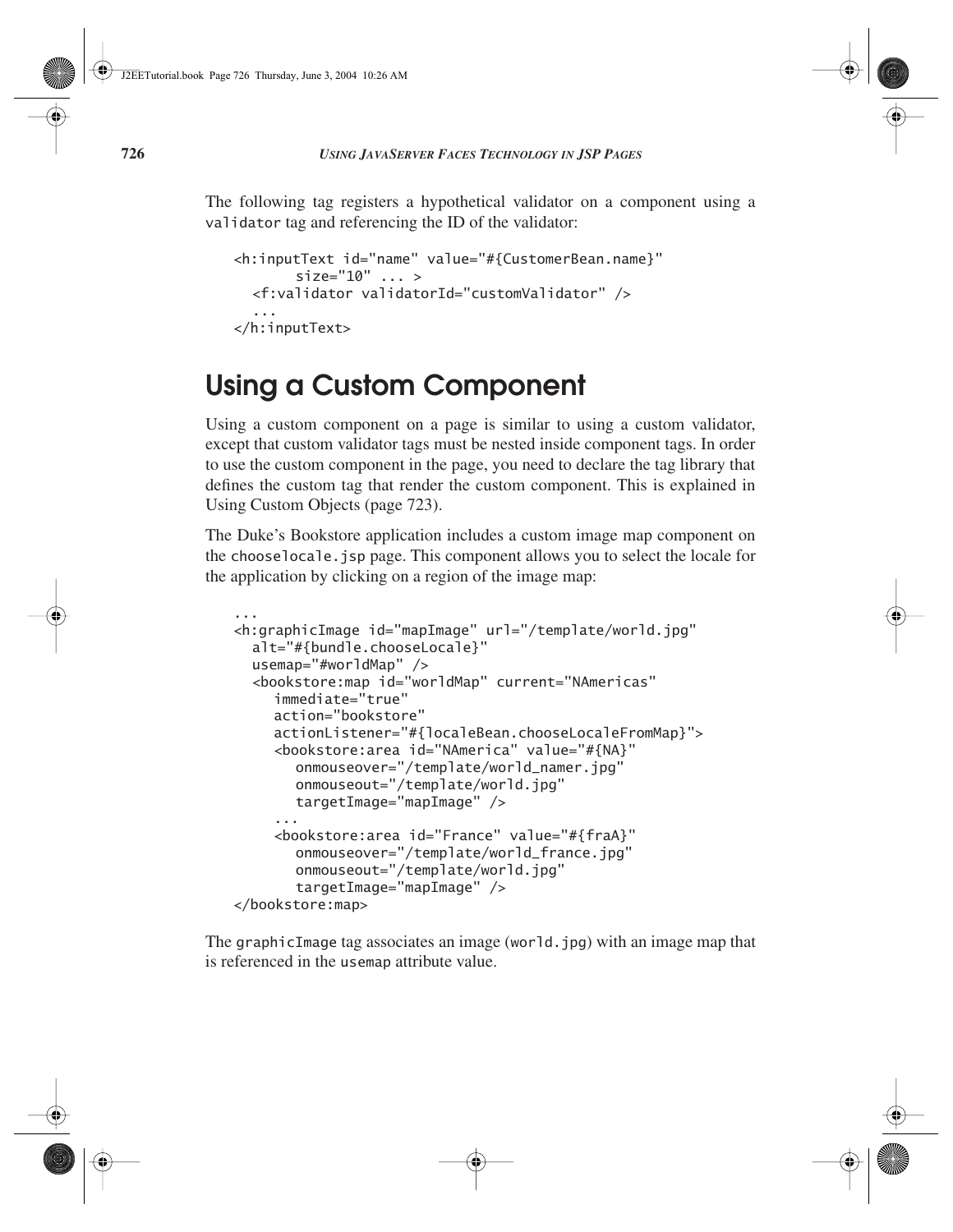### *USING CUSTOM OBJECTS* **727**

The custom map tag represents the custom component, MapComponent, specifies the image map, and contains a set of custom area tags. Each area tag represents a custom AreaComponent and specifies a region of the image map.

On the page, the onmouseover and onmouseout attributes define the image that is displayed when the user performs the actions described by the attributes. The page author defines what these images are. The custom renderer also renders an onclick attribute.

In the rendered HTML page, the onmouseover, onmouseout, and onclick attributes define which JavaScript code is executed when these events occur. When the user moves the mouse over a region, the onmouseover function associated with the region displays the map with that region highlighted. When the user moves the mouse out of a region, the onmouseout function redisplays the original image. When the user clicks a region, the onclick function sets the value of a hidden input tag to the ID of the selected area and submits the page.

When the custom renderer renders these attributes in HTML, it also renders the JavaScript code. The custom renderer also renders the entire onclick attribute rather than let the page author set it.

The custom renderer that renders the map tag also renders a hidden input component that holds the current area. The server-side objects retrieve the value of the hidden input field and set the locale in the FacesContext according to which region was selected.

Chapter 20 describes the custom tags in more detail and also explains how to create the custom image map components, renderers, and tags.